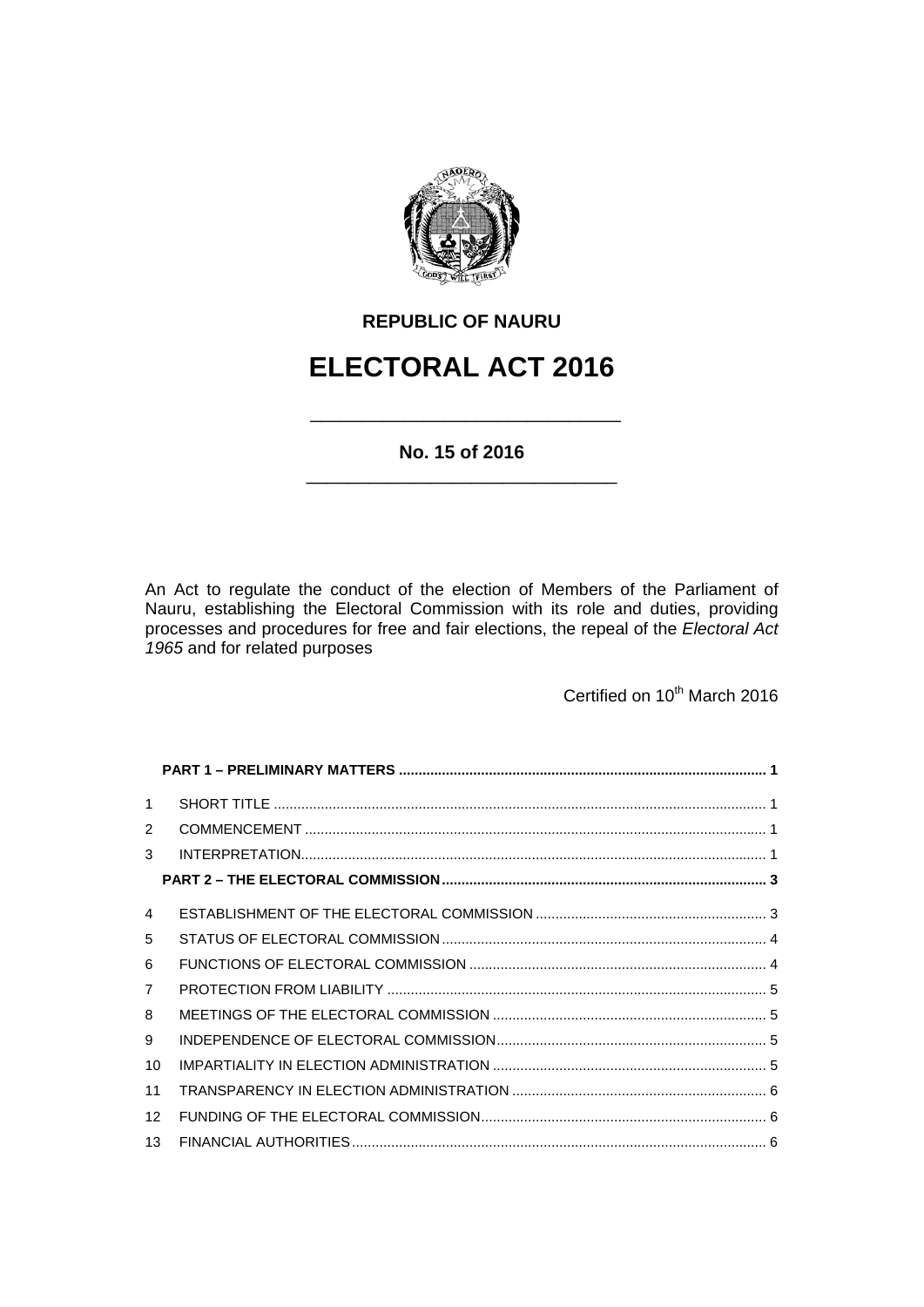| 14 |                                                                           |  |
|----|---------------------------------------------------------------------------|--|
| 15 |                                                                           |  |
| 16 | DISQUALIFICATION FROM APPOINTMENT AS ELECTORAL COMMISSIONER 7             |  |
| 17 |                                                                           |  |
| 18 |                                                                           |  |
| 19 |                                                                           |  |
| 20 |                                                                           |  |
| 21 | ASSISTANCE OF DEPARTMENTS AND INSTRUMENTALITIES OF THE REPUBLIC 9         |  |
| 22 |                                                                           |  |
| 23 |                                                                           |  |
| 24 |                                                                           |  |
| 25 | TERM OF APPOINTMENT OF DEPUTY ELECTORAL COMMISSIONERS  11                 |  |
| 26 |                                                                           |  |
| 27 |                                                                           |  |
| 28 | APPOINTMENT OF PRESIDING OFFICERS AND OTHER ELECTION OFFICIAL  12         |  |
| 29 |                                                                           |  |
| 30 |                                                                           |  |
| 31 |                                                                           |  |
| 32 | REMOVAL OF PRESIDING OFFICER AND OTHER ELECTION OFFICIAL  14              |  |
| 33 |                                                                           |  |
|    |                                                                           |  |
|    |                                                                           |  |
| 34 |                                                                           |  |
| 35 |                                                                           |  |
| 36 |                                                                           |  |
| 37 |                                                                           |  |
| 38 |                                                                           |  |
| 39 |                                                                           |  |
| 40 | PERSONS NOT ENTERED IN THE ROLL COMPILED UNDER SECTION 39  16             |  |
| 41 | APPLICATION AND ENTITLEMENT FOR TRANSFER OF REGISTRATION  16              |  |
| 42 | CRITERIA FOR ENTITLEMENT FOR ENTRY INTO A ROLL IN RESPECT OF APPLICATIONS |  |
| 43 |                                                                           |  |
| 44 |                                                                           |  |
| 45 | CONSIDERATION, APPROVAL OR REJECTION OF APPLICATION FOR REGISTRATION OR   |  |
| 46 |                                                                           |  |
| 47 |                                                                           |  |
| 48 |                                                                           |  |
| 49 |                                                                           |  |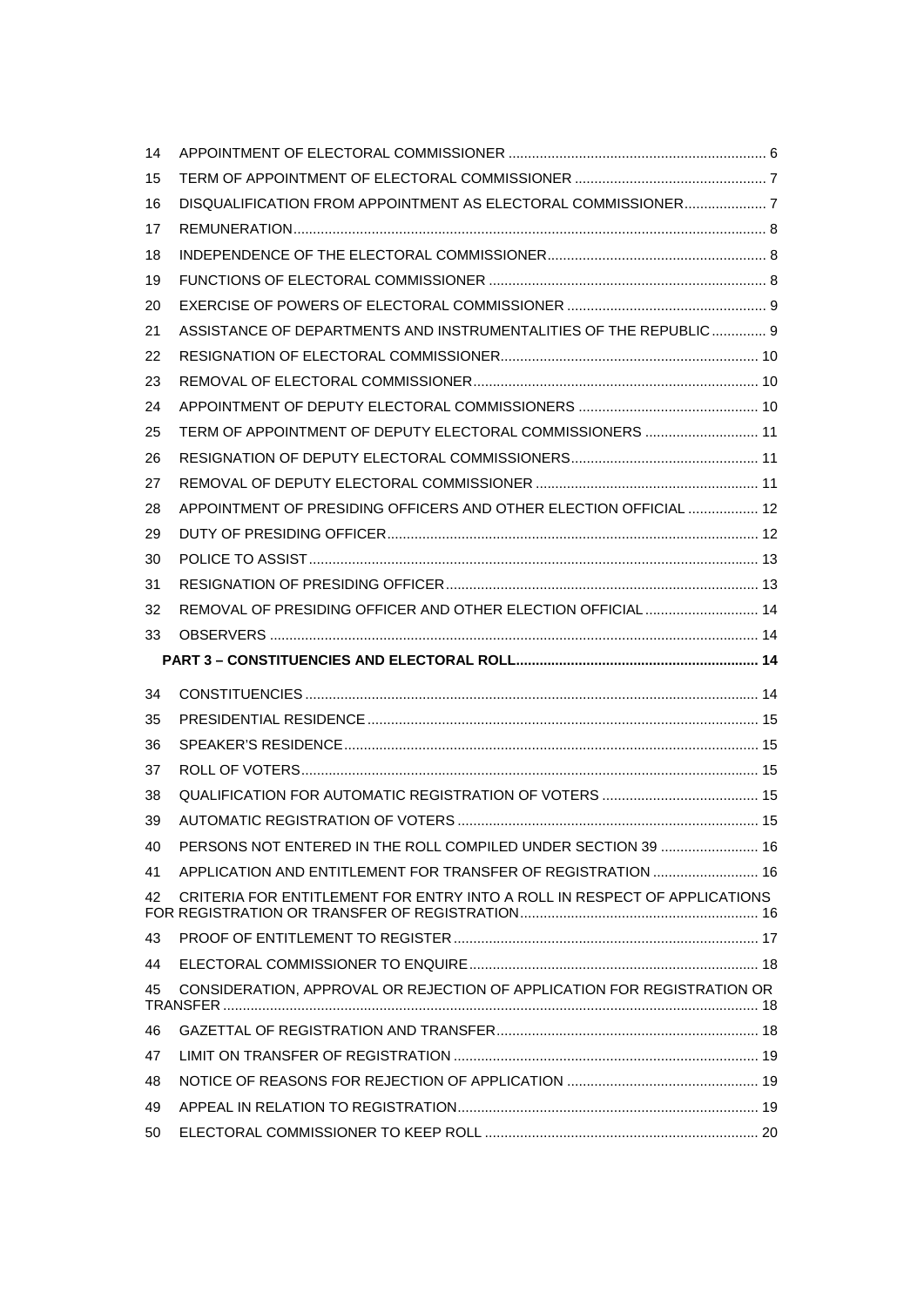| 51 |                                                               |  |
|----|---------------------------------------------------------------|--|
| 52 | REGISTRAR OF BIRTHS, DEATHS AND MARRIAGES TO NOTIFY ELECTORAL |  |
| 53 |                                                               |  |
|    |                                                               |  |
| 54 |                                                               |  |
| 55 |                                                               |  |
|    |                                                               |  |
| 56 |                                                               |  |
| 57 |                                                               |  |
| 58 |                                                               |  |
| 59 |                                                               |  |
| 60 |                                                               |  |
| 61 | CANDIDATES WHO ARE UNOPPOSED TO BE DECLARED ELECTED  24       |  |
| 62 |                                                               |  |
| 63 |                                                               |  |
| 64 |                                                               |  |
| 65 |                                                               |  |
|    |                                                               |  |
| 66 |                                                               |  |
| 67 |                                                               |  |
| 68 |                                                               |  |
| 69 |                                                               |  |
| 70 |                                                               |  |
| 71 |                                                               |  |
| 72 |                                                               |  |
| 73 |                                                               |  |
| 74 |                                                               |  |
| 75 | REMOVAL OF UNMARKED BALLOT PAPERS FROM POLLING STATION  30    |  |
| 76 |                                                               |  |
| 77 |                                                               |  |
| 78 |                                                               |  |
| 79 |                                                               |  |
| 80 |                                                               |  |
|    |                                                               |  |
| 81 |                                                               |  |
| 82 |                                                               |  |
| 83 | PERSONS AUTHORISED TO BE PRESENT AT SCRUTINY AND COUNT  35    |  |
| 84 |                                                               |  |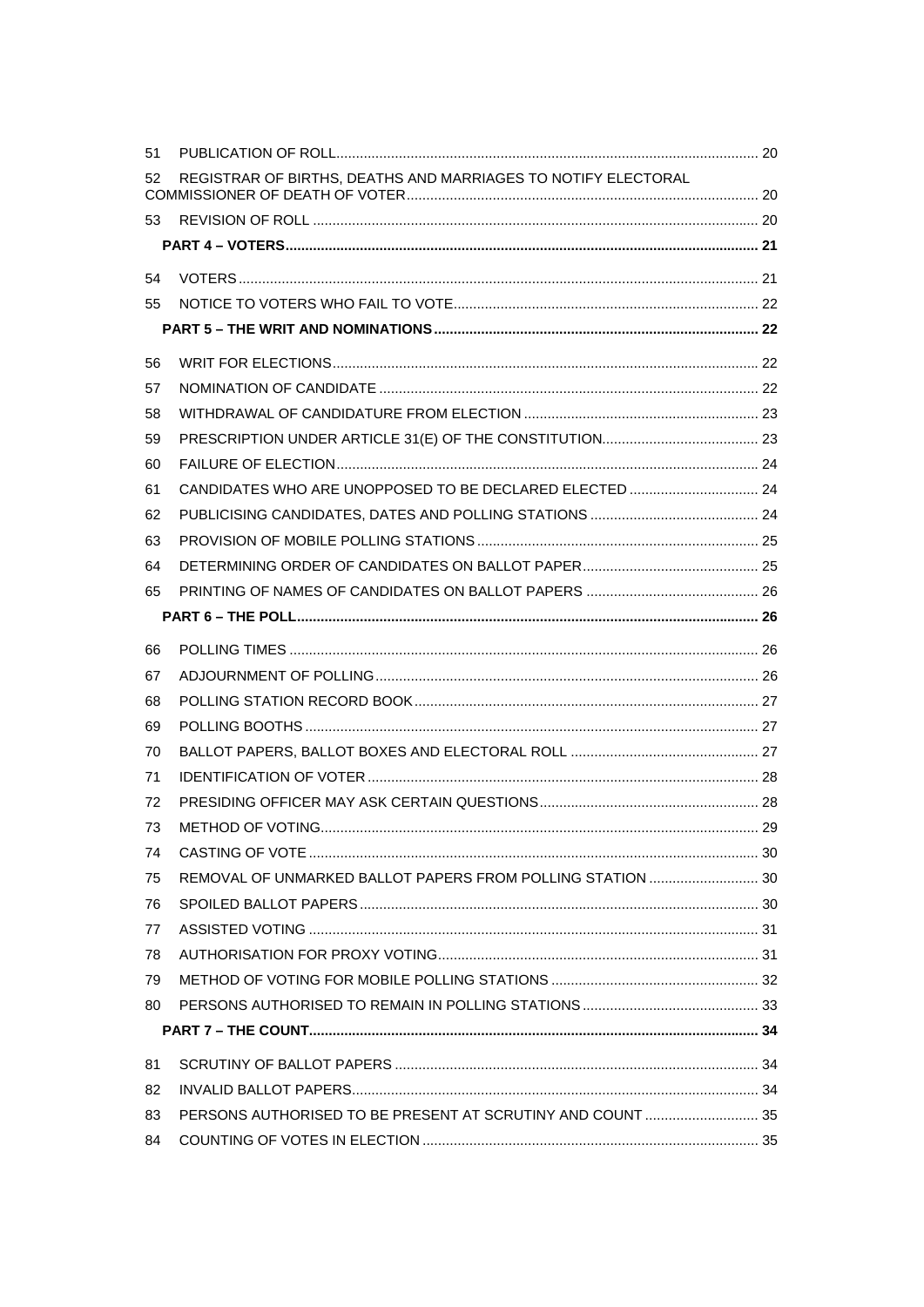| 85  |                                                                      |  |
|-----|----------------------------------------------------------------------|--|
| 86  | COUNTING OF VOTES AND DETERMINATION OF RESULT OF BY-ELECTION 36      |  |
| 87  |                                                                      |  |
| 88  |                                                                      |  |
| 89  | DECLARATION TO BE MADE AS SOON AS PRACTICABLE AFTER CLOSE OF POLL 38 |  |
| 90  |                                                                      |  |
| 91  |                                                                      |  |
| 92  |                                                                      |  |
|     |                                                                      |  |
| 93  |                                                                      |  |
| 94  |                                                                      |  |
| 95  |                                                                      |  |
| 96  |                                                                      |  |
| 97  |                                                                      |  |
| 98  | PROCEEDINGS MAY BE STAYED UNLESS CONTENTS COMPLIED WITH 41           |  |
| 99  | ELECTORAL COMMISSIONER ENTITLED TO ENTER APPEARANCE  41              |  |
| 100 |                                                                      |  |
| 101 |                                                                      |  |
|     |                                                                      |  |
|     | 103 COSTS                                                            |  |
|     |                                                                      |  |
|     |                                                                      |  |
|     |                                                                      |  |
|     |                                                                      |  |
|     |                                                                      |  |
|     | 108 QUALIFICATION TO VOTE AT A REFERENDUM UNDER ARTICLE 84 OF THE    |  |
|     | <b>CONSTITUTION</b>                                                  |  |
|     |                                                                      |  |
|     |                                                                      |  |
|     |                                                                      |  |
|     |                                                                      |  |
|     |                                                                      |  |
|     |                                                                      |  |
|     |                                                                      |  |
|     | 115 OFFENCE TO REMOVE UNMARKED BALLOT PAPERS FROM POLLING STATION 44 |  |
|     |                                                                      |  |
|     |                                                                      |  |
|     |                                                                      |  |
|     |                                                                      |  |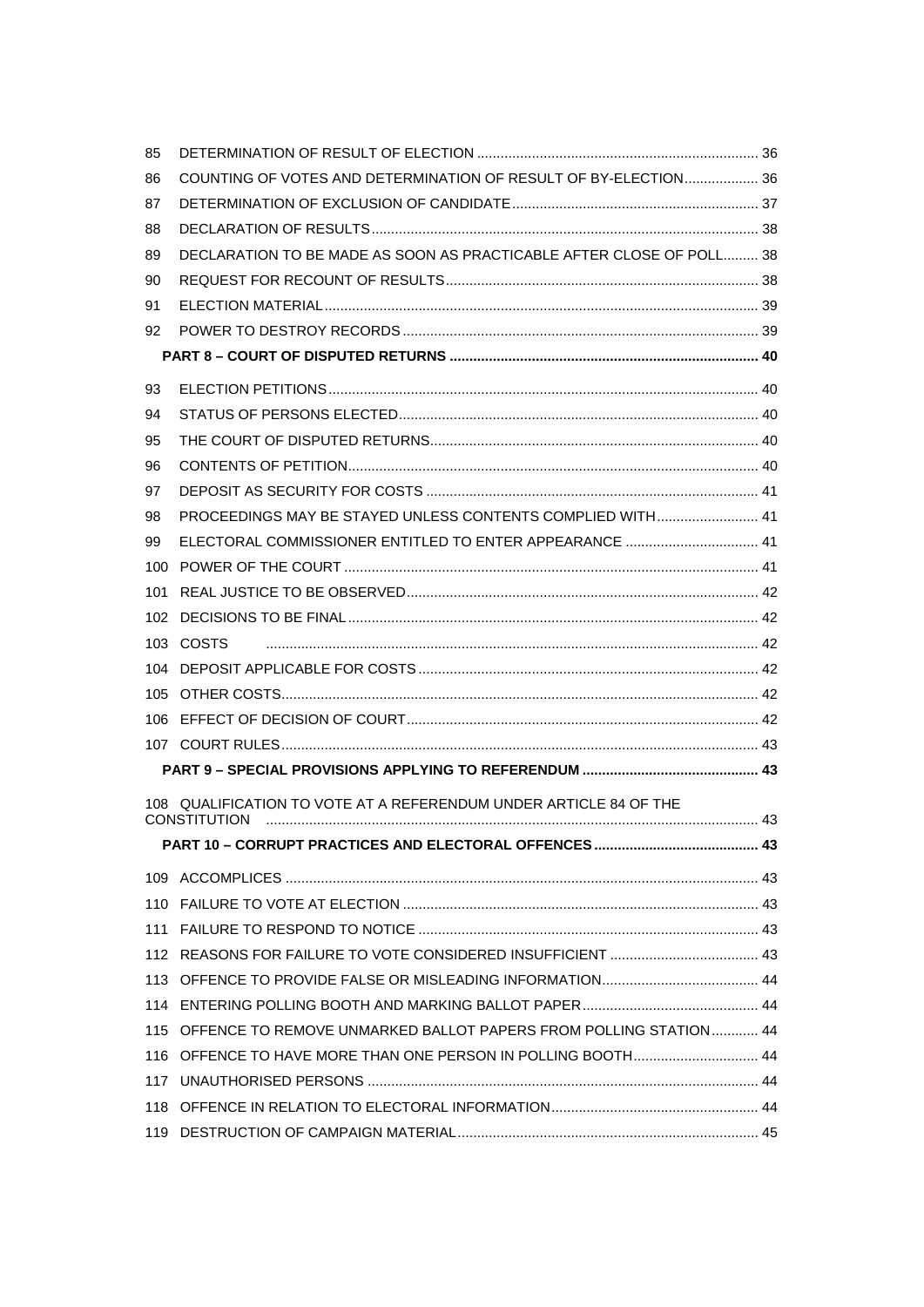|              | 121 PROHIBITION ON EMPLOYEES OF THE PUBLIC SERVICE OR INSTRUMENTALITY OF THE<br>REPUBLIC TO CAMPAIGN OR USE GOVERNMENT RESOURCES FOR CAMPAIGNING 45 |  |
|--------------|-----------------------------------------------------------------------------------------------------------------------------------------------------|--|
|              |                                                                                                                                                     |  |
|              |                                                                                                                                                     |  |
|              | 124 BRIBERY                                                                                                                                         |  |
|              |                                                                                                                                                     |  |
|              |                                                                                                                                                     |  |
| 127          |                                                                                                                                                     |  |
|              |                                                                                                                                                     |  |
|              |                                                                                                                                                     |  |
|              |                                                                                                                                                     |  |
| <b>BOOTH</b> | 131 OFFENCE TO USE CAMERA, PHONE OR OTHER ELECTRONIC DEVICE IN A POLLING                                                                            |  |
|              |                                                                                                                                                     |  |
|              |                                                                                                                                                     |  |
|              |                                                                                                                                                     |  |
|              | 135 HOLDERS OF AN OFFICE OF PROFIT AND EMPLOYEES OF AN INSTRUMENTALITY OF<br>THE REPUBLIC                                                           |  |
|              | PART 11 - REGULATIONS, REPEAL AND TRANSITIONAL PROVISIONS  49                                                                                       |  |
|              |                                                                                                                                                     |  |
|              | 137 REPEAL                                                                                                                                          |  |
|              |                                                                                                                                                     |  |
|              |                                                                                                                                                     |  |
|              |                                                                                                                                                     |  |
|              |                                                                                                                                                     |  |
|              |                                                                                                                                                     |  |
|              |                                                                                                                                                     |  |
|              |                                                                                                                                                     |  |
|              |                                                                                                                                                     |  |
|              |                                                                                                                                                     |  |
|              |                                                                                                                                                     |  |
|              |                                                                                                                                                     |  |
|              |                                                                                                                                                     |  |
|              |                                                                                                                                                     |  |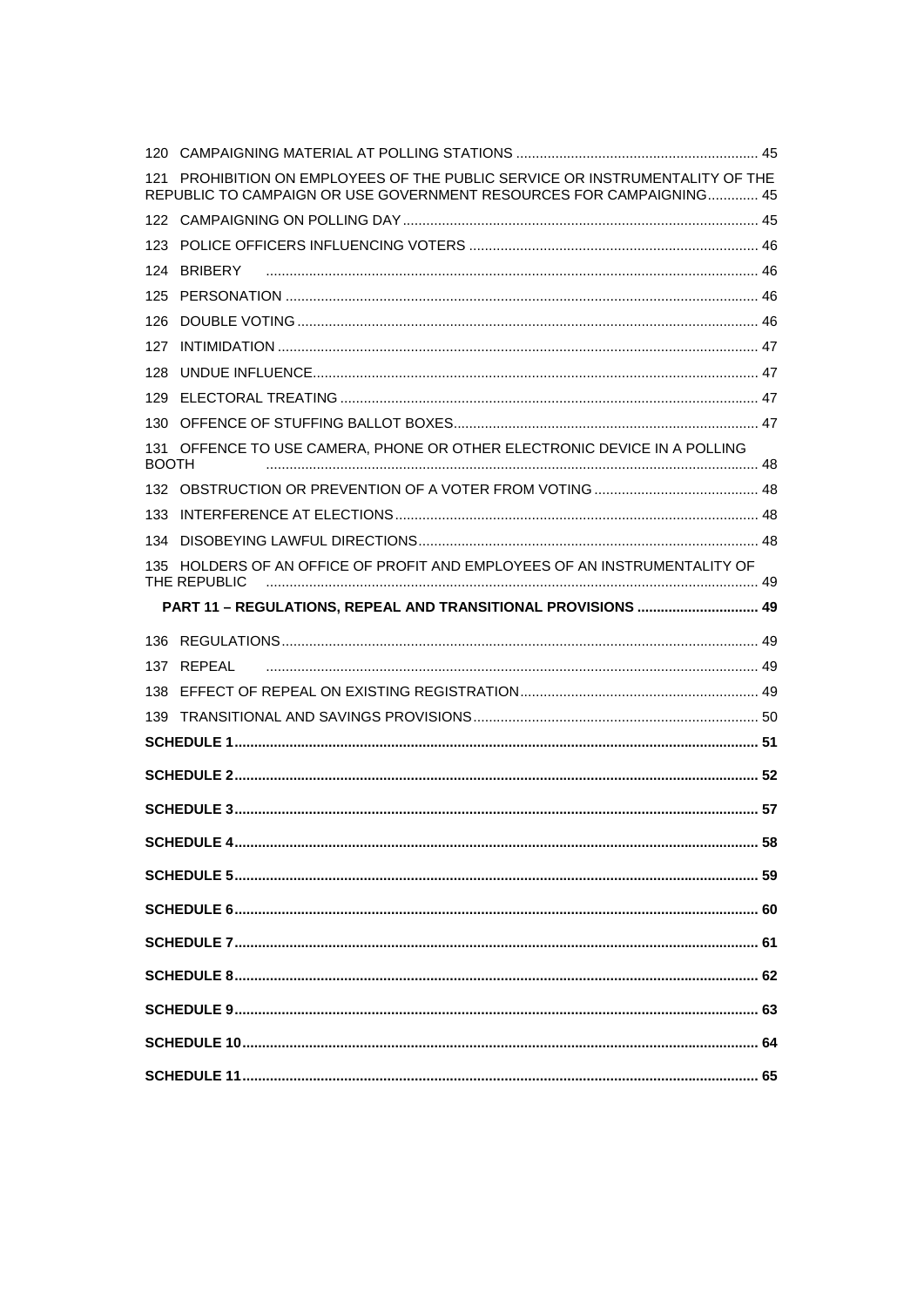Enacted by the Parliament of Nauru as follows:

# **PART 1 – PRELIMINARY MATTERS**

#### **1 Short title**

This Act may be cited as the *Electoral Act 2016*.

#### **2 Commencement**

This Act comes into force on the date on which it is certified by the Speaker.

## **3 Interpretation**

In this Act, unless the contrary intention appears:

**'***absolute majority of votes'* in relation to the votes cast at a poll for the election of a member for a constituency, means a number greater than the number equal to one-half of the number of ballot-papers other than invalid ballot papers received into the scrutiny;

*'by-election'* means a by-election held for the purpose of electing one Member of Parliament to fill a vacancy;

 *'campaign material'* includes any poster, placard, flag, badge, emblem, symbol, clothing, apparel or accessory disseminated through any medium including email, internet or other electronic means and that indicates or purports to represent a particular candidate and is used by that candidate for the purpose of advancing his or her campaign for an election;

*'candidate'*, in relation to an election, means a person nominated as a candidate for election as a member in accordance with section 57;

*'Chief Secretary'* as appointed under the *Public Service Act* 2016;

*'conflict of interest'* includes any conflict between the public duty and private interest of an official, in which the official in his or her private capacity or interest could unduly influence the way that official fulfils his or her responsibilities;

*'constituency'* means a constituency described in the Second Schedule to the Constitution;

*'Court of Disputed Returns'* means the Court mentioned in section 95;

*'days'* includes Saturday, Sunday and public holidays;

*'declaration'*, in relation to an election, means a declaration made under section 88;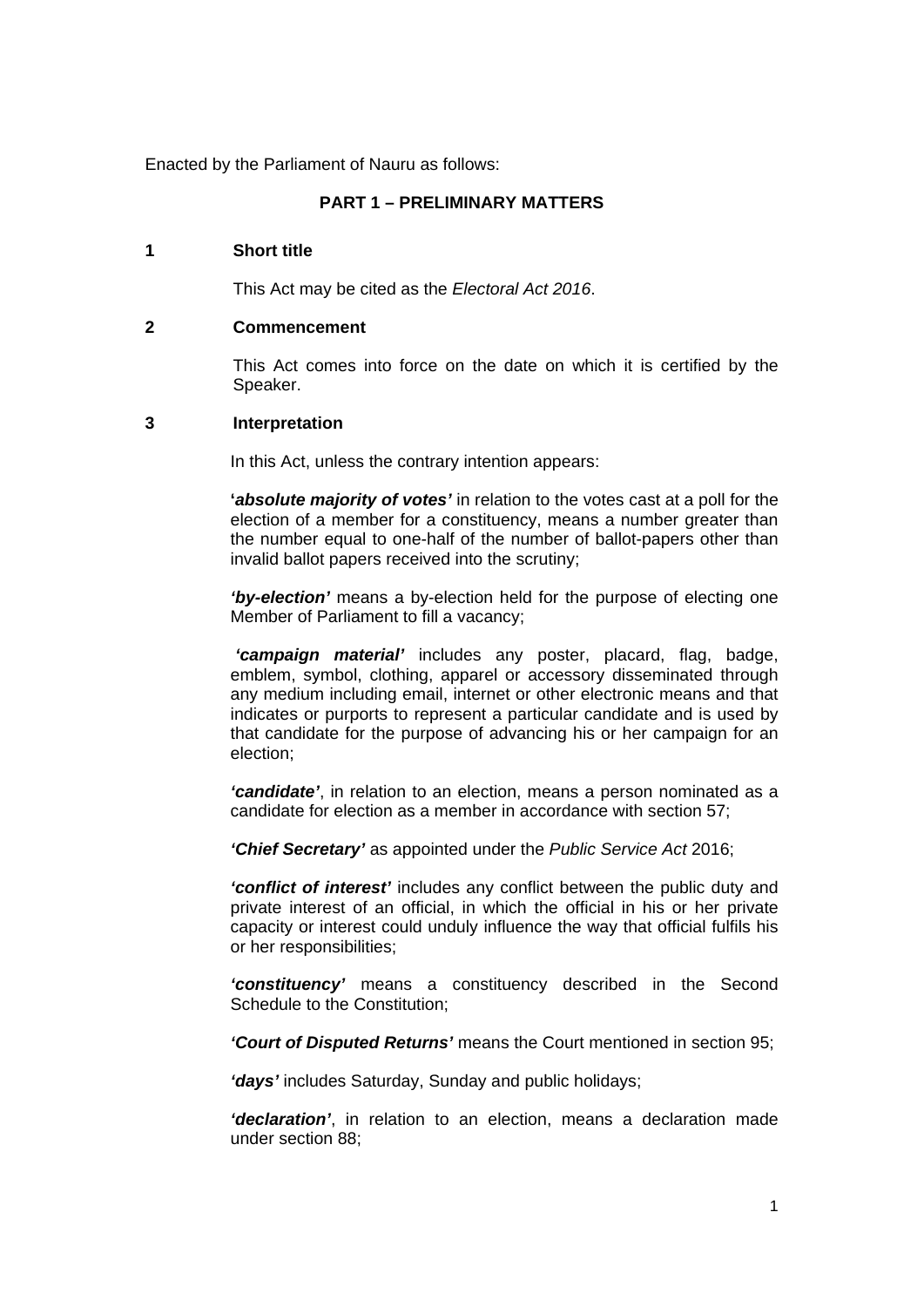*'District'* means each of the following Districts, namely, Aiwo, Anabar, Anibare, Anetan, Baiti, Boe, Buada, Denigomodu, Ewa, Ijuw, Meneng, Nibok, Uaboe and Yaren, being Districts into which Nauru is divided by the customs of the Nauruan people;

#### *'election'* means:

- (a) a general election of members; or
- (b) a by-election; or
- (c) a supplementary election;

#### *'election official'* means:

- (a) a presiding officer; or
- (b) other election official;

*'Electoral Commission'* means the Electoral Commission established by section 4 of the Act;

*'Electoral Commissioner'* means the Office of the Electoral Commissioner established by section 14 of this Act;

*'force majeure'* includes storm, tempest, flood or any other natural disaster whether actual or imminent and other circumstances such as structural damage to polling stations, loss of electricity, insufficient material or staff to conduct polling;

*'Government resources'* includes information, material, staff, buildings, office space, vehicles, computers, printers, facsimile, email and internet access;

*'instrumentality of the Republic'* includes for the purpose of section 121, a statutory corporation or authority listed in paragraphs 3 to 9 of Schedule 10 or a corporation owned and controlled by Government and subject to Cabinet or Ministerial direction;

 *'member'* means an elected member of the Parliament;

*'Minister'* means the Minister responsible for the administration of this Act;

*'mobile polling station'* means polling stations determined by the Electoral Commissioner under section 63;

*'Nauruan'* means a person, other than a person who has ceased to be a Nauruan citizen under a law made under Article 75 of the Constitution, who is a citizen of Nauru under:

(a) Article 71, 72, 73 or 74; or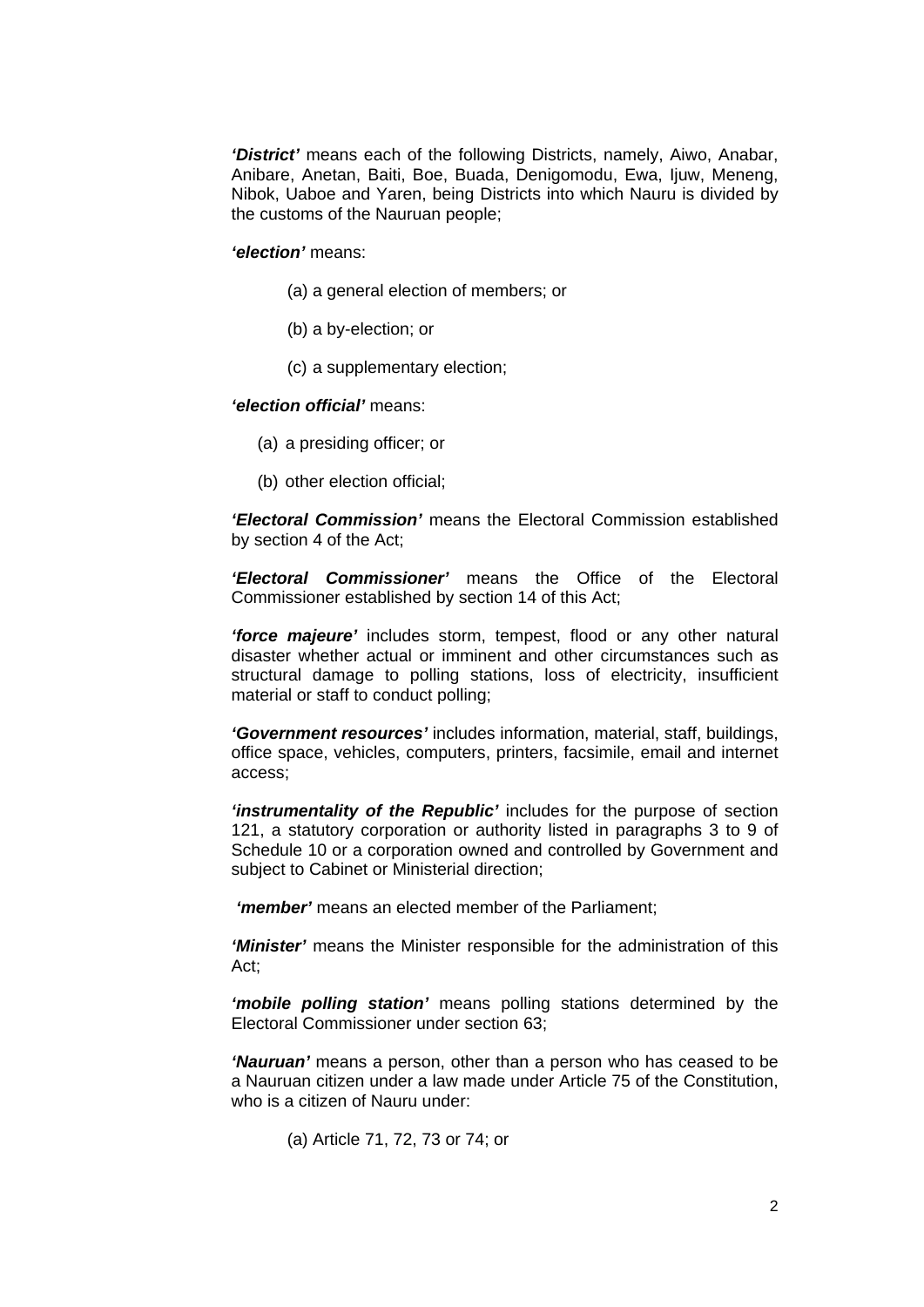(b) a law made under Article 75;

*'nomination day'*, in relation to an election, means the day which is the fourteenth day before polling day commencing at 9:00 am;

*'petition'* means a petition under section 93;

*'polling day'*, in relation to an election, means the day fixed in the writ for the election as the day when the poll is to be taken;

*'polling station'* in relation to an election, means a place at which the poll is to be taken and that has been notified under section 62(b);

*'presiding officer'* means any person appointed under section 28(1)(a) of this Act;

 *'proxy voting'* means a form of voting permitted under section 78;

 *'Returning Officer'* means the Electoral Commissioner as referred to in section 19(3);

 *'Roll'* means a roll of voters kept in accordance with section 37;

*"Speaker's Residence"* means the official residence from time to time of the Speaker of Parliament;

*'State House'* means the official residence from time to time of the President;

*'supplementary election'* means an election held under the circumstances described in section 60;

 *'Supreme Court'* means the Supreme Court of Nauru as established under Article 48(1) of the Constitution;

*'vacancy'* means any vacancy occurring in a seat of Parliament other than a vacancy under Article 32(1)(a) of the Constitution;

*'voter'* means a Nauruan who is eligible to vote and whose name appears on a Roll.

## **PART 2 – THE ELECTORAL COMMISSION**

# **4 Establishment of the Electoral Commission**

- (1) This section establishes the Electoral Commission.
- (2) The Electoral Commission must consist of three members as follows:
	- (a) the Electoral Commissioner appointed under section 14 who is the Chairperson;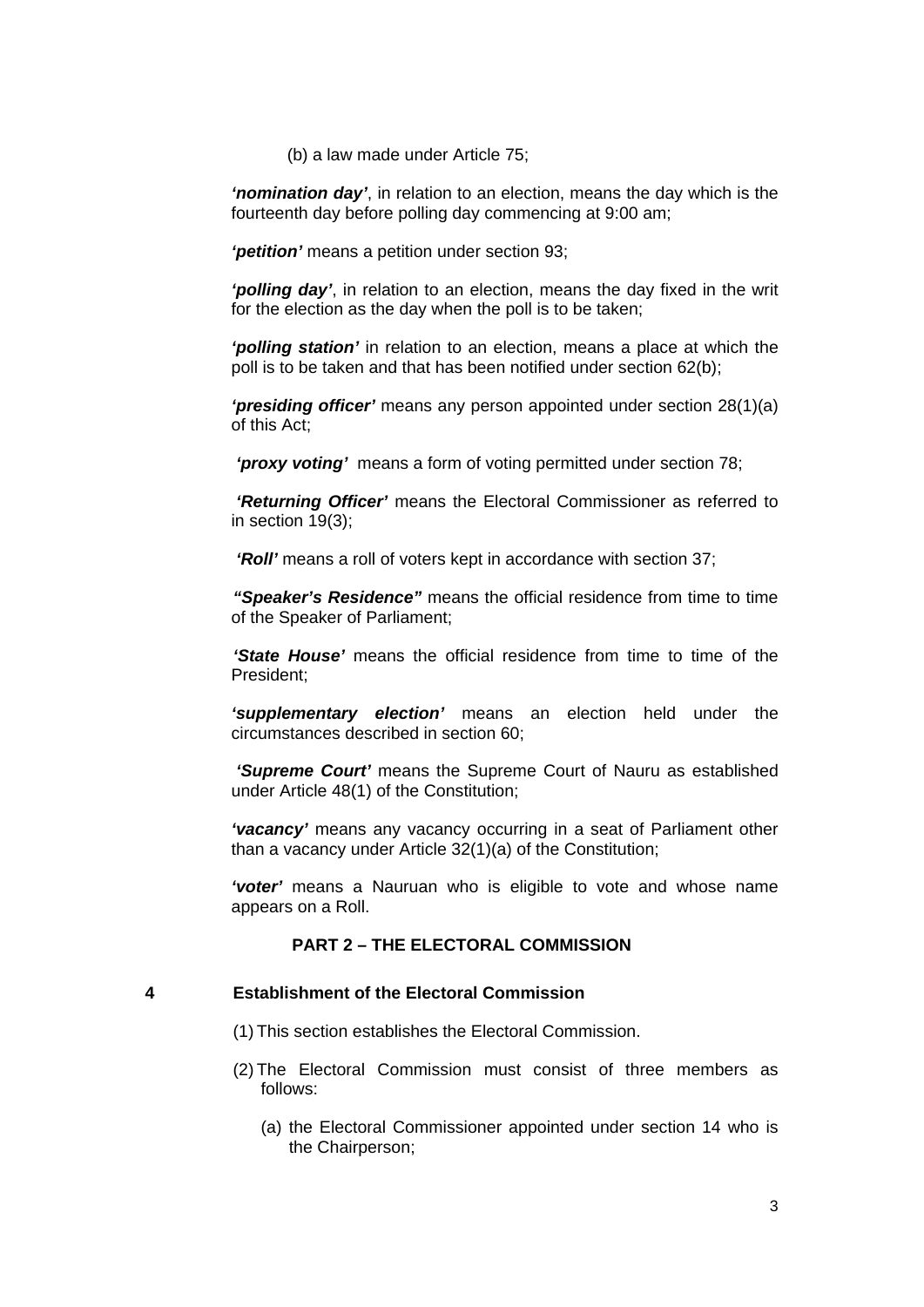- (b) the Deputy Electoral Commissioners of which there must be two appointed under section 24.
- (3) Before taking office, members of the Electoral Commission must, before a Judge of the Supreme Court of Nauru, swear an oath of office as provided in Schedule 1.

#### **5 Status of Electoral Commission**

The Electoral Commission is a body corporate with a common seal, may sue and be sued, enter into contracts and with powers to do all acts and things that are necessary for or incidental to the performance of its functions under this Act.

## **6 Functions of Electoral Commission**

- (1) The Electoral Commission has the general duty, responsibility and authority to formulate policy, the registration of voters for the election of members of Parliament and the conduct of elections in accordance with this Act, including responsibility and authority with respect to the following matters:
	- (a) registration and transfer of registration of voters;
	- (b) receipt and return of the writ of an election in accordance with section 56;
	- (c) monitoring and enforcing compliance with this Act;
	- (d) making Regulations for the effective conduct of the elections;
	- (e) has such other functions as are conferred upon it by any other written law.
- (2) The Electoral Commission must ensure that voter information and education programmes are established and implemented from time to time to assist voters in exercising their rights and for the effective conduct of the elections.
- (3) The Electoral Commission shall have the authority to appoint, remove and take disciplinary action against any employee of the Commission, and shall have the authority to determine all matters relating to the employment of all staff in the Commission including the:
	- (a) terms and conditions of employment;
	- (b) qualification requirements for appointment and the process to be followed for appointment, which must be an open, transparent and competitive selection process based on merit;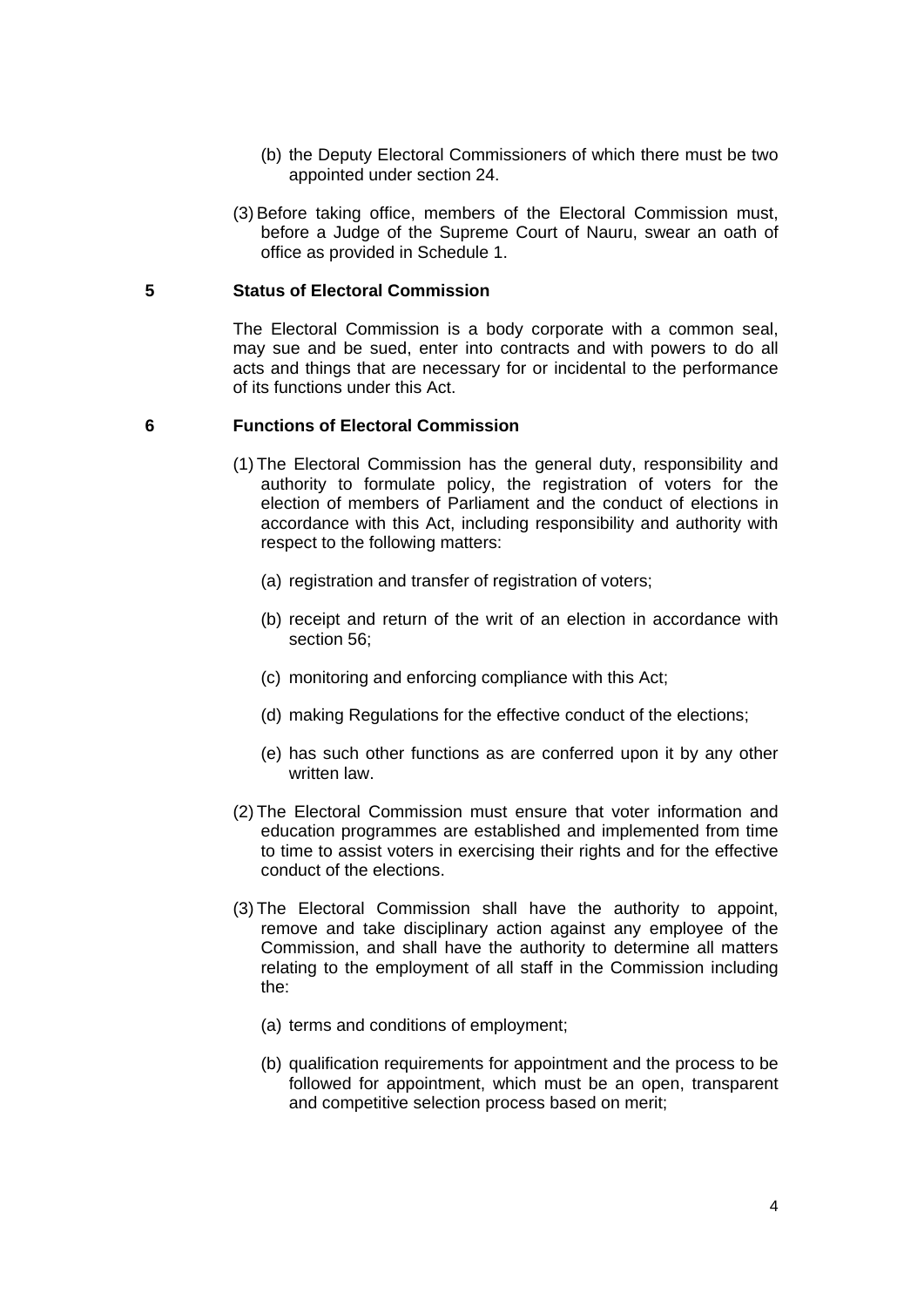- (c) salaries, benefits and allowances payable in accordance with the budget of the Commission;
- (d) and the total number of staff that are required to be appointed in accordance with the budget of the Commission.
- (4) In making appointments of any person to the Commission, the Electoral Commissioner must ensure the independence, impartiality and integrity of the Commission is upheld and maintained.
- (5) In exercising his or her powers to remove or to take disciplinary action against any employee of the Commission, the Electoral Commissioner must ensure that the process followed in the exercise of his or her powers is transparent and is in accordance with the Code of Conduct adopted by the Commission.

#### **7 Protection from liability**

No member, officer, staff or agent of the Electoral Commission shall be liable in any civil or criminal proceedings for any act or matter done or omitted to be done in good faith in the bona fide exercise or attempted exercise of any of the powers, functions and duties conferred by this Act in the Electoral Commission, Electoral Commissioner, Deputy Electoral Commissioners, presiding officers and other election officials.

#### **8 Meetings of the Electoral Commission**

- (1) The Chairperson of the Electoral Commission must preside at all meetings of the Commission.
- (2) Subject to this Act, the Electoral Commission will determine its own procedures.
- (3) Minutes must be kept of the meetings of the Electoral Commission and such minutes must be prescribed by or under the direction of the Electoral Commissioner to form a permanent record of the meetings.

#### **9 Independence of Electoral Commission**

- (1) Subject to any decision of a Court, in the performance of its functions and in exercise of its powers, the Electoral Commission is not subject to the direction or control of any person or authority.
- (2) Notwithstanding subsection (1), the Electoral Commission may consult the Minister or any other person on any matter.

## **10 Impartiality in election administration**

(1) The members of the Electoral Commission must: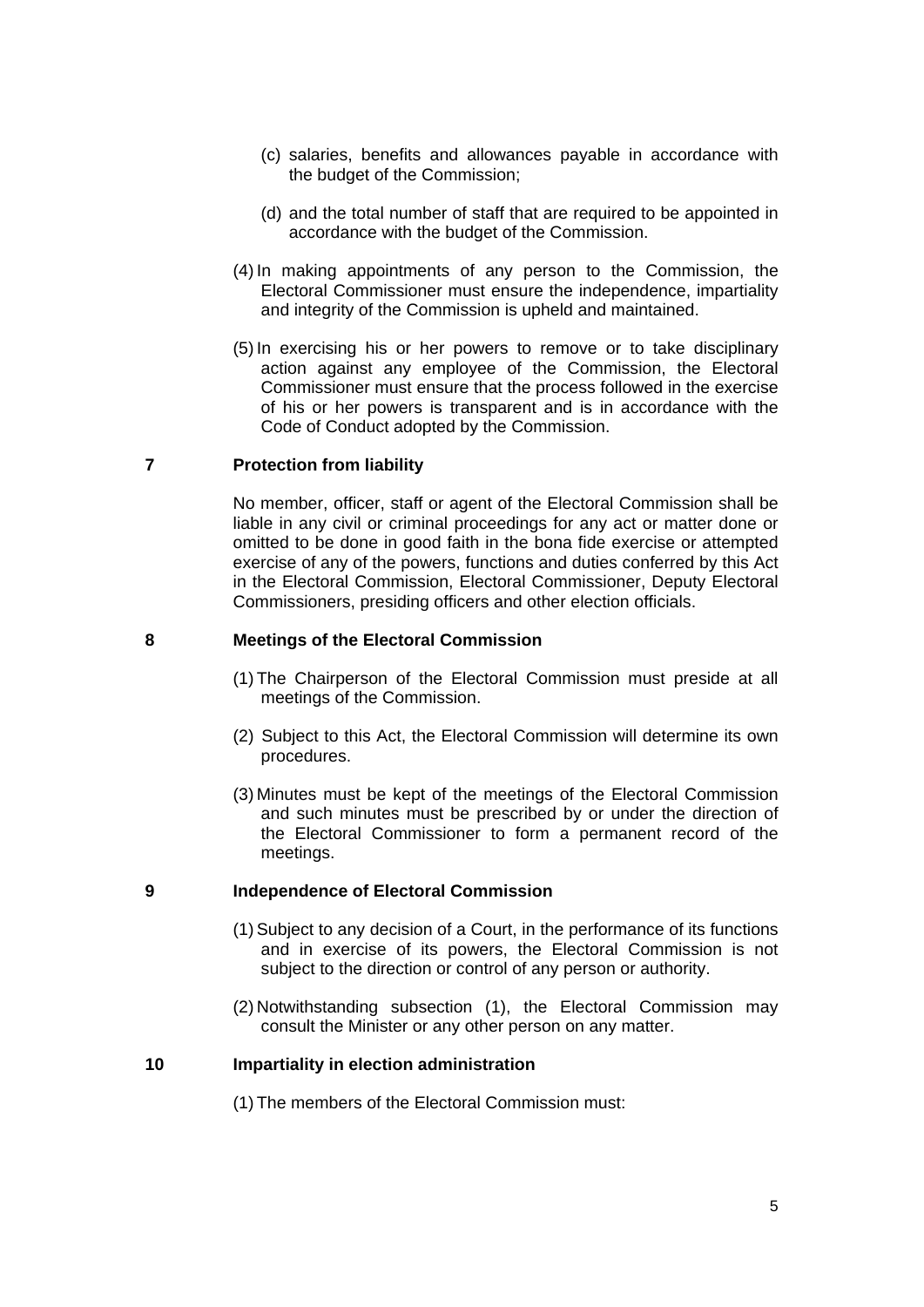- (a) conduct their duties and functions and exercise their powers with the utmost impartiality, in compliance with the Constitution and the law and without regard to any political or personal factor;
- (b) refrain from participating in any decision in the course of their work that raises a conflict of interest, and where it raises a conflict of interest the member in question must on notice immediately provide to his or her appointing authority a written explanation on the matter.
- (2) In relation to subsection (1)(b), the President may, on his or her consideration of the written explanation provided, take no further action or decide that action be taken against the offending Commission member or if the case is of a serious nature, refer the matter for proceedings to be taken against the member in accordance with sections 23 or 27.

# **11 Transparency in election administration**

All activities of the Electoral Commission, Electoral Commissioner, Deputy Commissioners, presiding officers and other election officials must be conducted in a transparent manner including as follows:

- (a) at any time an election is held the Electoral Commission must submit a post-election report within three months of the date of election to the Parliament concerning the conduct of the election including recommendations for changes that may be considered for implementation before the next election; and
- (b) the submission of an Annual Report, which must include an audited statement of the Electoral Commission's financial affairs for the year of the report to the Parliament concerning the operation of the Electoral Commission and may submit additional reports.

#### **12 Funding of the Electoral Commission**

Parliament must ensure that the Electoral Commission is allocated sufficient resources from the national budget for the timely and effective performance of its duties and functions.

## **13 Financial authorities**

Despite the *Public Finance (Control and Management) Act* 1997, the Electoral Commissioner is authorised to conduct public procurement procedures through simplified and expedited means as agreed to by the Minister for the purpose of the effective conduct of elections.

#### **14 Appointment of Electoral Commissioner**

(1) This section establishes the office of the Electoral Commissioner.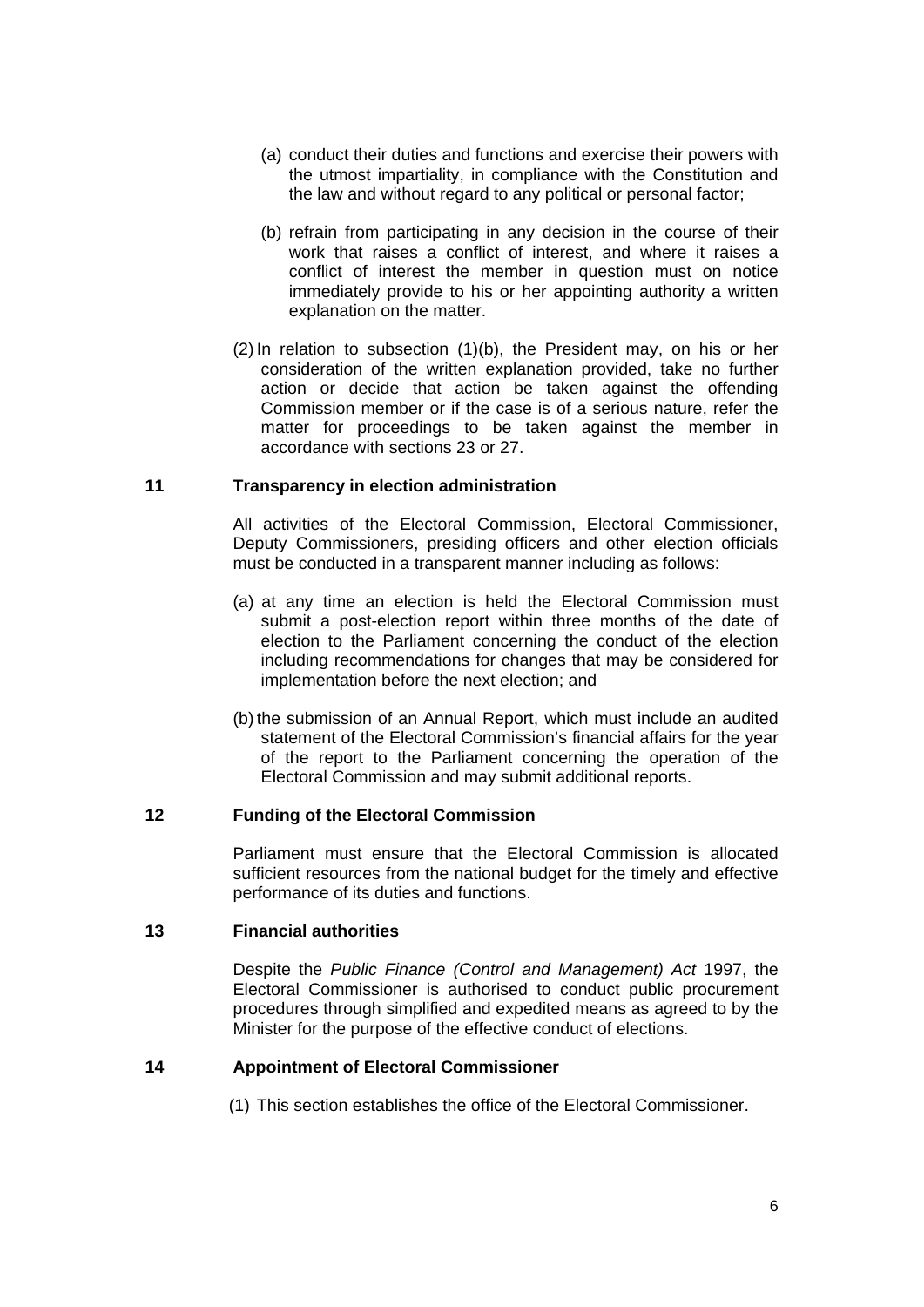- (2) The Electoral Commissioner is appointed by the President, acting on the advice of the Cabinet, and exercises the responsibilities, functions, duties and powers conferred on him or her by this Act.
- (3) A person is qualified for appointment as the Electoral Commissioner if he or she:
	- (a) is a person qualified to be a Judge of the Supreme Court of Nauru and who possesses knowledge and experience relevant to electoral laws, policy and systems and the conduct or administration of national elections; or
	- (b) has held senior leadership and management positions in Nauru or elsewhere and who is competent and has a proven record in the positions that he or she has held or has extensive knowledge of electoral laws, policy and systems, and relevant experience in the management, conduct or administration of national elections.

### **15 Term of appointment of Electoral Commissioner**

- (1) The Electoral Commissioner is appointed for a period of four years on terms and conditions approved by the Cabinet.
- (2) The appointment of the Electoral Commissioner must be gazetted within 7 days of appointment.
- (3) Before taking office, the Electoral Commissioner must, before a Judge of the Supreme Court of Nauru, swear an oath of office as provided in Schedule 1.

#### **16 Disqualification from appointment as Electoral Commissioner**

No person is qualified to be appointed as the Electoral Commissioner if he or she:

- (a) is an undischarged bankrupt or insolvent and who has been declared bankrupt or insolvent according to law;
- (b) is a person certified or otherwise adjudged according to law to be intellectually impaired;
- (c) has been convicted and is under sentence or is subject to be sentenced for an offence punishable according to law by death or by imprisonment for one year or longer; or
- (d) holds an office of profit in the service of Nauru or of a statutory corporation, being an office prescribed as such by section 59(1) for the purpose of this Act.

7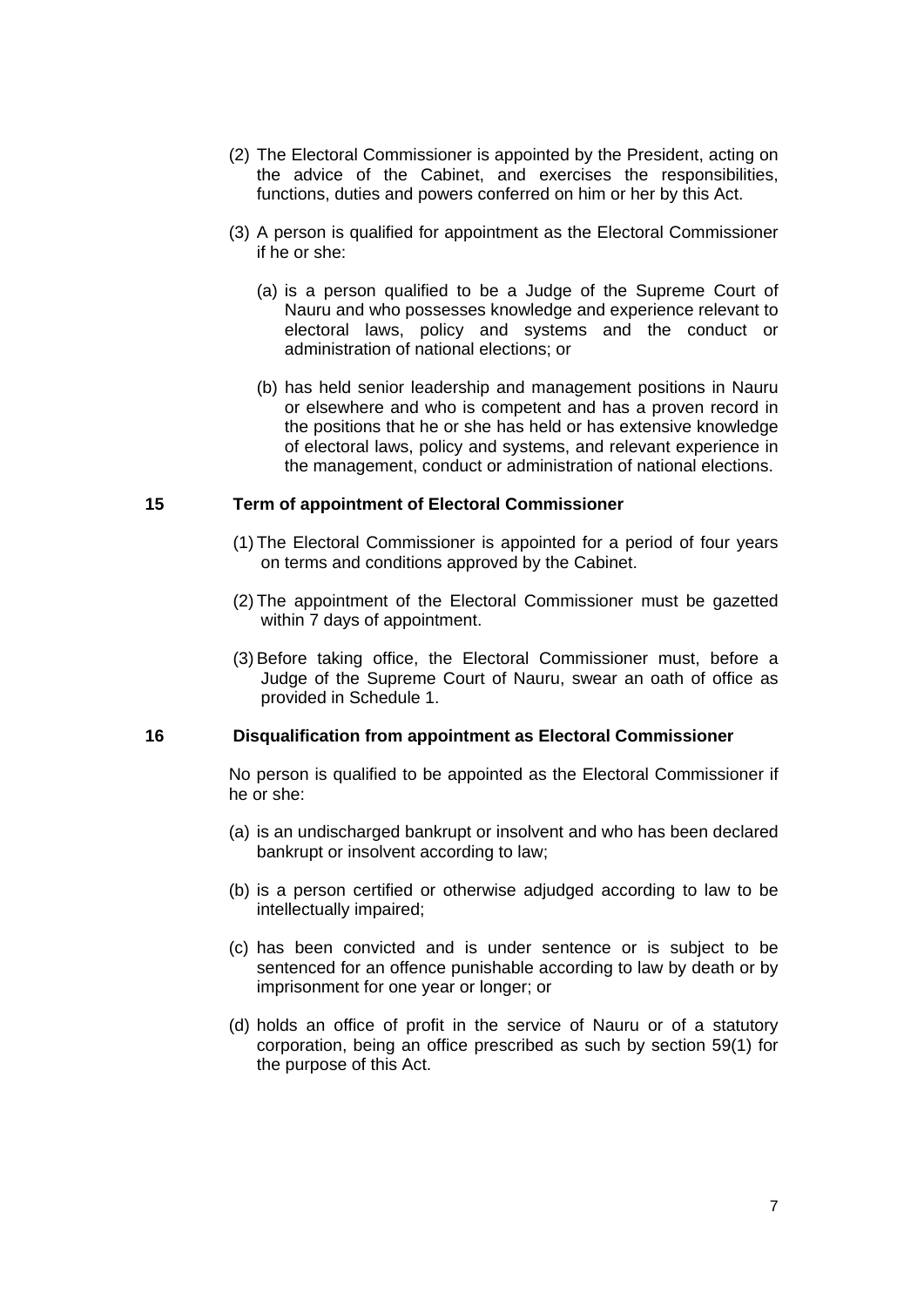# **17 Remuneration**

- (1) The Electoral Commissioner will be paid such salaries, allowances and benefits equivalent or above that of the Chief Secretary of Nauru.
- (2) If above that of the Chief Secretary, such salaries, allowances and benefits are subject to the determination of Cabinet.
- (3) The salaries, allowances and benefits under subsection (1) must not be reduced during the term of office.

## **18 Independence of the Electoral Commissioner**

- (1) The Electoral Commissioner is independent and is not subject to the direction or control of any person or authority in the exercise of any function or duty under this Act.
- (2) Subject to subsection (1), the Electoral Commissioner may consult with the Minister or any other person on any matter.

## **19 Functions of Electoral Commissioner**

- (1) The Electoral Commissioner has a general duty and responsibility to administer the registration of voters, the conduct of election of members of Parliament and provide leadership and direction to the Commission.
- (2) The Electoral Commissioner shall perform the following functions:
	- (a) to conduct and manage elections and ensure efficient delivery of polling services including the conduct of voting, counting, tabulation, declaration and publication of election results ensuring the highest degree of integrity and transparency;
	- (b) to advise the President, the Parliament and any Committee of Parliament, through the Speaker, and the Government concerning Nauru's electoral system, policies and laws;
	- (c) to provide reasonable and appropriate assistance and advice to the Speaker, Members of Parliament, the Clerk of Parliament, and candidates;
	- (d) to undertake the long term planning for the proper conduct of elections and the establishment and maintenance of proper and accurate records and rolls;
	- (e) to establish and maintain an impartial and independent electoral system for voters;
	- (f) to consider and determine applications by voters for transfer between districts;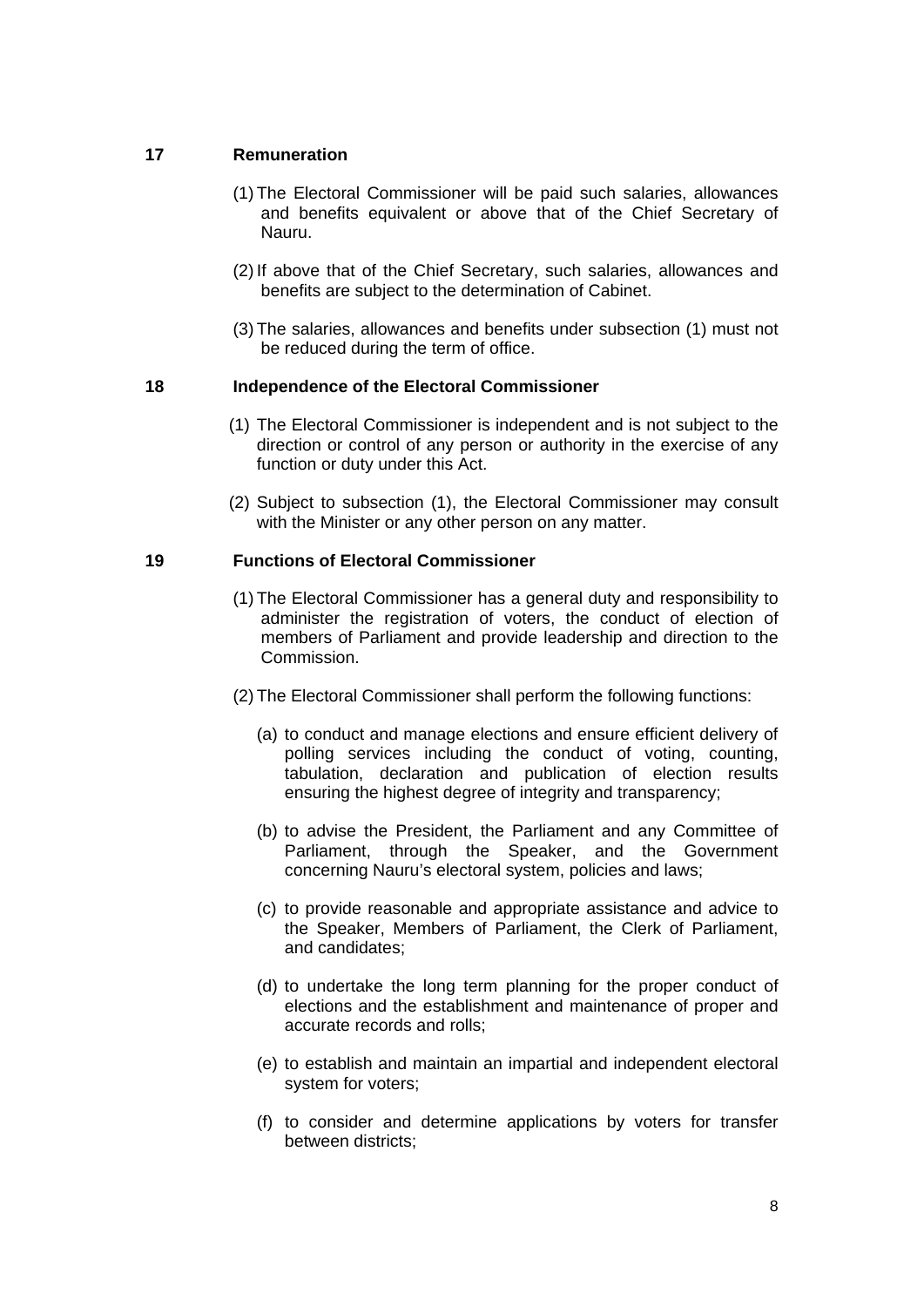- (g) to devise, undertake and review programmes of education for voters, candidates and others involved in elections;
- (h) to publish for general information, such data and reports on elections as the Electoral Commissioner thinks fit;
- (i) to oversee, manage and implement electoral boundary redistributions;
- (j) to make proposals for electoral law reform designed to strengthen and improve the process of voting and related matters;
- (k) to promote fairness and equal opportunities for all candidates and to prevent abuse, to regulate the use of radio, television, internet and other political notices, reports, appeals and advertising during the election period;
- (l) to perform any other functions as conferred by this Act or any other law.
- (3) The Electoral Commissioner will serve as the Returning Officer and is entrusted with the duty to effectively carry out and deliver on the functions specified in subsection (2)(a).

# **20 Exercise of powers of Electoral Commissioner**

- (1) The Electoral Commissioner must conduct his or her duties and exercise his or her powers in an impartial manner and in accordance with the law.
- (2) Except as provided in this Act, and without diluting his or her duties and responsibilities specified in section 19, the Electoral Commissioner may delegate to the Deputy Electoral Commissioners his or her functions specified in section 19(2) (b) to (k) and may issue to election officials such directions in writing or otherwise as he or she from time to time considers necessary to ensure the effective performance of their functions.
- (3) In the course of performing his or her functions, the Electoral Commissioner may correct any error, omission or duplication or any application, the Roll, voter lists or any other document made or issued under this Act which appears to have been made in error.

#### **21 Assistance of departments and instrumentalities of the Republic**

(1) The Electoral Commissioner may, in consultation with the Chief Secretary, request any government department and instrumentality of the Republic for assistance to facilitate the effective organisation and implementation of an election.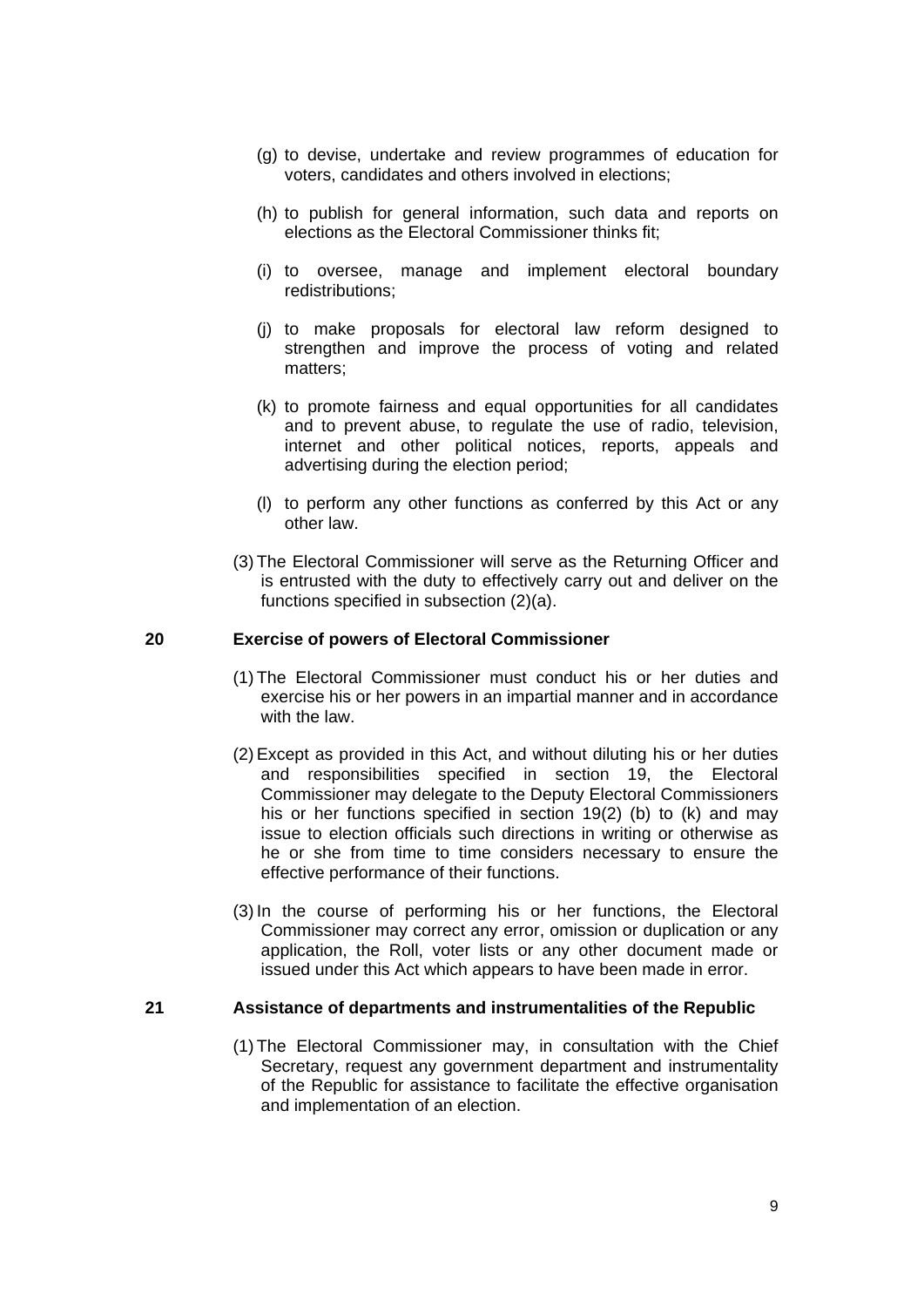- (2) The assistance required under subsection (1) may include the provision of any information, material, personnel, staff, vehicles or any other relevant form of assistance.
- (3) Any government department or instrumentality of the Republic must on a request made under subsection (1) do all it reasonably can to comply with the request in a timely manner and within its available resources.

# **22 Resignation of Electoral Commissioner**

- (1) The Electoral Commissioner may resign by notice in writing addressed to the President and copied to the Speaker of Parliament.
- (2) The resignation takes effect, and the office becomes vacant either:
	- (a) at such time or on such date (if any) as may be specified in the notice; or
	- (b) when the notice is received by the President or by such other person as may be authorised by the President to receive it,

whichever is the later.

#### **23 Removal of Electoral Commissioner**

The Electoral Commissioner may not be removed from office except by a resolution of Parliament approved by not less than two thirds of the total number of members of Parliament praying for his or her removal from office on any one, a combination or all of the grounds as follows:

- (a) proven incapacity or misconduct in the performance of his or her functions and duties under this Act;
- (b) incompetence, persistent failure or negligence;
- (c) if convicted of a criminal offence, the maximum penalty for which is one year or longer; or
- (d) if declared a bankrupt or becomes insolvent.

#### **24 Appointment of Deputy Electoral Commissioners**

- (1) There must be two Deputy Electoral Commissioners appointed by the President, acting on the advice of Cabinet.
- (2) The Deputy Electoral Commissioners will be responsible to the Electoral Commissioner in the exercise of their responsibilities, functions, duties and powers conferred by this Act.
- (3) The Deputy Electoral Commissioners must be persons who have held senior management and administration positions and have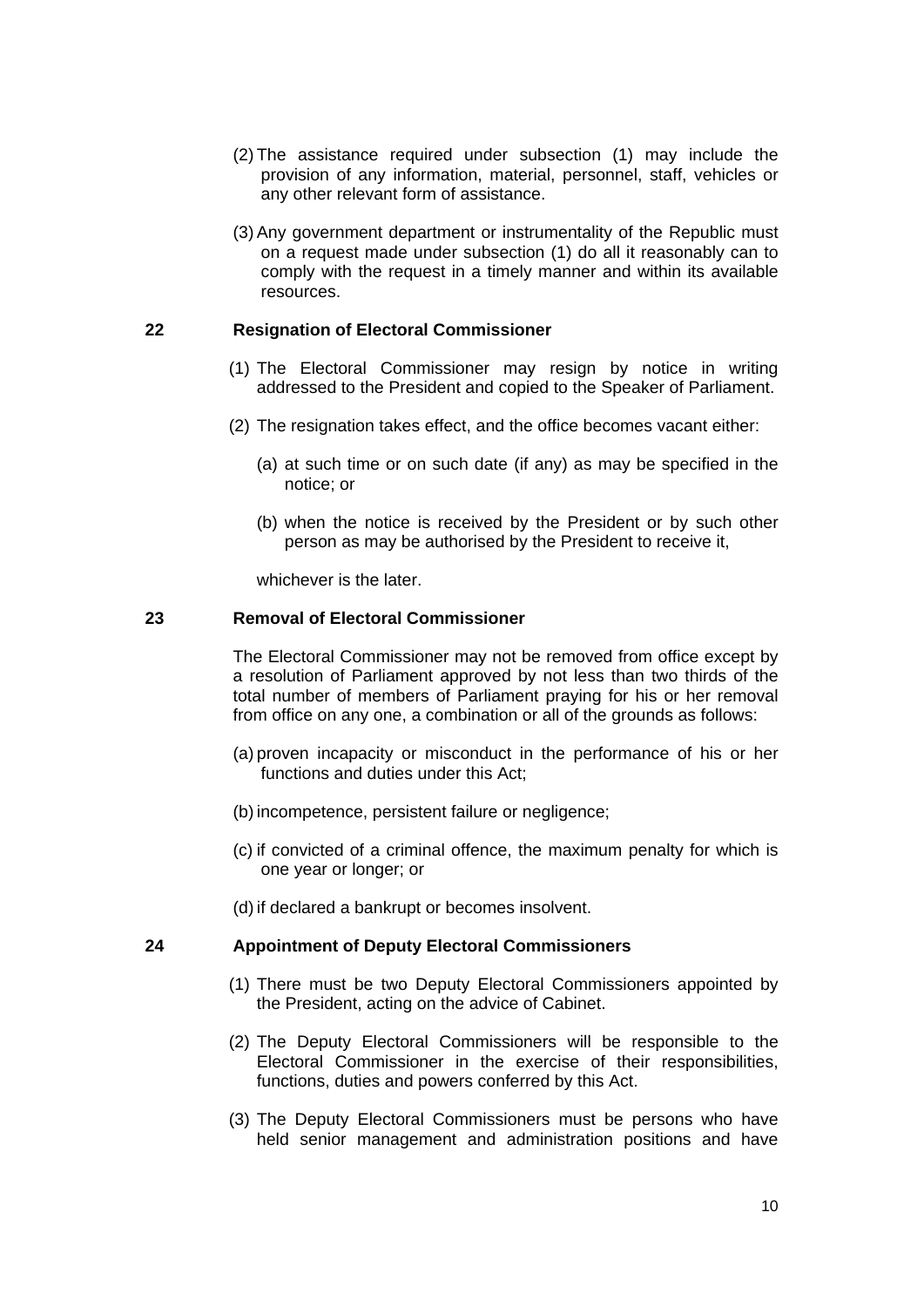knowledge and experience in electoral laws, policy and systems and the management, conduct or administration of national elections.

- (4) An appointment made under subsection (1) must be published in the Government Gazette within 14 days from the date of appointment.
- (5) Section 16 of this Act applies to this section to the extent that a person to whom paragraphs (a), (b) (c) or (d) apply is not qualified to be appointed as a Deputy Electoral Commissioner.

#### **25 Term of appointment of Deputy Electoral Commissioners**

- (1) The Deputy Electoral Commissioners are appointed for a period of 4 years on terms and conditions approved by the Cabinet.
- (2) The appointment of the Deputy Electoral Commissioners must be gazetted within 7 days of appointment.
- (3) Before taking office, the Deputy Electoral Commissioners must, before a Judge of the Supreme Court of Nauru, swear an oath of office as provided in Schedule 1.
- (4) In making the appointments under subsection (1) and with reference to section 15(1), the Cabinet must ensure that the appointments are made in a manner that will promote continuity to the Commission's operations and that at no time the Commission is left without a Chairperson or with less than 2 members including the Chairperson.

#### **26 Resignation of Deputy Electoral Commissioners**

- (1) A Deputy Electoral Commissioners may resign by notice in writing addressed to the President and copied to the Speaker of Parliament.
- (2) The resignation takes effect, and the office becomes vacant either:
	- (a) at such time or on such date (if any) as may be specified in the notice; or
	- (b) when the notice is received by the President or by such other person as may be authorised by the President to receive it,

whichever is the later.

#### **27 Removal of Deputy Electoral Commissioner**

A Deputy Electoral Commissioner may be removed from office by the President on the written recommendation of the Electoral Commissioner:

(a) for proven misconduct in the performance of his or her functions and duties under this Act; or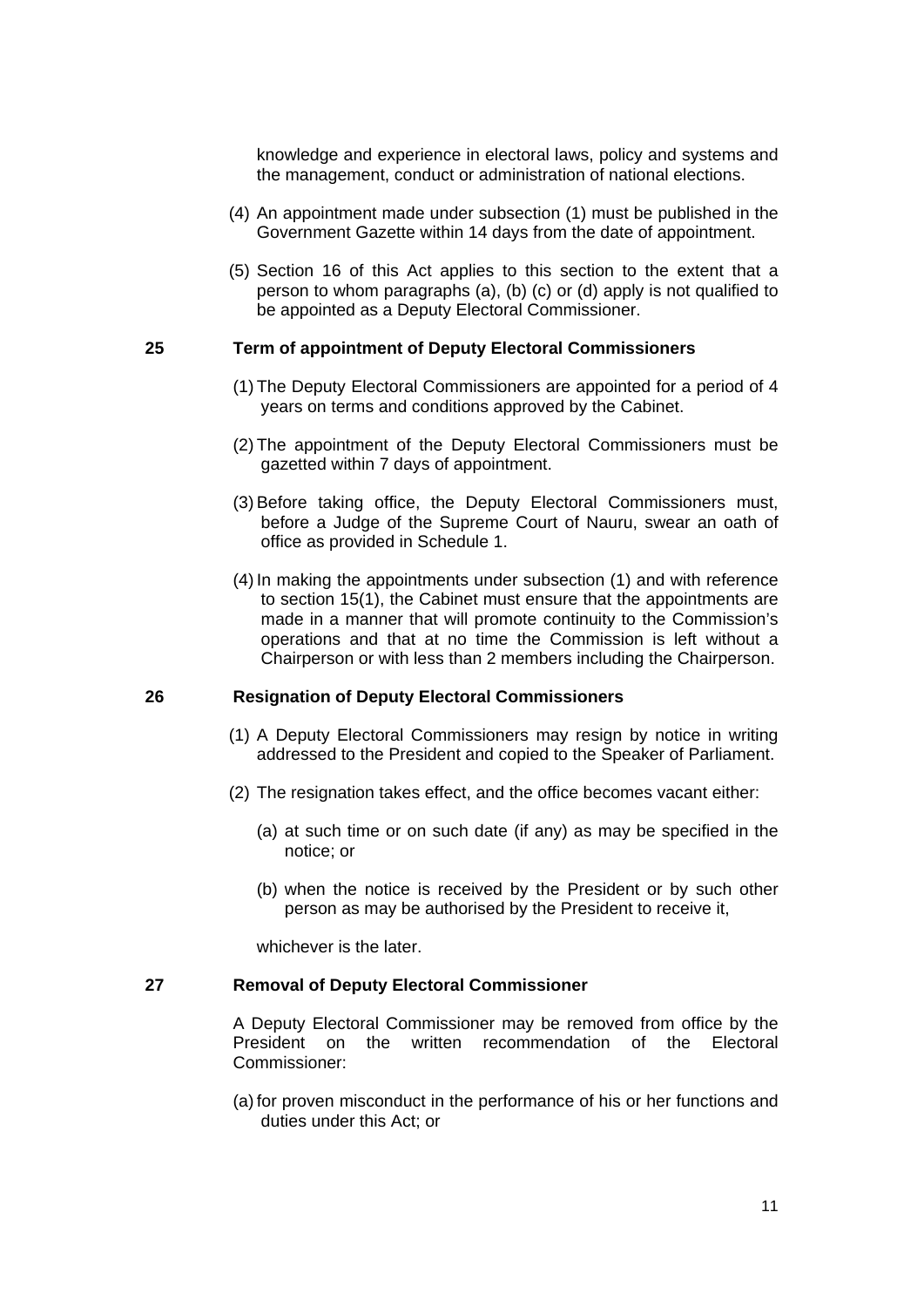- (b) incompetence, persistent failure or negligence; or
- (c) if convicted of a criminal offence, the maximum punishment for which is one year or longer; or
- (d) if declared a bankrupt or becomes insolvent.

#### **28 Appointment of presiding officers and other election official**

- (1) The Electoral Commissioner may appoint persons with relevant qualifications, knowledge and experience of electoral systems to the positions of:
	- (a) presiding officers;
	- (b) other election officials as required to carry out the provisions of this Act; and
	- (c) substitutes for any persons appointed under subsections (a) and (b) to act in case of their illness, absence, death or removal.
- (2) An appointment made under subsection (1) may be for a term of years or months as determined by the Electoral Commissioner and must be published in the Government Gazette within 14 days from the date of appointment.
- (3) In making an appointment under subsection (1), the Electoral Commissioner may, if he or she considers it desirable, consult with the Minister.
- (4) Before taking office, a presiding officer must, before the Electoral Commissioner, swear an oath as provided in Schedule 1.
- (5) Section 10 of this Act applies to the presiding officers and other election officials to the extent that they are to conduct themselves in accordance with subsection 1(a) and (b) of that section and in the case of section 1(b), the Electoral Commissioner may on his or her consideration of the explanation provided, take no further action or decide that action be taken against the offending officer or if the case is of a serious nature, refer the matter for proceedings to be taken against the officer in accordance with section 32.

#### **29 Duty of presiding officer**

- (1) A presiding officer is to preside and be responsible for the conduct of the election in accordance with this Act at the polling station to which he or she is assigned.
- (2) The presiding officer, on polling day, must:
	- (a) be present at the relevant polling station for the duration of the poll at that station; and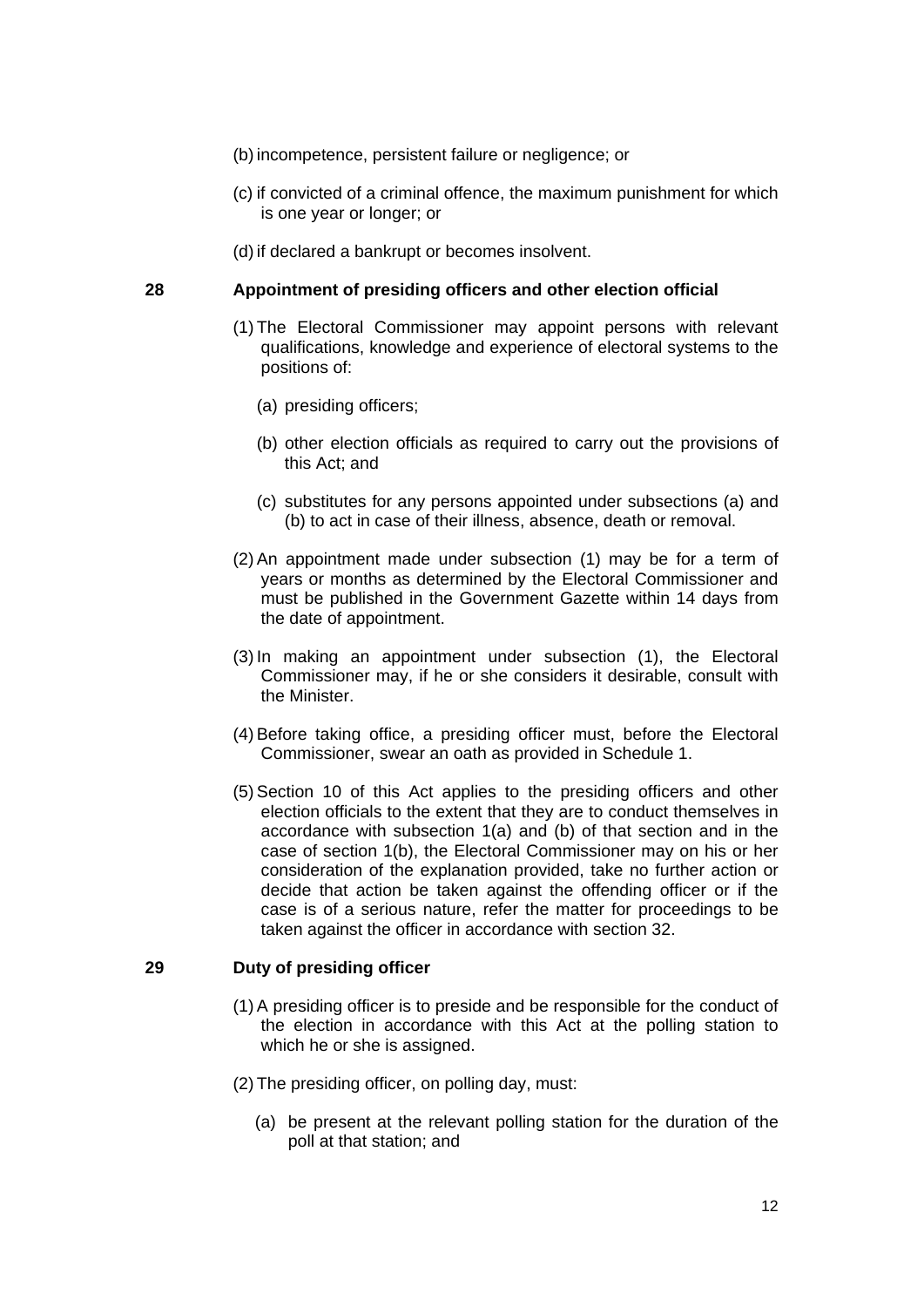- (b) receive the votes of all persons whose names are on the Roll for that polling station and who appear and apply for a ballot paper.
- (3) The presiding officer is responsible for the orderly conduct of the voting process at the polling station to which he or she is assigned.
- (4) Every presiding officer must keep the peace, and may cause to be removed from a polling station any person who:
	- (a) obstructs the approaches to a polling station;
	- (b) wilfully and unnecessarily obstructs the procedures at the polling;
	- (c) conducts himself or herself in a disorderly way, or causes a disturbance;
	- (d) wilfully acts in defiance of the lawful directions of the Electoral Commissioner or presiding officer or other officials at the polling station, or
	- (e) is unlawfully present within the polling station.

## **30 Police to assist**

- (1) The Electoral Commissioner may request the Commissioner of Police or any police officer to provide assistance in the conduct of elections at the polling stations and during the scrutiny and counting of ballot papers.
- (2) All police officers must, when circumstances demand, assist the Electoral Commissioner, Deputy Electoral Commissioners, presiding officers and election officials in maintaining order and security at polling stations and at the scrutiny and count of ballot papers.

#### **31 Resignation of presiding officer**

- (1) A presiding officer may resign by notice in writing addressed to the Electoral Commissioner, copied to the Minister.
- (2) The resignation takes effect, and the office becomes vacant either:
	- (a) at such time or on such date (if any) as may be specified in the notice; or
	- (b) when the notice is received by the Commissioner or by such other person as may be authorised by the Commissioner to receive it,

whichever is the later.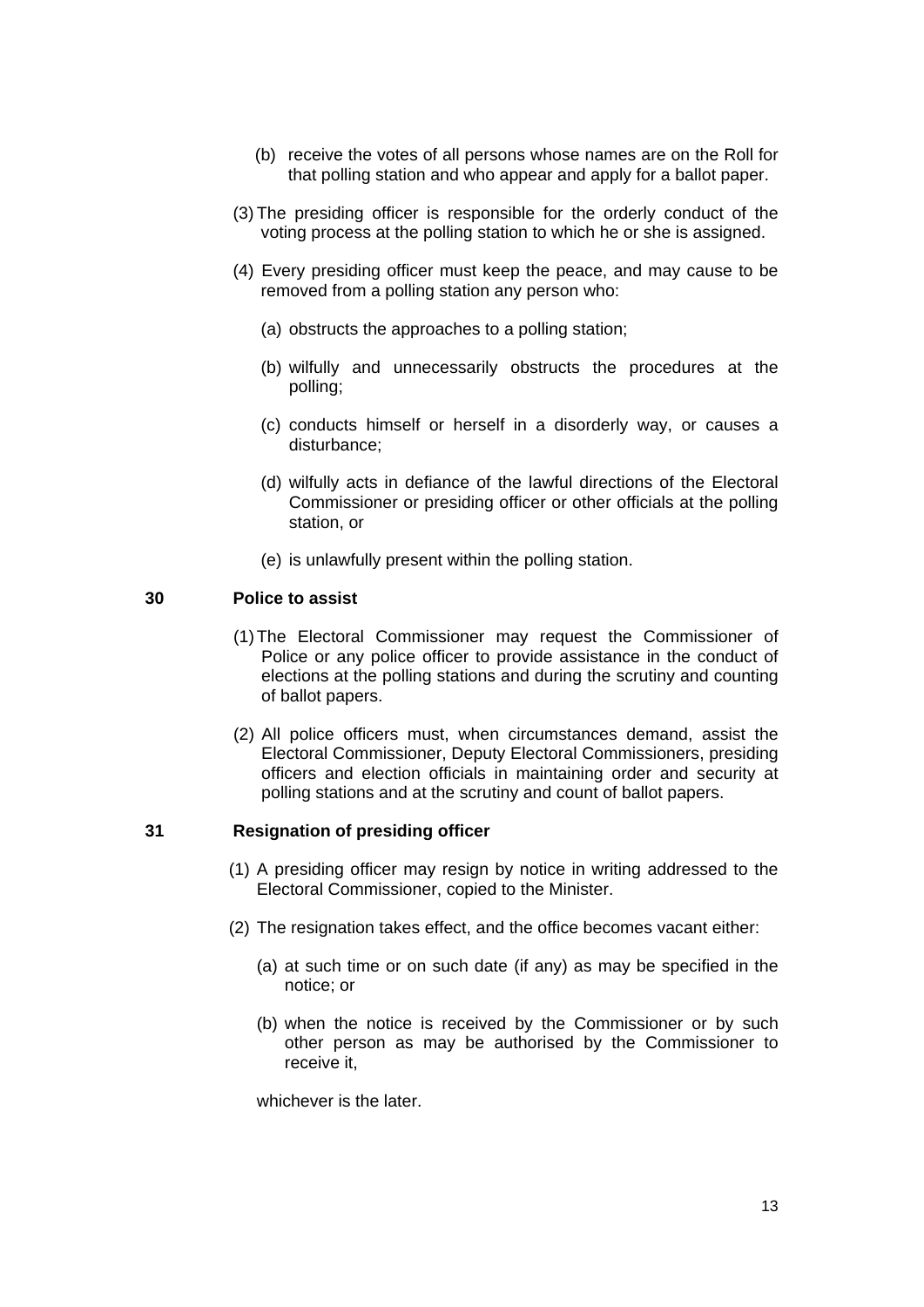# **32 Removal of presiding officer and other election official**

- (1) A presiding officer and other election official may be removed from office by the Electoral Commissioner:
	- (a) for proven misconduct in the performance of his or her functions and duties under this Act; or
	- (b) incompetence, persistent failure or negligence; or
	- (c) if convicted of a criminal offence, the maximum punishment for which is one year; or
	- (d) if declared a bankrupt or becomes insolvent.
- (2) The Electoral Commissioner may, if he or she considers it desirable, consult with the Minister.

#### **33 Observers**

The Electoral Commissioner, as Chairperson of the Electoral Commission may invite any person, organisation or entity to be observers on any election on such terms of reference as determined by the Electoral Commissioner.

# **PART 3 – CONSTITUENCIES AND ELECTORAL ROLL**

#### **34 Constituencies**

- (1) The members to be elected for the respective constituencies are as follows:
	- (i) two members for Aiwo;
	- (ii) two members for Anabar;
- (iii) two members for Anetan;
- (iv) two members for Boe;
- (v) two members for Buada;
- (vi) three members for Meneng;
- (vii) four members for Ubenide;
- (viii) two members for Yaren.
- (2) Any amendment made to this Act altering the number of members to be elected for a constituency has effect from the day of the next general election after the commencement of the amendment.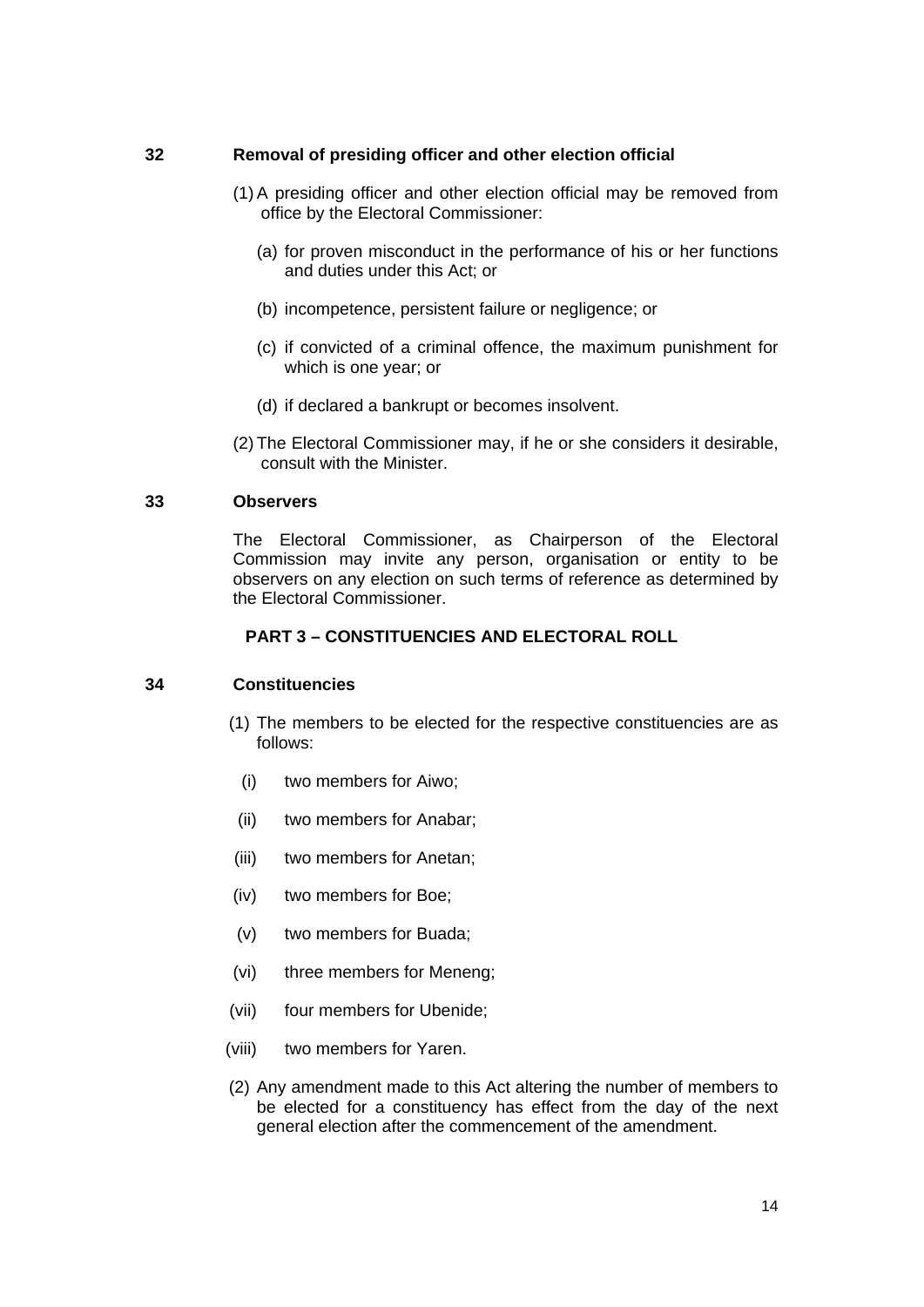## **35 Presidential residence**

The President of the Republic of Nauru is deemed to be residing in that District where he or she would ordinarily be residing were he or she not the President and occupying the State House.

## **36 Speaker's Residence**

The Speaker of the Parliament of the Republic of Nauru is deemed to be residing in that District where he or she would ordinarily be residing were he or she not the Speaker of Parliament and occupying the Speaker's residence.

# **37 Roll of voters**

- (1) There is a Roll for Nauru to be kept by the Electoral Commissioner that contains the name of all voters.
- (2) The Roll is classified into Districts with each voter's name entered into the District the voter has registered in under sections 39 or 45.
- (3) The Roll is to be updated from time to time following consultations between the Electoral Commissioner and the Registrar for Births, Deaths and Marriages.

## **38 Qualification for automatic registration of voters**

Subject to the provisions of the Constitution and of this Act, a person is qualified to be automatically registered as a voter if he or she has attained the age of twenty and is a Nauruan citizen.

# **39 Automatic registration of voters**

- (1) A person who is registered in the Register for Births at the office of the Registrar of Births, Deaths and Marriages is, upon attaining the age of twenty, automatically entered into the Roll of voters maintained under section 37 of this Act.
- (2) A person entered into a Roll under subsection (1) is registered in the Roll for the District that is entered in the Register of Births maintained under section 6(1) of the *Births, Deaths and Marriages Act 1957.*
- (3) It is the duty of the Registrar for Births, Deaths and Marriages, consistent with section 37(3) of this Act, to advise and provide for the benefit of the Electoral Commissioner, such information, data and material to give full effect to subsection (1) to enable the updating of the Roll.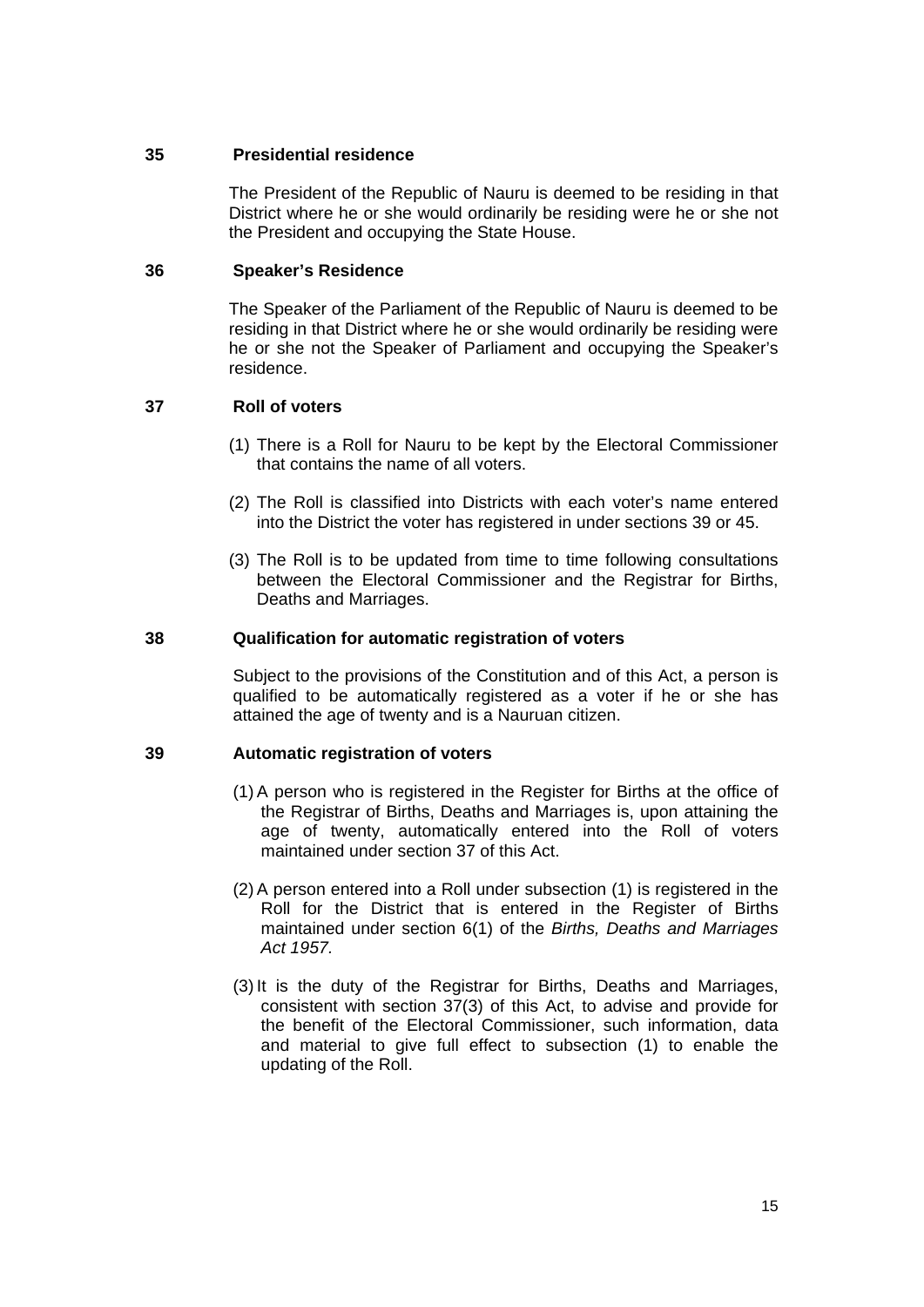## **40 Persons not entered in the Roll compiled under section 39**

An eligible voter whose name is not entered on a Roll compiled in accordance with section 39, may apply in Form 1 of Schedule 2 for the entry of his or her name based on any of the criteria specified in section 42.

## **41 Application and entitlement for transfer of registration**

- (1) A person may apply for the transfer of his or her name from the Roll for a District in which his or her name is entered to the Roll of another District if the person is entitled under section 42 to have his or her name entered on the Roll of the District he or she wishes to have his or her registration transferred to.
- (2) If he or she is entitled under section 42(2) to have his or her name entered on the Roll of his or her choice, he or she is not entitled to have his or her name transferred to the Roll for another District unless he or she is entitled to have his or her name entered on the Roll for the other District under section 42(1).
- (3) An application for a transfer of registration must be:
	- (a) made in Form 2 of Schedule 2; and
	- (b) accompanied by a fee of \$150.

## **42 Criteria for entitlement for entry into a Roll in respect of applications for registration or transfer of registration**

- (1) The Roll on which a person is entitled to have his or her name entered is:
	- (a) the Roll for the District in which he or she is currently living and has been living for not less than one month; or
	- (b) if he or she is living outside Nauru, the District in which he or she had been living for not less than one month immediately before he or she ceased to live in Nauru; or
	- (c) the Roll for the District that is entered in the Register of Births maintained under section 6(1) of the *Births, Deaths and Marriages Act 1957;* or
	- (d) in any register or record of births certified under section 6(3) of the *Births, Deaths and Marriages Act 1957* as his or her place of birth; or
	- (e) the Roll in respect of a District with which the Electoral Commissioner has certified in accordance with Schedule 3 that he or she has substantial connection through: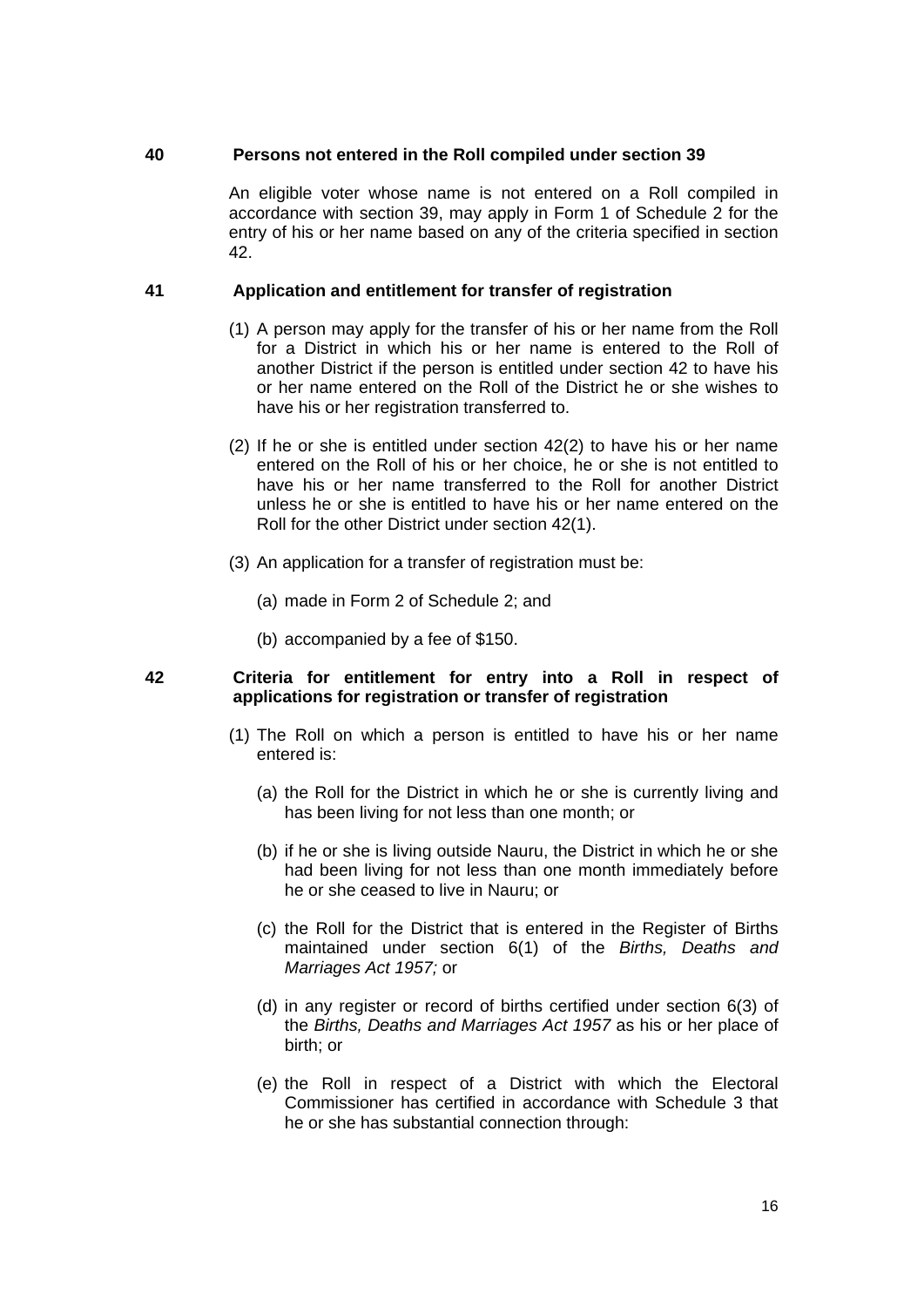- (i) Nauruan custom, customary links and affiliation;
- (ii) birth by either his or her parent in that District;
- (iii) the registration for any electoral purposes of either his or her parent in that District;
- (iv) his or her spouse being born in that District.
- (2) A person is entitled to have his or her name entered on a Roll of his or her choice if he or she:
	- (a) is unable to satisfy the enrolment requirements of section 42(1)(a) and 42(1)(b) because he or she has never lived:
		- (i) in Nauru; or
		- (ii) in one District for not less than one month; and
	- (b) is unable to satisfy the enrolment requirements of section  $42(1)(c)$  and  $42(1)(d)$  because he or she:
		- (i) is not registered in the Register of Births; and
		- (ii) does not have a certified District of birth under section 6(3) of the *Births, Deaths and Marriages Act 1957.*

## **43 Proof of entitlement to register**

- (1) A person who intends to apply to have his or her name entered on or transferred to a Roll mentioned in section 42 must submit his or her application in Form 1 of Schedule 2 in relation to registration or Form 2 of Schedule 2 in relation to transfer of registration and have the form witnessed in accordance with subsection (3).
- (2) A person, other than the applicant, may on his or her own initiative, make a statutory declaration in Form 3 of Schedule 2 or provide relevant evidence in another form in support of an application made under sections 39 and 41 and have the form witnessed in accordance with subsection (3).
- (3) A form submitted for the purpose of subsection (1) and (2) must only be witnessed by:
	- (a) barrister and solicitor; or
	- (b) a Pleader; or
	- (c) a Commissioner for oaths; or
	- (d) any other person appointed by the Electoral Commissioner to be a witness.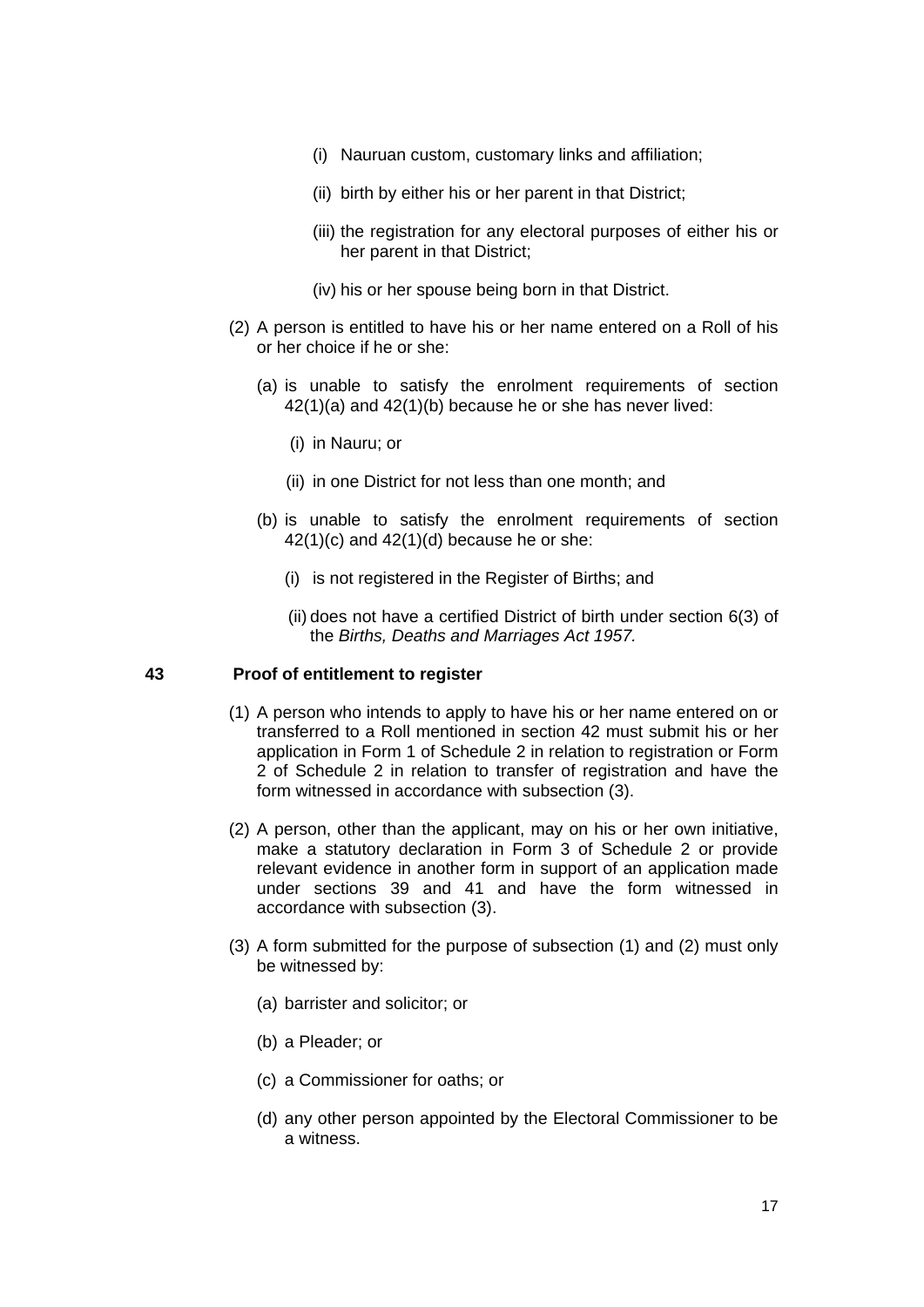## **44 Electoral Commissioner to enquire**

The Electoral Commissioner may enquire into an application made to verify the information provided by the applicant against the grounds and criteria specified in section 42.

#### **45 Consideration, approval or rejection of application for registration or transfer**

- (1) On receiving an application under section 40 or section 41, the Electoral Commissioner must:
	- (a) if satisfied that the person is entitled to have his or her name entered on the Roll on which he or she has applied to have it entered – enter it on that Roll; or
	- (b) if not satisfied that the person is entitled to have his or her name entered on the Roll on which he or she has applied to have it entered – reject the application and issue a notice under section 48.
- (2) In relation to subsection (1), the Electoral Commissioner must, in order to be satisfied that a person is entitled to have his or her name entered on the Roll on which he or she has applied to have it entered:
	- (a) if the application is based on entitlement under section 42(1)(a) – have received a statutory declaration in accordance with section 43(1) and conducted his or her own enquiry on the basis of the application and its merit in accordance with section 44; and
	- (b) if the application is based on entitlement under section  $42(1)(c)$  have verified in the Register of Births that the details of registration stated on the application form are correct.
- (3) If a person makes an application based on his or her entitlement of choice under section 42(2), the Electoral Commissioner:
	- (a) may require him or her to provide evidence that he or she is entitled to be registered under section 42(2); and
	- (b) must make his or her own enquiry on the basis of the person's application and its merits in accordance with section 44.

#### **46 Gazettal of registration and transfer**

Within 5 days after making an entry on a Roll under section 45(1)(a), the Electoral Commissioner must publish in the Government Gazette the details of the entry, specifying:

(a) the name of the person entered on the Roll; and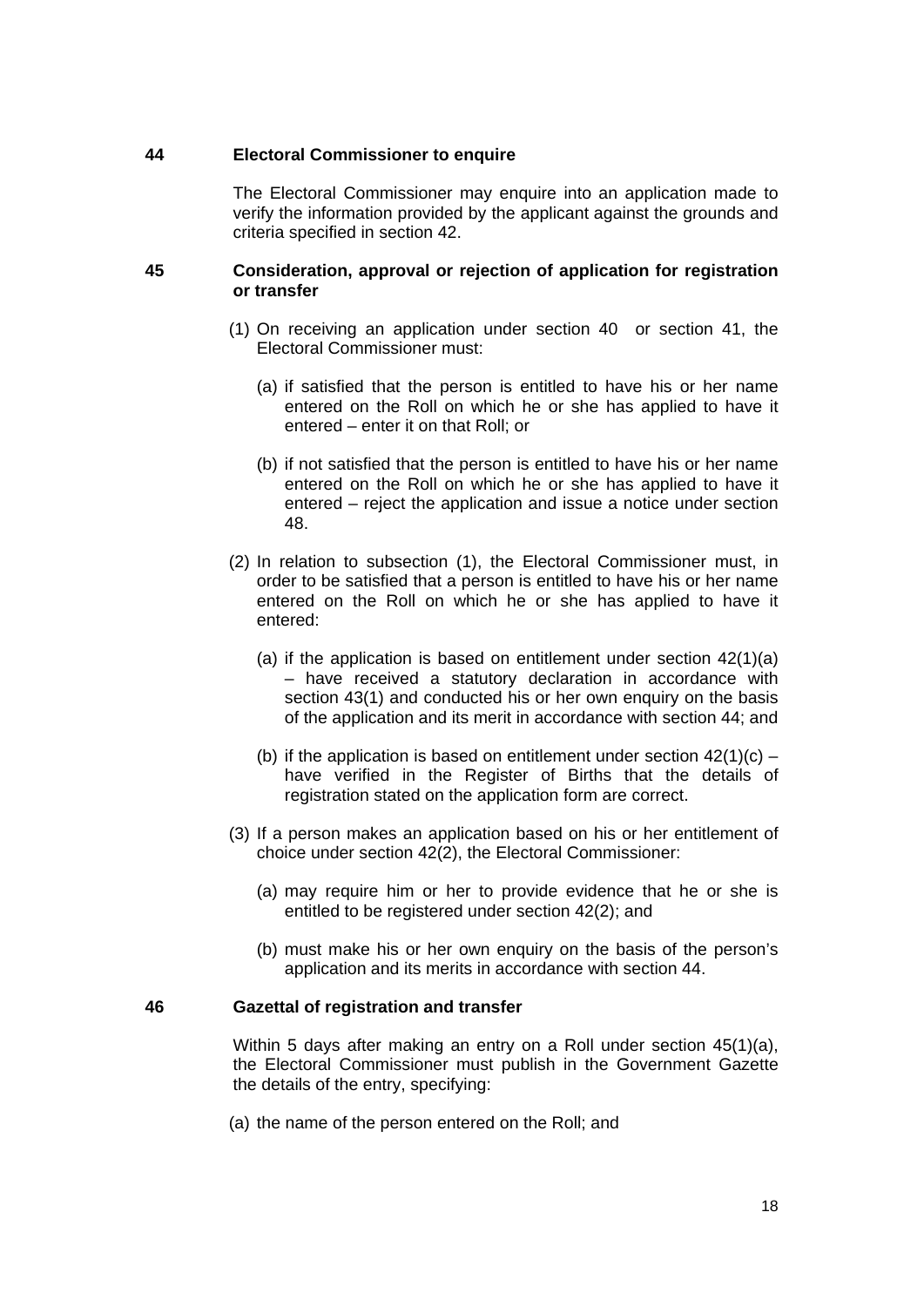- (b) the name of the District in which the person is registered; and
- (c) the grounds of the person's entitlement to be registered in that District.

# **47 Limit on transfer of registration**

No transfer of registration must be made:

- (a) within 6 months of the last transfer; or
- (b) after 5:00pm 21 days before polling day.

#### **48 Notice of reasons for rejection of application**

Where the Electoral Commissioner rejects an application under section 45(1)(b), the Electoral Commissioner must, as soon as practicable, give the applicant a notice as prescribed in Schedule 4.

#### **49 Appeal in relation to registration**

- (1) This section applies to a person:
	- (a) whose name has been struck off the Roll for a District under section 53(1);
	- (b) whose application to the Electoral Commissioner to have his or her name entered on the Roll for a District has been rejected under section 45(1)(b).
- (2) Subject to subsection (7), the person must, within 7 days after receiving notice under section 48 or 53, apply to the Supreme Court for an order directing that his or her name be entered on that Roll.
- (3) The Electoral Commissioner is the respondent on the application.
- (4) The Court must hear and make an order on the application within 7 days of receiving the application and have a certified copy of the order forwarded to the applicant and the Electoral Commissioner.
- (5) If an application made under subsection (1)(a) is successful, the Electoral Commissioner must reinstate the name of the applicant.
- (6) If an application made under subsection (1)(b) is successful, the Electoral Commissioner must enter the applicant's name in the Roll for the relevant District.
- (7) No application for appeal may be made to the Supreme Court under this section less than 10 days before polling day.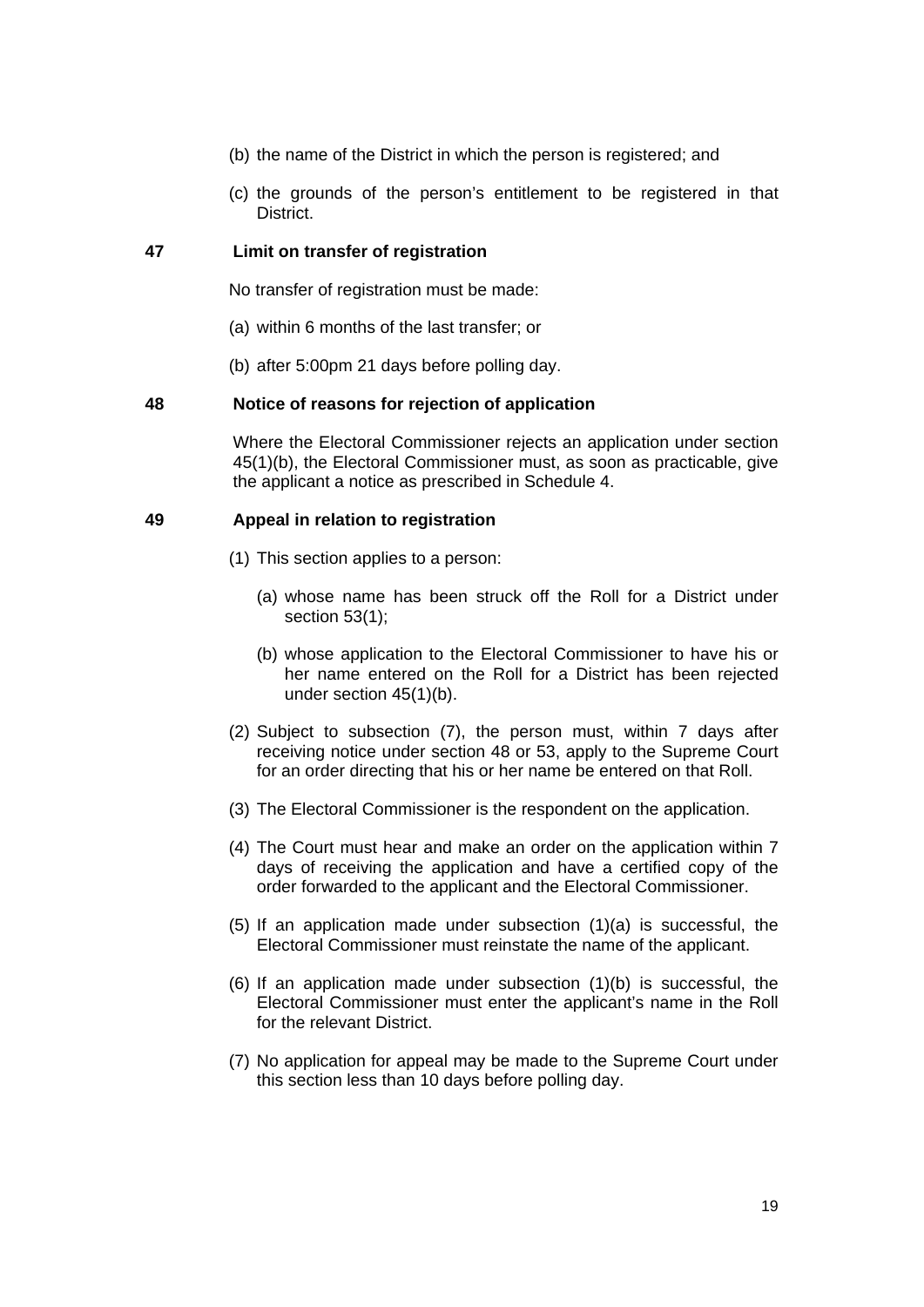# **50 Electoral Commissioner to keep Roll**

- (1) The Electoral Commissioner maintains the Roll for each District.
- (2) If a writ for an election in a constituency has been issued, the Roll for a District that comprises or is part of that constituency closes at 5:00 pm 21 days before polling day.
- (3) If no petition is filed with the Court of Disputed Returns under section 93 of this Act, the Roll must re-open 31 days after the official declaration and notification of results is made under section 88.
- (4) If a petition is filed with the Court of Disputed Returns under section 93, the Roll for that particular District or Districts remains closed until every petition has been heard and a decision has been made by the Court.

# **51 Publication of Roll**

- (1) The Electoral Commissioner must at least once a year, publish in the Government Gazette the Roll as maintained under this Act.
- (2) Despite subsection (1), if a writ for election has been issued, the Electoral Commissioner must publish the Roll in the Government Gazette at least five days after the issuing of the writ.
- (3) Any person may obtain a copy of the Roll published in accordance with subsection (1) and (2) on payment of a fee to be prescribed by the Electoral Commission.

#### **52 Registrar of Births, Deaths and Marriages to notify Electoral Commissioner of death of voter**

The Registrar of Births, Deaths and Marriages must as soon as practicable after the registration of the death of a person who is a voter or qualified to be a voter, notify the Electoral Commissioner to enable the Electoral Commissioner to amend the Roll.

#### **53 Revision of Roll**

- (1) The Electoral Commissioner may revise the Roll of voters to:
	- (a) correct any mistake or omission in the particulars of the registration of a person;
	- (b) remove from the Roll the name of any person who:
		- (i) is dead; or
		- (ii) has ceased to be a citizen of Nauru;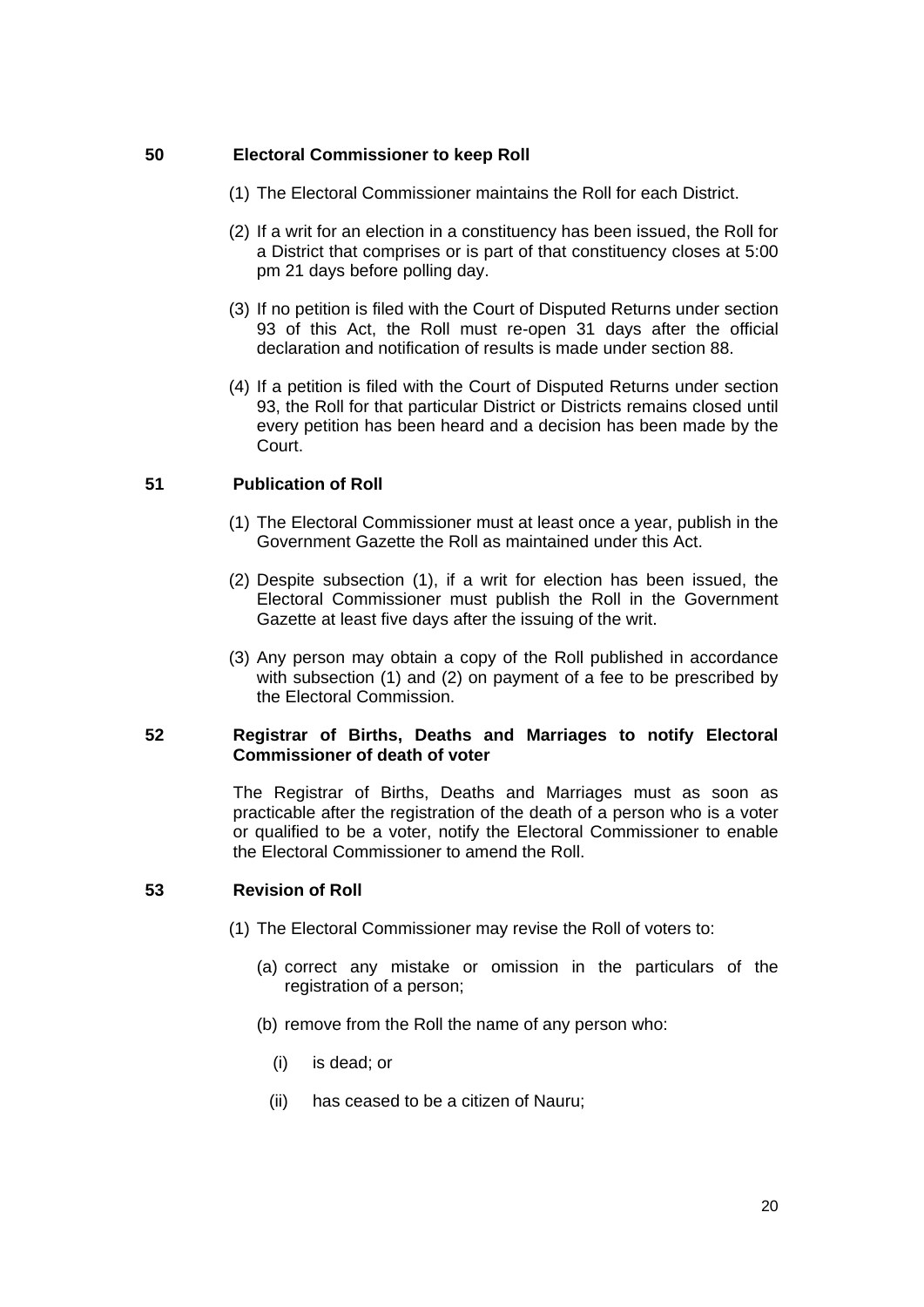- (c) enter any name removed by mistake, clerical error or false information;
- (d) remove the name of a person who is not entitled to have his or her name entered on the Roll;
- (e) on the application of a voter, record a change of the person's name or other particulars entered in the Roll.
- (2) If the Electoral Commissioner has struck the name of a person off a Roll, the Electoral Commissioner must, unless the person is dead, within 48 hours give the person a notice as prescribed in Schedule 5.
- (3) The Electoral Commissioner must not alter a Roll while it is closed under section 50(2), except:
	- (a) to correct an error or omission; or
	- (b) to remove the name of a person under subsection (1); or
	- (c) under an order made by the District Court on an application under section 49.

#### **PART 4 – VOTERS**

#### **54 Voters**

- (1) Voting is compulsory.
- (2) A person is a voter for a constituency if the person's name appears on the Roll for a District that comprises or is part of the constituency.
- (3) A voter is entitled to vote at the election of a member or members for the constituency for which he is a registered voter.
- (4) A voter must vote at each election of a member or members for the District for which he or she is registered unless he or she:
	- (a) is absent from Nauru on polling day; or
	- (b) is unable to vote because he or she is seriously ill or infirm; or
	- (c) has another valid and sufficient reason for not voting.
- (5) The Electoral Commissioner must, as soon as possible after polling day, prepare and certify a list of the names and descriptions of the voters who failed to vote at the election.
- (6) The certified list under subsection (5) is evidence of the fact that a voter whose name appears in it did not vote at the election.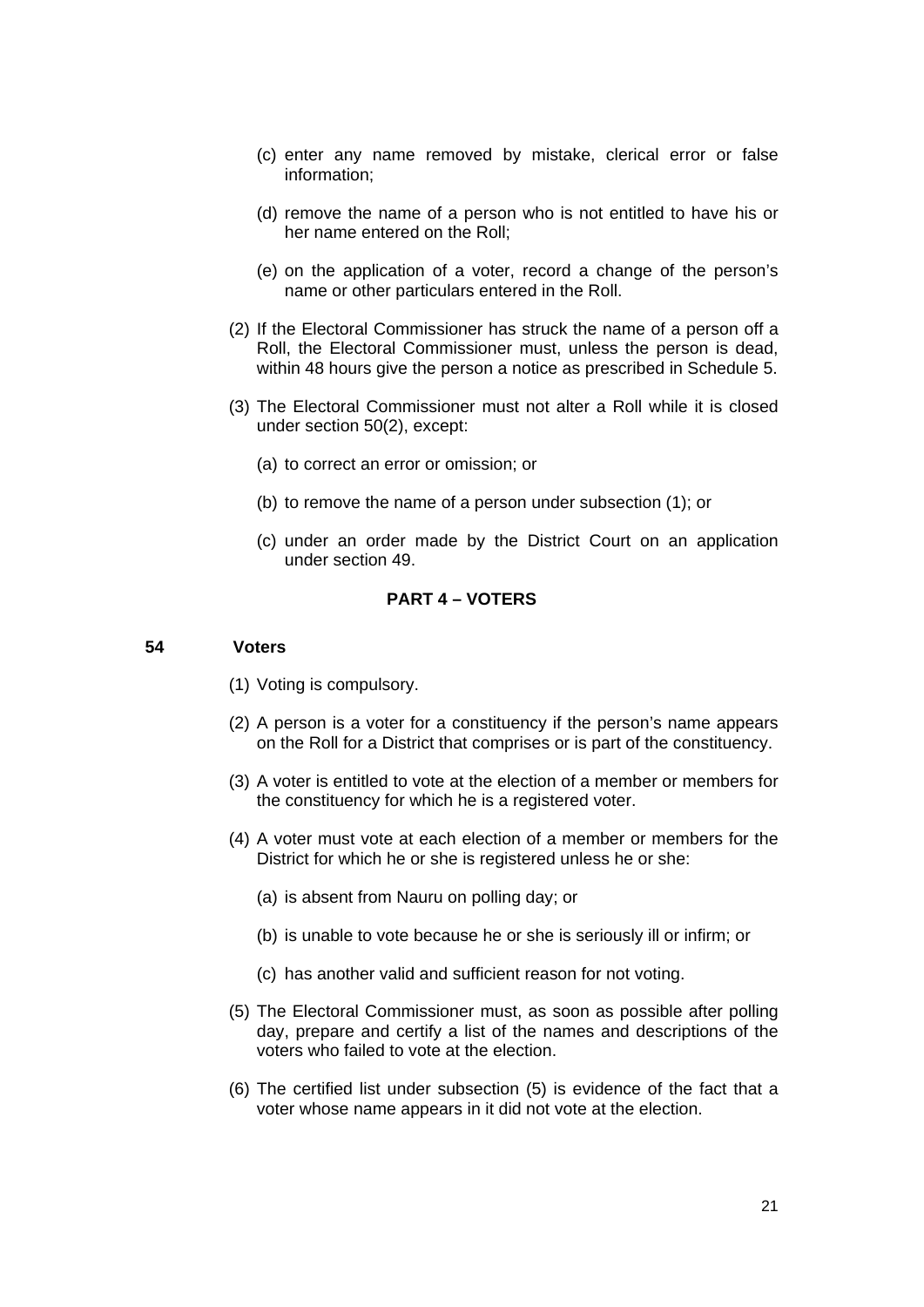(7) A voter who does not vote and is not exempted under section 54(4) commits an offence under section 110 of this Act.

# **55 Notice to voters who fail to vote**

- (1) Within one month after polling day at an election, a notice as prescribed in Schedule 6, will be sent to each voter whose name appears on the certified list of voters referred to in section 54(5).
- (2) A voter to whom a notice has been sent under subsection (1) must, within the time specified in the notice (which must not be less than 14 days from the date on which the notice is sent), complete, sign in the presence of a witness who under this Act is a registered voter and return to the Electoral Commissioner a reply in accordance with the Form in Schedule 7.
- (3) If the voter to whom a notice under this section is addressed is unable, by reason of absence from his place of living or physical incapacity, to complete, sign and return the reply as required by this section, any other voter having personal knowledge of the facts may complete, sign in the presence of a witness who under this Act is a registered voter, and return the form on behalf of the absent or incapacitated voter and the voter to whom the notice has been sent is deemed to have complied with subsection (2).
- (4) A person who does not comply with this section commits an offence under section 111 of this Act.

# **PART 5 – THE WRIT AND NOMINATIONS**

#### **56 Writ for elections**

- (1) Where Parliament has been dissolved or a member has died or vacated his seat in accordance with Article 32 of the Constitution, the Speaker shall, subject in the case of a general election to compliance with Article 39, within 14 days of such dissolution, death or vacation cause a writ for the holding of an election in accordance with Form A or Form B of Schedule 8, as the case requires, to be issued to the Electoral Commissioner not later than 4 weeks before the polling day fixed by the Speaker in the writ.
- (2) The Electoral Commissioner must publish in the Government Gazette the particulars of the writ, and the dates of the nomination day and the day when the Rolls will be closed for the election.

## **57 Nomination of candidate**

(1) A person may be nominated as a candidate for election as a member for a constituency: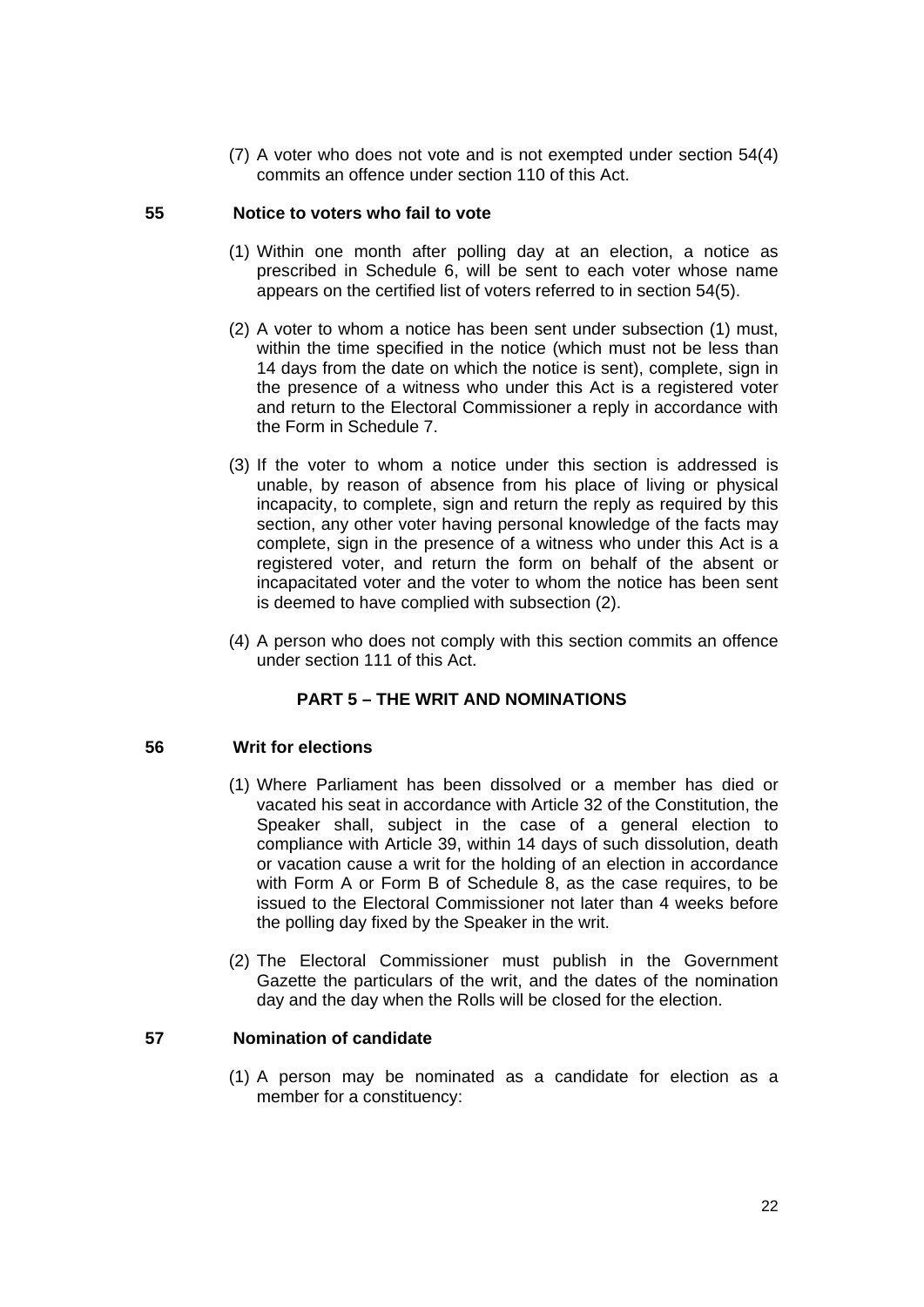- (a) if the Roll for the constituency for which he or she is being nominated has been closed in accordance with section 50(2); and
- (b) his or her name is entered on the Roll for the District which comprises, or is included in, that constituency.
- (2) A nomination of a candidate qualified to be elected as a member of Parliament must be delivered to the Electoral Commissioner at any time during official working hours from 9:00am on the day after the closing of the Roll and not later than 5:00pm 14 days before polling day.
- (3) A written nomination of a person as a candidate must be:
	- (a) made in the form prescribed in Schedule 9; and
	- (b) signed by a minimum of two voters for the constituency for which the candidate is nominated; and
	- (c) signed by the candidate; and
	- (d) accompanied by a fee of \$2000.
- (4) The fee specified in subsection (3) (d) is not refundable despite the candidate withdrawing his or her nomination in accordance with section 58.

#### **58 Withdrawal of candidature from election**

A person who has been nominated as a candidate for election as a member may, by notice in writing given to the Electoral Commissioner no later than 12:00pm 7 days before polling day, withdraw his or her candidature for that election.

#### **59 Prescription under Article 31(e) of the Constitution**

- (1) In accordance with Article 31(e) of the Constitution, the holder of an office in any of the offices established or created under the Acts specified in Schedule 10 or in any other instrumentality of the Republic, is hereby prescribed as an officer who holds an *'office of profit in the service of Nauru'* for the purpose of the Constitution and this Act.
- (2) Despite subsection (1), for the purpose of this section, an '*office of profit in the service of Nauru'* does not include the office of the President, the office of the Speaker and Deputy Speaker of Parliament and the office of a Minister or an appointment held by a Minister by virtue of him or her being a Minister.
- (3) In the event of a by-election or supplementary election or where Parliament is dissolved less than 3 years from the date of its first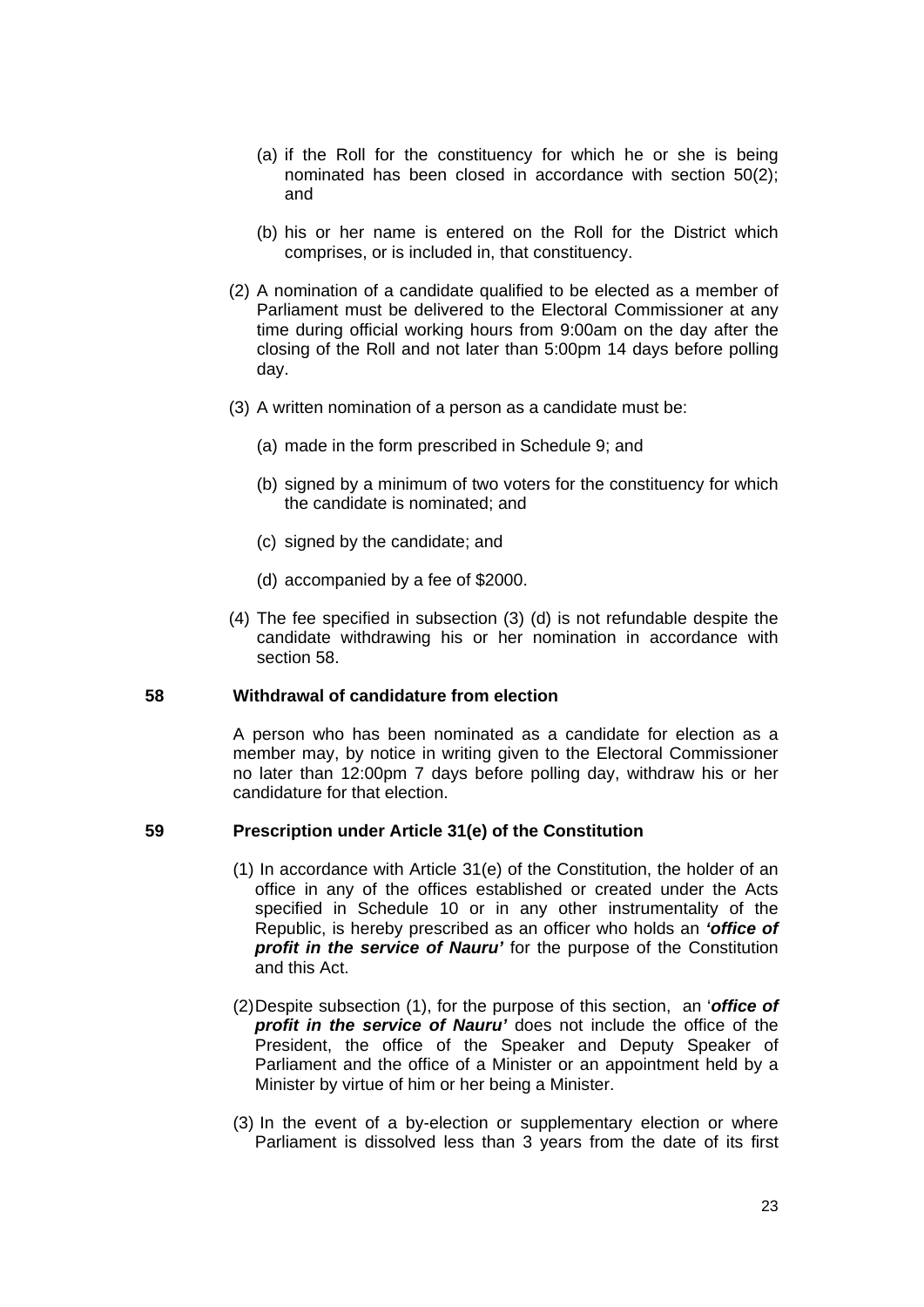sitting and elections are held following that dissolution, an employee is deemed to have resigned upon submitting his or her nomination for candidature under this Act.

(4) If there is a conflict between this Act and any other law, the provisions of this Act must take precedence.

#### **60 Failure of election**

- (1) For the purposes of this section, an election for a constituency fails if:
	- (a) the required number of candidates for the constituency is not nominated or is not returned as elected; or
	- (b) after the day on which the names of candidates are published in accordance with section 62 and before the closing of the poll a candidate dies.
- (2) Subject to this Act, where an election for a constituency fails, a new writ must be issued immediately by the Speaker to the Electoral Commissioner in accordance with Form C of Schedule 8 for a supplementary election for that constituency.
- (3) Where an election for a constituency fails in consequence of the death of a candidate, the supplementary election must be held on the Rolls that were prepared for the purpose of the election that failed.
- (4) For the purpose of subsection (2) only, the Speaker continues to hold the authority to issue a writ and is deemed to be Speaker for the purpose of this section.

#### **61 Candidates who are unopposed to be declared elected**

If the number of candidates for a constituency is not greater than the number of members to be elected for that constituency, the Electoral Commissioner must declare the candidate or candidates duly elected.

#### **62 Publicising candidates, dates and polling stations**

The Electoral Commissioner must, after the close of the withdrawal period under section 58 or as soon as possible after that day, by notice exhibited in a conspicuous place at or near the Government Offices, Yaren, and at designated places in the constituencies and by notice in the Government Gazette, publish:

- (a) the names of the candidates and the voters by whom they have been nominated; and
- (b) if the number of candidates for a constituency is greater than the number of members to be elected – the date fixed by the Speaker in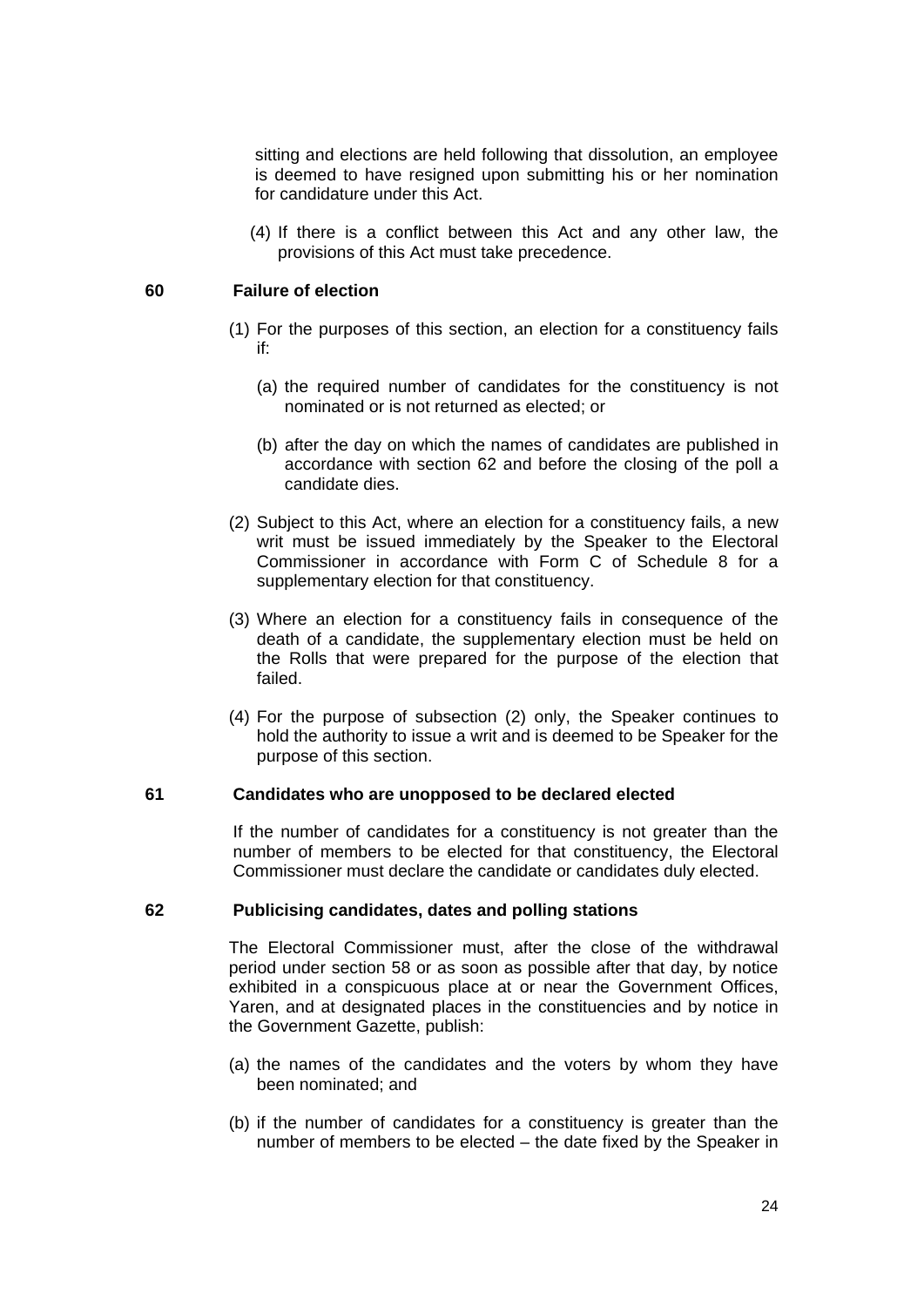the writ as the date on which the poll is to be taken and the places determined by the Electoral Commissioner as the places at which the poll is to be taken in each District.

#### **63 Provision of mobile polling stations**

- (1) The Electoral Commissioner may establish, where practicable, mobile polling stations in hospitals, care facilities, detention centres, and correctional facilities or anywhere in Nauru deemed appropriate for the effective conduct of elections for the purpose of section 79.
- (2) All mobile polling stations must on nomination day or as soon as possible after that day, be published:
	- (a) by notice exhibited in a conspicuous place at or near the Government Offices, Yaren;
	- (b) at designated places in the constituencies; and
	- (c) by notice in the Government Gazette.
- (3) Despite subsection (2), in exceptional circumstances, and on good cause being shown, additional polling stations may be designated by the Electoral Commissioner for the purpose of subsection (1).

#### **64 Determining order of candidates on ballot paper**

- (1) Twenty four hours after the close of the period for withdrawal of nominations under section 58, the Electoral Commissioner must for each constituency for which an election is to be held:
	- (a) invite all candidates, who may be represented by their agent or nominee, to attend the determination of the order of candidates on the ballot paper at a specified place and time; and
	- (b) at the specified place and time:
		- (i) place in an opaque container, the same number of pieces of paper as there are candidates for the constituency, each piece of paper bearing a consecutive number (starting with the number '1') and being folded in such a manner that it is not possible to see the number; and
		- (ii) invite each candidate or his or her agent or nominee, in turn to draw a piece of paper from the container; and
		- (iii) after all candidates or their agent or nominee present have drawn a piece of paper, draw a piece of paper from the container on behalf of each candidate who is not present.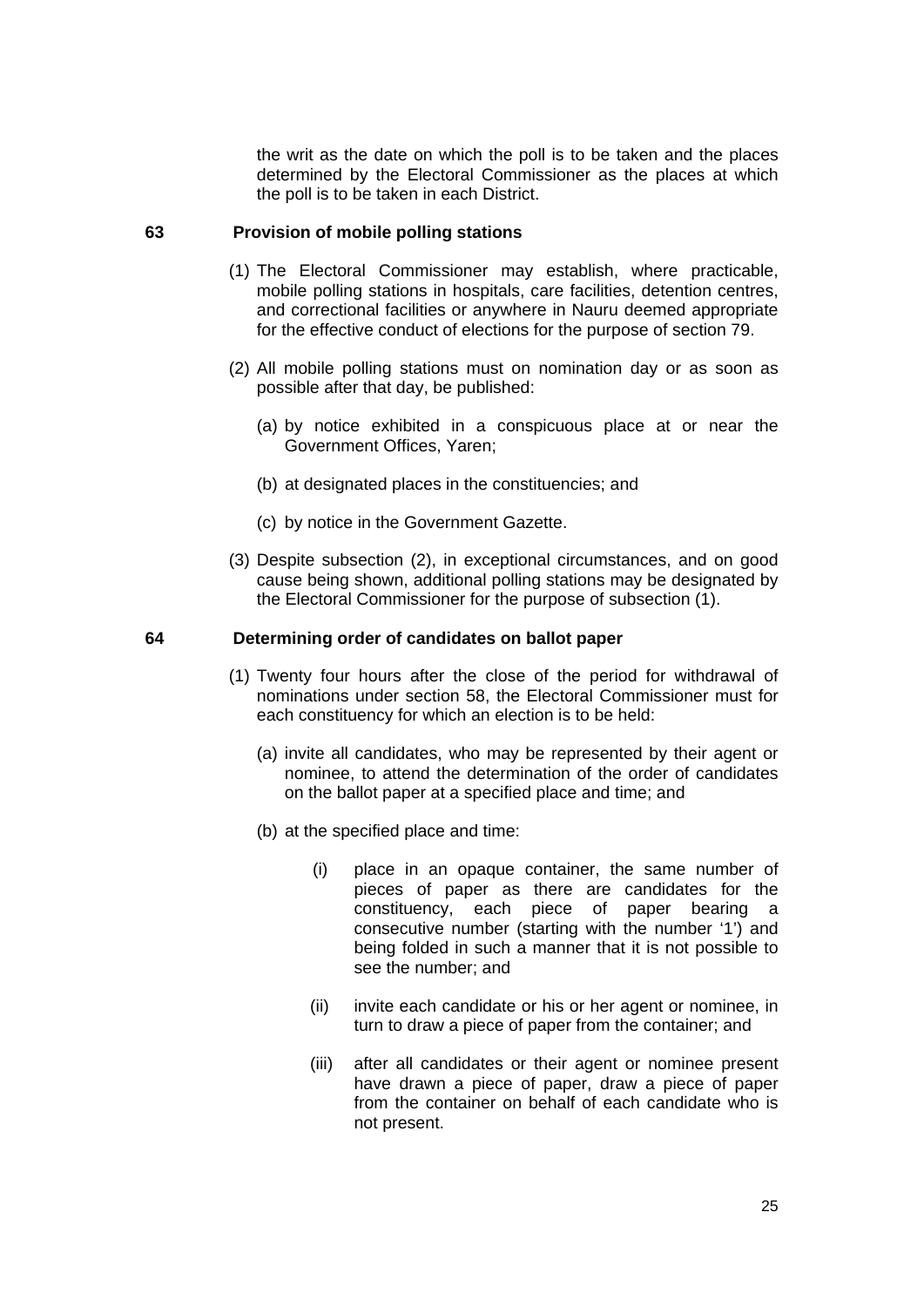- (2) The Electoral Commissioner must record the candidates name and numbers drawn in subsection (1).
- (3) Candidates must be listed on a ballot paper in the order that corresponds to the number drawn by or on behalf of each candidate under subsection (1).

#### **65 Printing of names of candidates on ballot papers**

- (1) The surname or family name of each candidate for election must appear first and must be followed by the candidate's other names on the ballot paper.
- (2) The surname or family name of each candidate is to be in a more conspicuous type than the other names on the ballot paper.
- (3) If the Electoral Commissioner considers that a similarity in the names of two or more candidates is likely to cause confusion, a description or addition is to be included with each name to enable them to be distinguished from each other.

## **PART 6 – THE POLL**

#### **66 Polling times**

- (1) Subject to section 61, every election must be by secret ballot and the voting commences at 9:00am on polling day.
- (2) Immediately after the last voter who was in the queue at 6:00pm has voted, the presiding officer must announce the closure of the polls.
- (3) The poll must be taken at the place or places in each District notified by the Electoral Commissioner in accordance with sections 62 and 63.
- (4) Despite subsection (2), a polling station notified under sections 62 and 63 may be closed by the presiding officer, in consultation with the Electoral Commissioner, prior to 6:00pm if all voters registered at that polling station have voted.

## **67 Adjournment of polling**

- (1) In circumstances of *force majeure*, the Electoral Commissioner may decide that polling stations not commence polling or polling may be adjourned on polling day.
- (2) If a decision is made by the Electoral Commissioner under subsection (1) to adjourn polling, presiding officers must post a public notice at the polling station to that effect, publish the notice immediately in the Government Gazette and broadcast the same on the radio and television.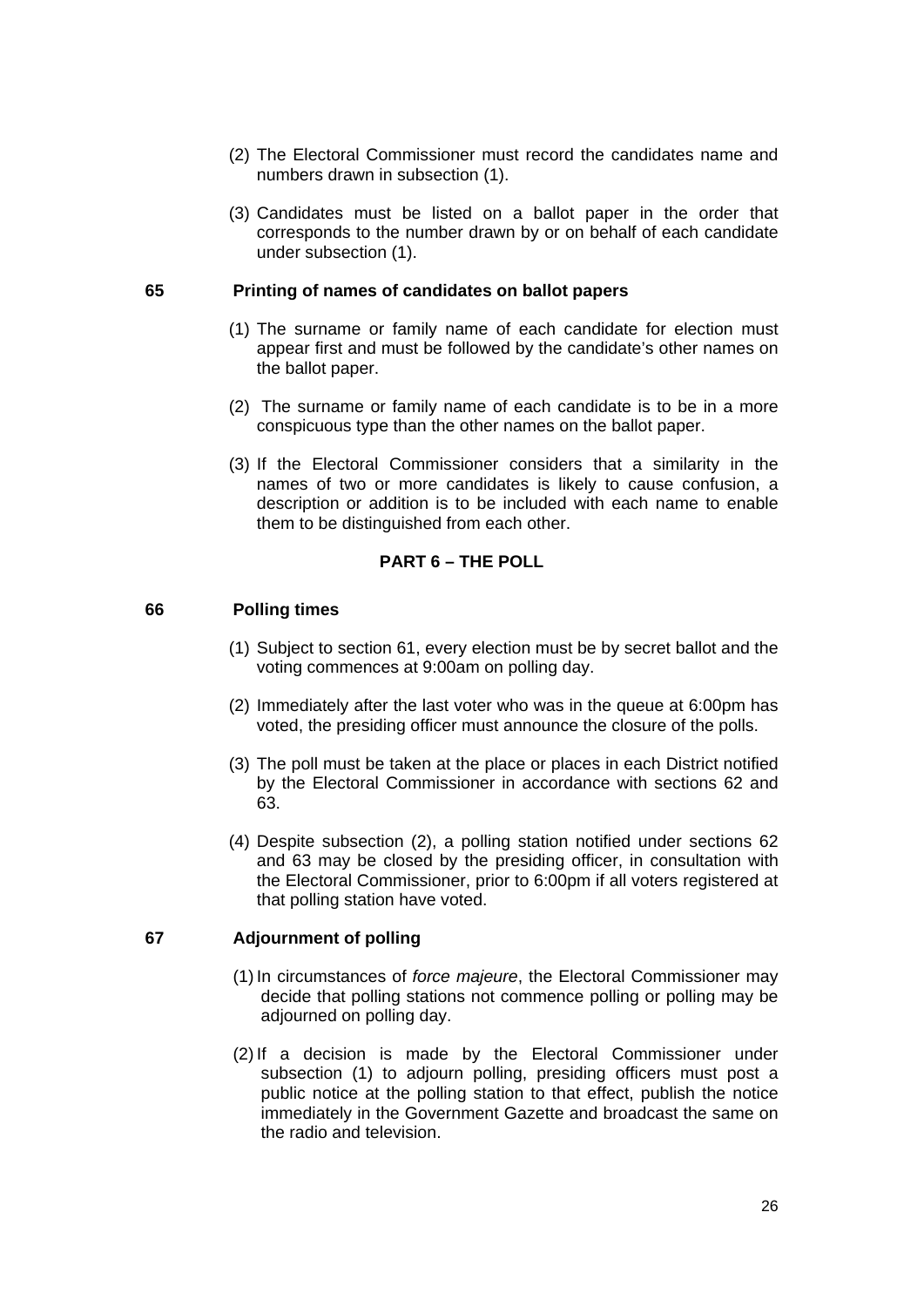(3) If the Electoral Commissioner adjourns the entire election, the Electoral Commissioner must determine another date, no later than seven days after the adjournment in subsection (1), and notify the public immediately by notice in the Government Gazette and broadcast the same on the radio and television.

#### **68 Polling station record book**

- (1) The Electoral Commissioner must ensure that there is a record book provided for each polling station and under the control of the relevant presiding officer who must record:
	- (a) the names of all election officials and observers present during the polling;
	- (b) the number of ballot papers received and a note of any missing election materials;
	- (c) key events including the opening and closing times of the poll at the relevant polling station;
	- (d) serial numbers of seal or seals used to secure ballot boxes;
	- (e) names of assisted voters;
	- (f) any disturbance or incidents that have taken place in or around the polling station and any requests made to the police; and
	- (g) any complaints filed and decisions on complaints.
- (2) The record book may be accessed to assist in resolving a complaint made under this Part and for the purpose of Part 8 of this Act.

#### **69 Polling booths**

- (1) At each polling station, there must be one or more separate polling booths and the presiding officer must ensure at all times the privacy and anonymity of the voter and secrecy of the vote cast.
- (2) The presiding officer must ensure, at all times during voting hours, that each polling booth contains a pen, affixed to the polling booth, for use by voters.

#### **70 Ballot papers, ballot boxes and electoral roll**

(1) A presiding officer must be provided with a sufficient number of ballot papers in accordance with Schedule 11 and must initial the back of those ballot papers before delivering them to voters who are about to vote at the polling station at which he or she presides.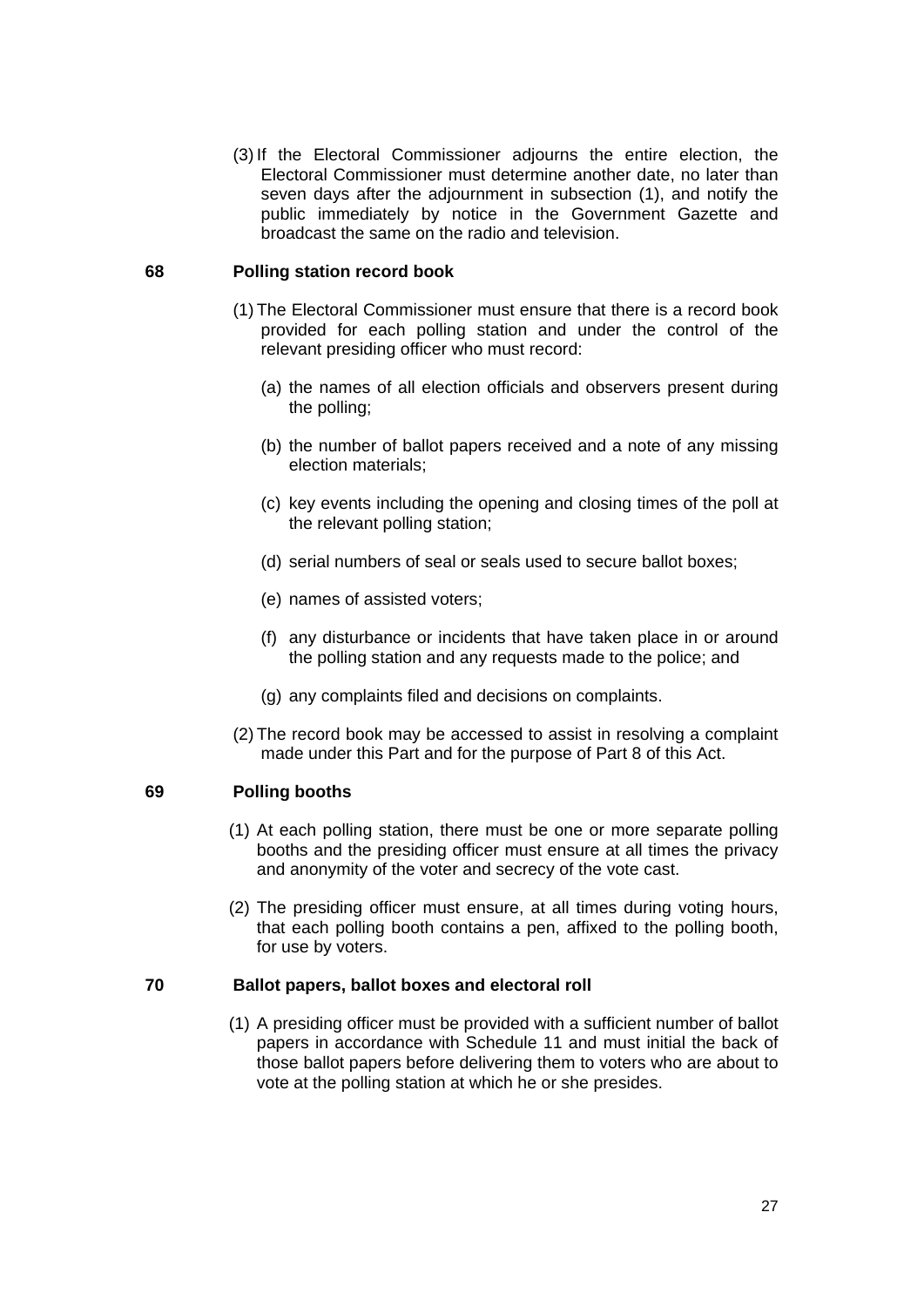- (2) The presiding officer must also be provided with an opaque ballot box, on the top of which there should be an opening sufficiently large to permit a folded ballot paper to be placed in the ballot box.
- (3) The presiding officer must lock the ballot box before the polling commences and the ballot box must not be opened during the election except in accordance with section 81.
- (4) In addition to subsections (1) and (2), the Electoral Commissioner must issue to the presiding officer the electoral roll and voter list for the particular polling station that each presiding officer is presiding over and responsible for.

# **71 Identification of voter**

- (1) Prior to receiving a ballot paper under section 73, a voter must:
	- (a) present a form of identification to the presiding officer; and
	- (b) satisfy the presiding officer that he or she is in fact a person registered to vote at that polling station.
- (2) If a voter does not have any form of identification, the presiding officer must take necessary measures to verify the identification of the voter, including asking the voter questions provided under section 72 to verify his or her identity.
- (3) A mistake in the spelling of the voter's name does not warrant the rejection of a person to vote if in the opinion of the presiding officer, the voter is sufficiently identified in the Roll for that District.
- (4) If a voter has since the compilation of the Roll, changed his or her name by marriage or deed poll, he or she is not disqualified from voting under the name appearing in the Roll, provided he or she can provide sufficient proof to the presiding officer that he or she is registered in the Roll for that District.

#### **72 Presiding officer may ask certain questions**

- (1) If a voter appears on polling day to vote but does not carry any form of identification, the presiding officer may ask the voter questions in either English or Nauruan, or both as the case requires, as follows:
	- (a) 'Are you the person whose name appears as (the name of the voter) on the Roll of persons entitled to vote at an election of members for (the name of the constituency or the names of the Districts included in the constituency)?'
	- (b) 'Are you qualified to vote at this election of members for (the name of the constituency or the names of the Districts included in the Constituency)?'; and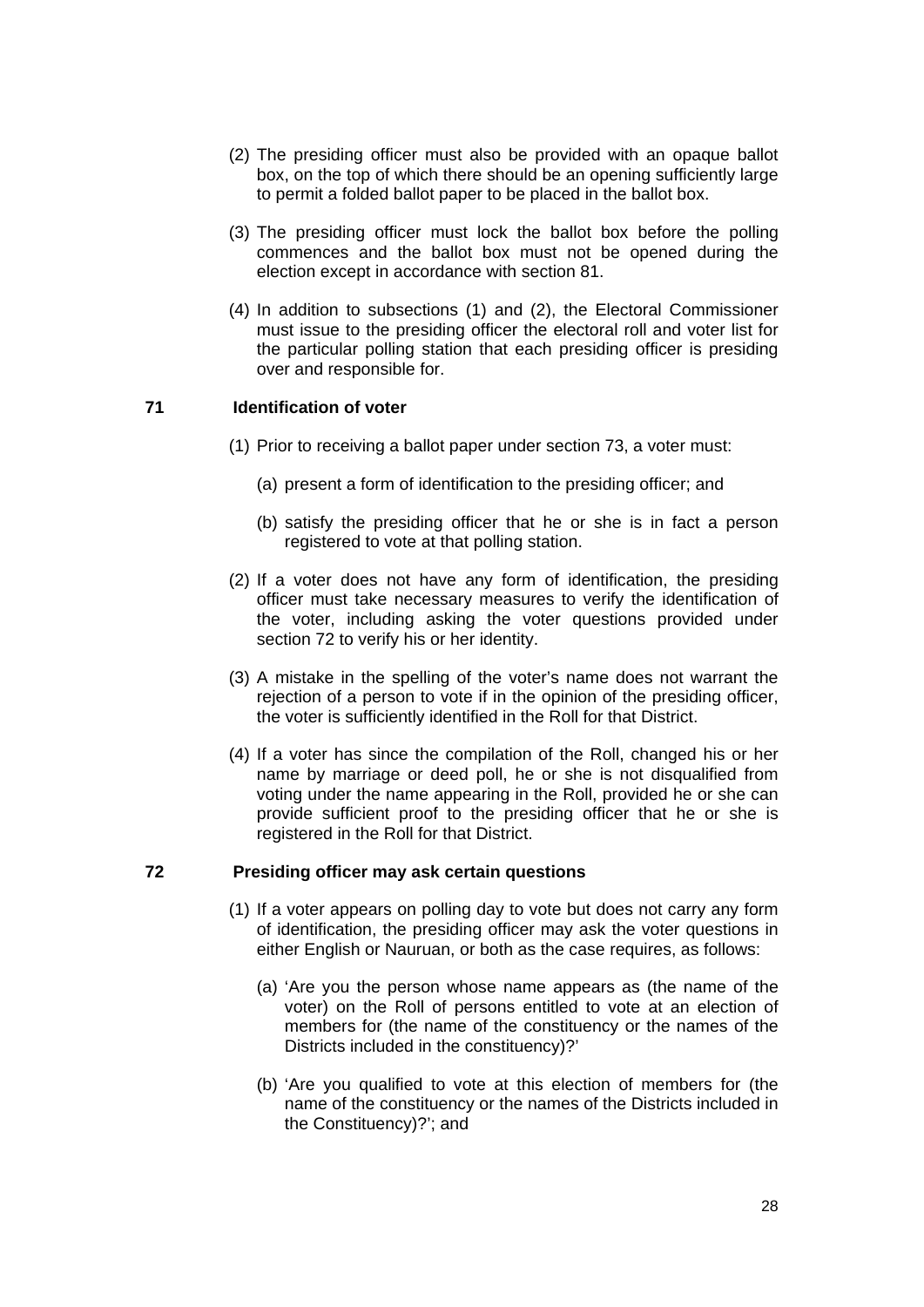- (c) 'Have you already voted at this election?'
- (2) The presiding officer is not entitled to ask a voter any other questions in relation to his or her claim to vote at the election.
- (3) A person who refuses to answer any questions referred to in subsection (1), or who fails to answer questions (a) and (b) so referred to in the affirmative and question (c) so referred to in the negative, must not be permitted to vote.
- (4) A person who makes a false statement to a question asked in accordance with subsection (1) commits an offence under section 113.

# **73 Method of voting**

- (1) Subject to this Act, a voter is not entitled to vote at a polling station other than a polling station in the District in which he or she is registered.
- (2) Once a presiding officer has verified that a voter present at a polling station is registered to vote at that polling station and is entitled to vote, the presiding officer or designated election official must:
	- (a) prior to handing that person a ballot paper, cross off the name of the voter from the voter list;
	- (b) hand the voter one ballot paper initialled in accordance with section 70(1);
	- (c) immediately have the voter sign next to his or her name on the voter list to confirm that the person has received a ballot paper.
- (3) The voter must:
	- (a) upon receipt of the ballot paper, retire to a polling booth;
	- (b) mark his or her vote on the ballot paper in the way prescribed in section 74;
	- (c) fold the ballot paper so as to conceal his or her vote; and
	- (d) place the ballot paper in a ballot box in the presence of the presiding officer or an election official.
- (4) While at a polling station, a voter must not reveal or announce the content of his or her ballot paper, and any voter who does so, will have his or her ballot paper confiscated and invalidated by the presiding officer, provided it has not yet been inserted into the ballot box.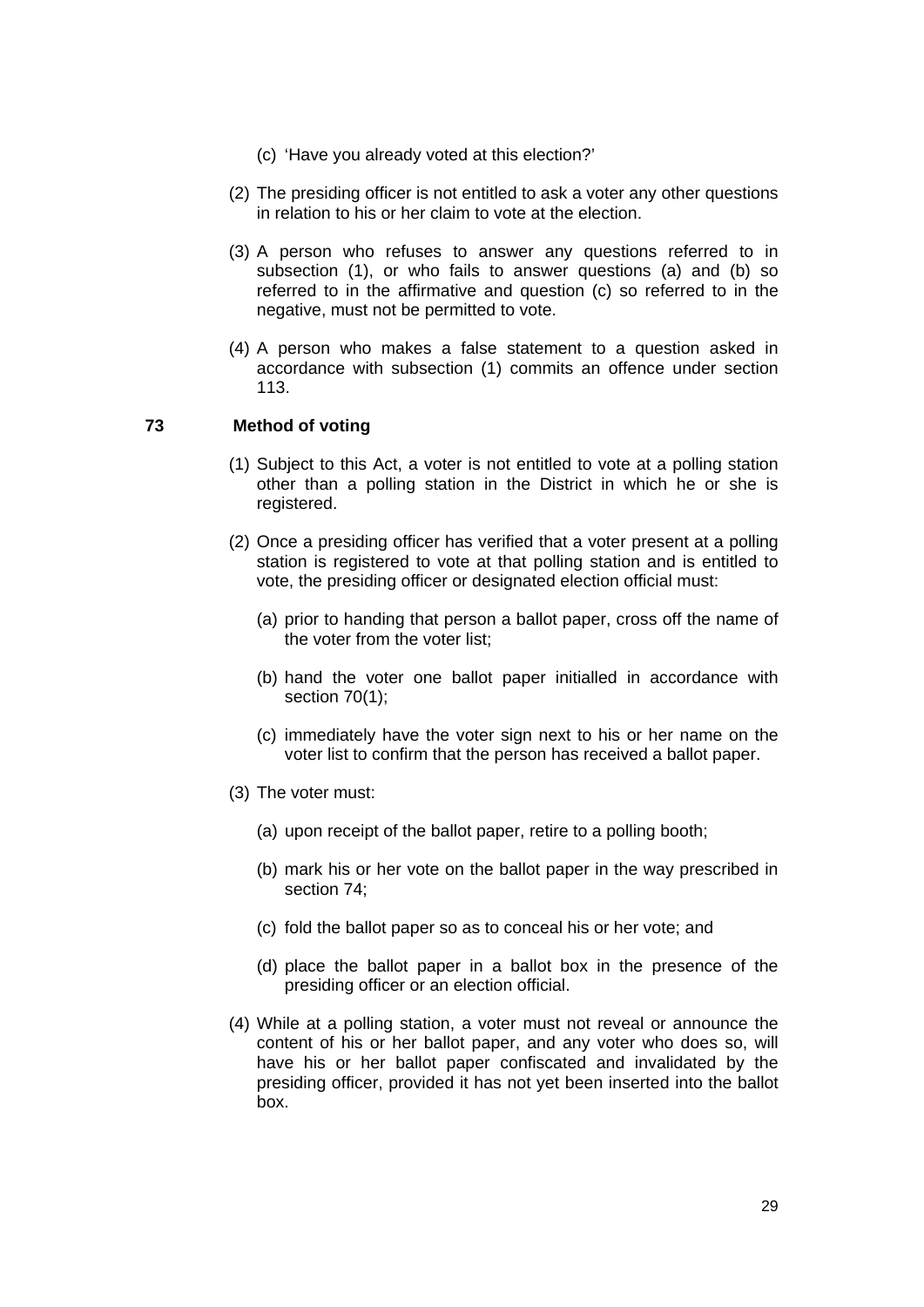(5) A voter whose ballot paper has been invalidated under subsection (4) is not entitled to receive another ballot paper.

# **74 Casting of vote**

A voter must cast his or her vote by placing in the squares respectively opposite the names of the candidates so as to indicate the order of preference for them, the numbers:

- (a) 1 and 2 where there are two candidates;
- (b) 1, 2 and 3 where there are three candidates;
- (c) 1, 2, 3 and 4 where there are four candidates; and
- (d) so on as the case requires.

## **75 Removal of unmarked ballot papers from polling station**

- (1) During the polling process, it is an offence for any person, other than the presiding officer to remove any unmarked ballot paper from the polling station.
- (2) The presiding officer may only remove an unmarked ballot paper from a polling station under the following circumstances:
	- (a) if a voter, who has been assigned to that polling station is unable to appear and cast his or her vote due to any illness, physical disability or for any reason approved by the Electoral Commissioner; or
	- (b) if another polling station has run out of ballot papers and the Electoral Commissioner expressly authorises that ballot papers be transferred by the presiding officer to that other polling station.
- (3) If a presiding officer removes a ballot paper in subsection (2)(a), the presiding officer must ensure that he or she is accompanied by one other election official and the procedures for assisted voting under section 77 are strictly adhered to.
- (4) Any person who contravenes this section commits an offence under section 115.

# **76 Spoiled ballot papers**

- (1) A voter who has inadvertently dealt with a ballot paper in such a way that it cannot be conveniently or validly used as a ballot paper may, on giving it to the presiding officer, receive another ballot paper to replace it.
- (2) The spoiled ballot paper must, in the presence of the voter, be cancelled by the presiding officer by writing or stamping the word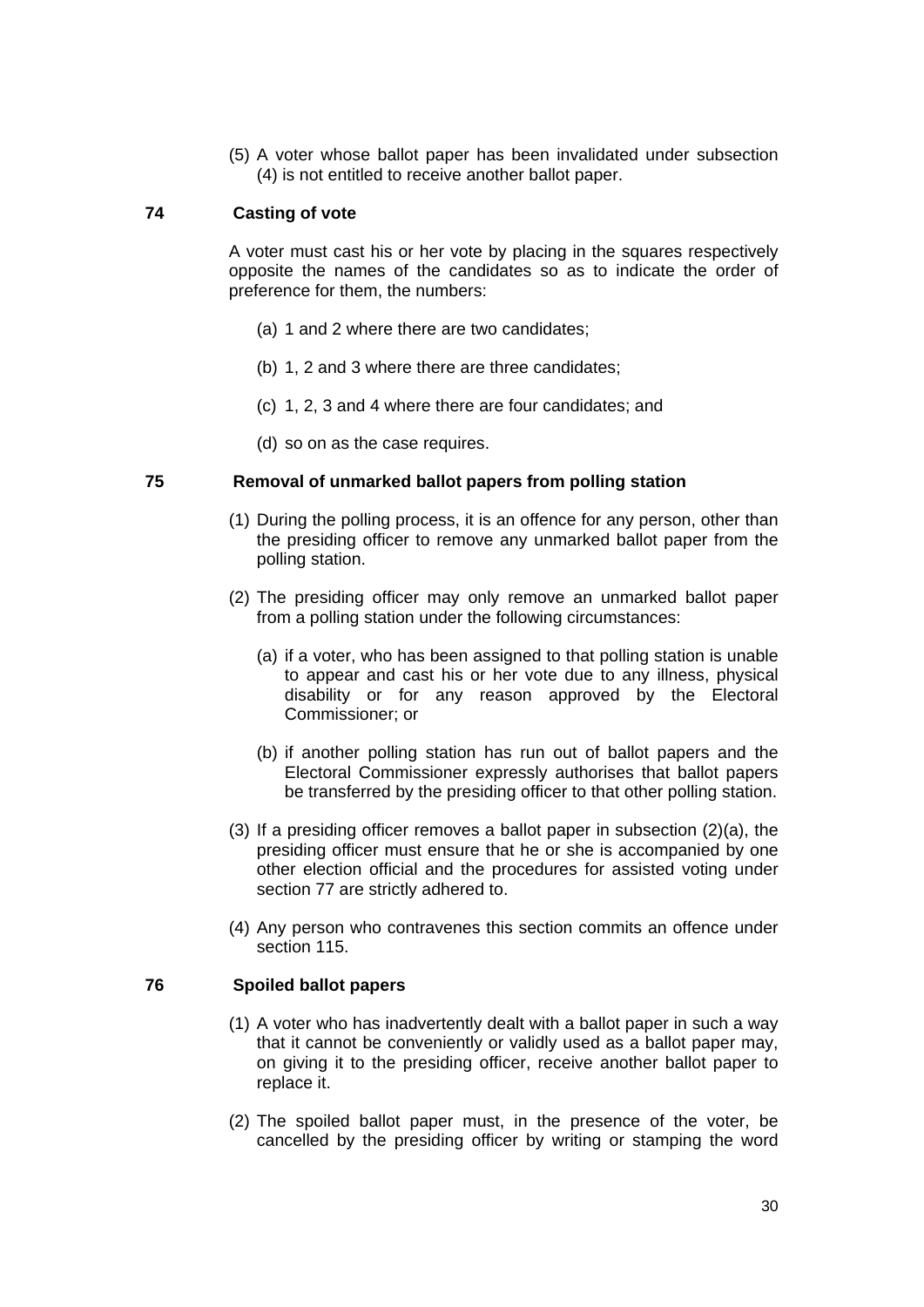"cancelled" across its face, marking his or her initials on it and placing it in an enveloped marked "spoiled ballot paper" and sealing it.

(3) A voter may receive only one replacement ballot paper under subsection (1).

# **77 Assisted voting**

- (1) If any voter at a polling station is illiterate or is incapacitated by blindness or other physical reason and is unable to vote in the manner described in section 73 the voter may vote in accordance with the provisions of this section.
- (2) Any voter referred to in subsection (1) may nominate a person, or if no person is so nominated, the presiding officer, who may accompany the voter into a polling booth, and the ballot paper may there be marked by the voter with the assistance of the person nominated or, as the case may be, of the presiding officer, or may be marked by the person nominated or, as the case may be, by an election official in accordance with the instructions of the voter.
- (3) A voter to whom subsection (1) applies, whether or not he or she nominates a person for the purpose of subsection (2), may nominate a person, as the case may require, to inspect the ballot paper before it is deposited in the ballot box.
- (4) The presiding officer must ensure that after the voter referred to in subsection (1) has voted that the voter's ballot paper is placed in the ballot box.
- (5) The name and number of every assisted voter must be entered in the record book and the voter's name crossed off the voter list for the polling station.
- (6) Except for cases of assisted voting under this section, it is prohibited for more than one person to be present in the polling booth at the same time and any person found to be in a booth without authorisation commits an offence under section 116.

# **78 Authorisation for proxy voting**

- (1) A voter who is unable to be in Nauru to vote on polling day may vote by proxy by applying to the Electoral Commissioner for proxy voting authorisation.
- (2) A proxy must cast his or her vote as a proxy of a voter at the same time as he or she casts his or her own vote as a voter.
- (3) Where a proxy casts his or her vote as a voter, he or she must do so in accordance with the requirements specified in sections 71, 72, 73, and 74 of this Act.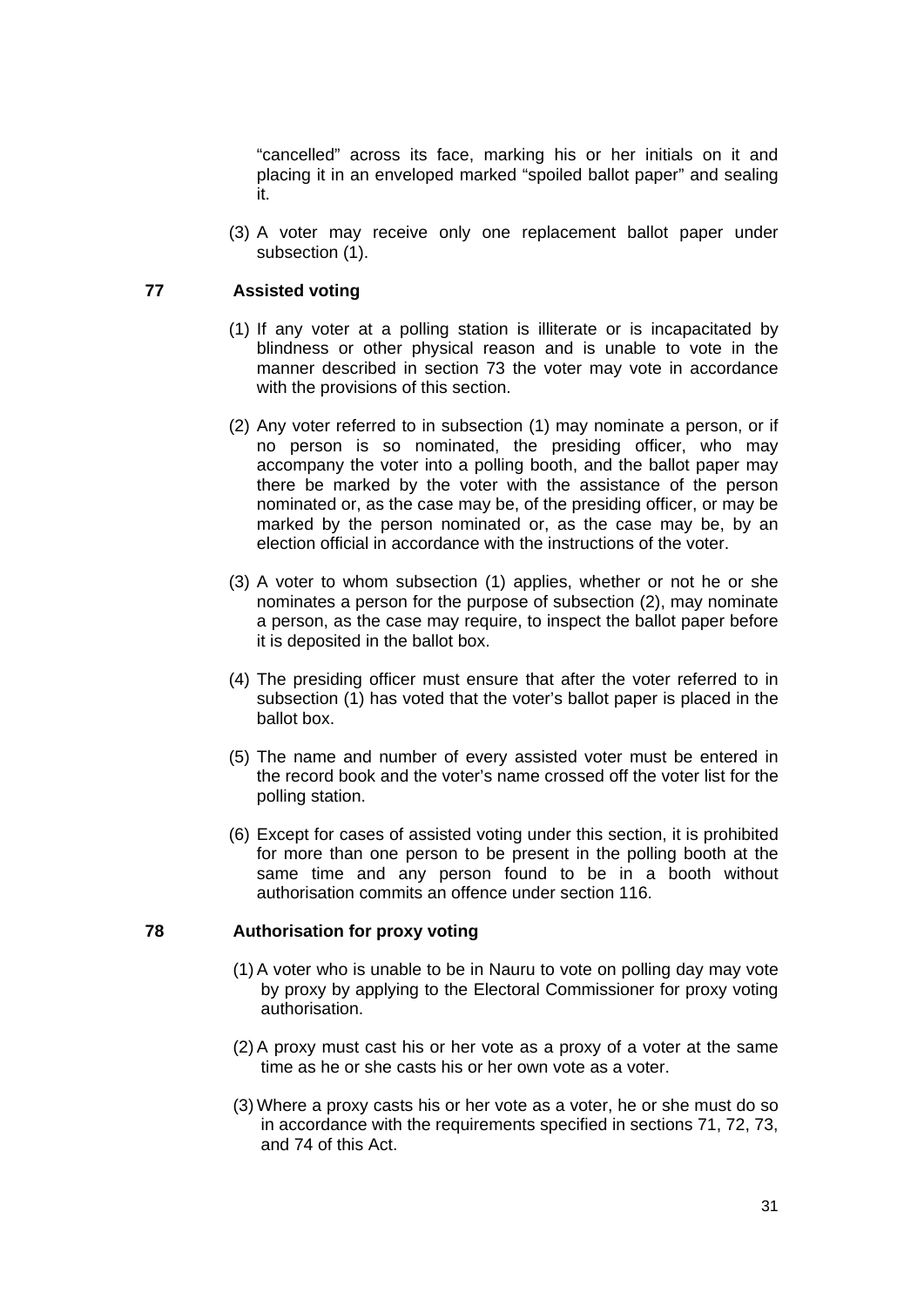- (4) A proxy must cast his or her vote as a proxy of a voter in accordance with the Regulations relating to proxy voting made by the Electoral Commission as required under this section.
- (5) An application made under subsection (1) must be made in accordance with the Regulations to be made by the Electoral Commission.
- (6) The Electoral Commissioner must, unless the application under subsection (1) is withdrawn, consider the application and make a decision either to approve or deny the application.
- (7) The Electoral Commissioner must not grant to a voter more than 5 proxy voting authorisations.
- (8) The Electoral Commission may make Regulations for the effective conduct of proxy voting including the:
	- (a) manner and form of application under subsection (1);
	- (b) withdrawal of the application;
	- (c) duties and obligations in relation to proxy voting;
	- (d) the manner a proxy is to exercise his or her proxy vote;
	- (e) polling day; and
	- (f) related matters.

#### **79 Method of voting for mobile polling stations**

- (1) Where a mobile polling station has been published in accordance with section 63, the Electoral Commissioner must provide a sufficient number of polling booths for each polling station.
- (2) Where a polling booth is provided, such booth may also be used as a mobile polling booth.
- (3) A mobile polling station is used for the purposes of affording an opportunity to vote to every voter who:
	- (a) is for the time being resident in the hospital, care facility, detention centre or correctional centre in which the booth is situated; and
	- (b) by reason of illness or infirmity, or, in the case of a woman, by reason of approaching maternity, is unable to attend a polling station to record her vote.
- (4) A voter who seeks to vote at a mobile polling station must: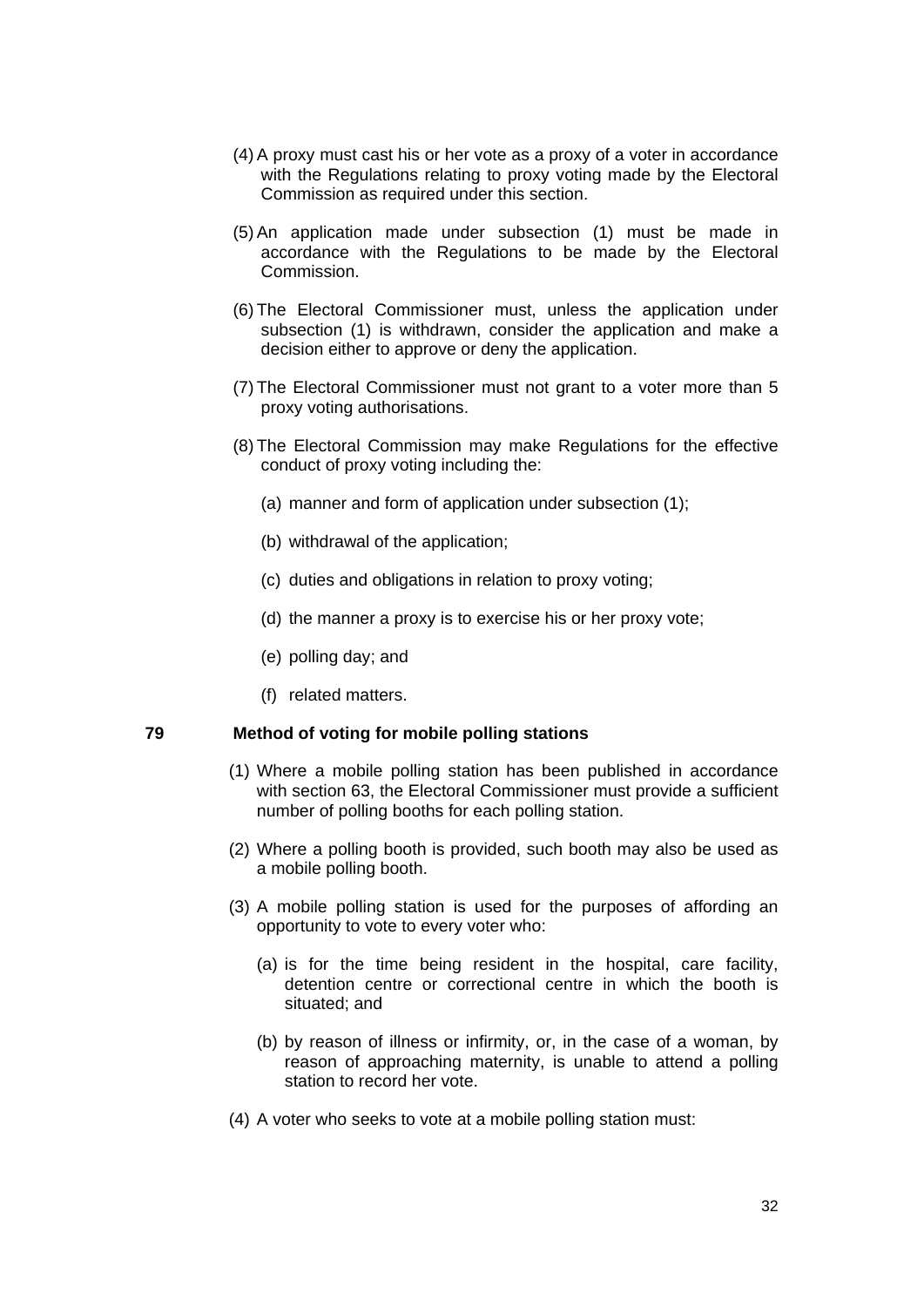- (a) apply in writing to the Electoral Commissioner at least 48 hours before 9:00am on polling day; and
- (b) state the reasons for the application and provide any information including documents that the Electoral Commissioner may require.
- (5) The Electoral Commissioner has the discretion either to agree to or deny any application received after the 48 hours specified in subsection (4).
- (6) Subject to subsection (5), where any application has been received by the Electoral Commissioner, he or she must direct the presiding officer in charge of the mobile polling station to afford the voter an opportunity to record the voter's vote by visiting the voter before the close of poll.
- (7) When a visit is conducted in accordance with subsection (6), the presiding officer must take with him or her, the ballot box provided for the station and he or she must be accompanied by another election official appointed by the Electoral Commissioner.
- (8) On any visit conducted in accordance with subsection (6), the voter's vote must so far as is reasonably practicable be taken in all respects as if the vote were recorded in a polling station under usual circumstances.
- (9) No visit may be made under this section, if such visit is prohibited, on medical grounds by a medical practitioner registered under the *Health Practitioners Act* 1999 or if the application made under subsection (4) was denied in accordance with subsection (5), as the visit would disrupt the voting at the polling station.

#### **80 Persons authorised to remain in polling stations**

Only the following persons who are not actually engaged in voting may remain in a polling station during the voting process:

- (a) the Electoral Commissioner;
- (b) Deputy Electoral Commissioners;
- (c) the presiding officer for the polling station;
- (d) the deputy or assistant presiding officer (if appointed);
- (e) other appointed election officials;
- (f) police officers on duty, if requested by the presiding officer or his or her representative for the sole purpose of restoring peace and order and only for the time necessary to do so;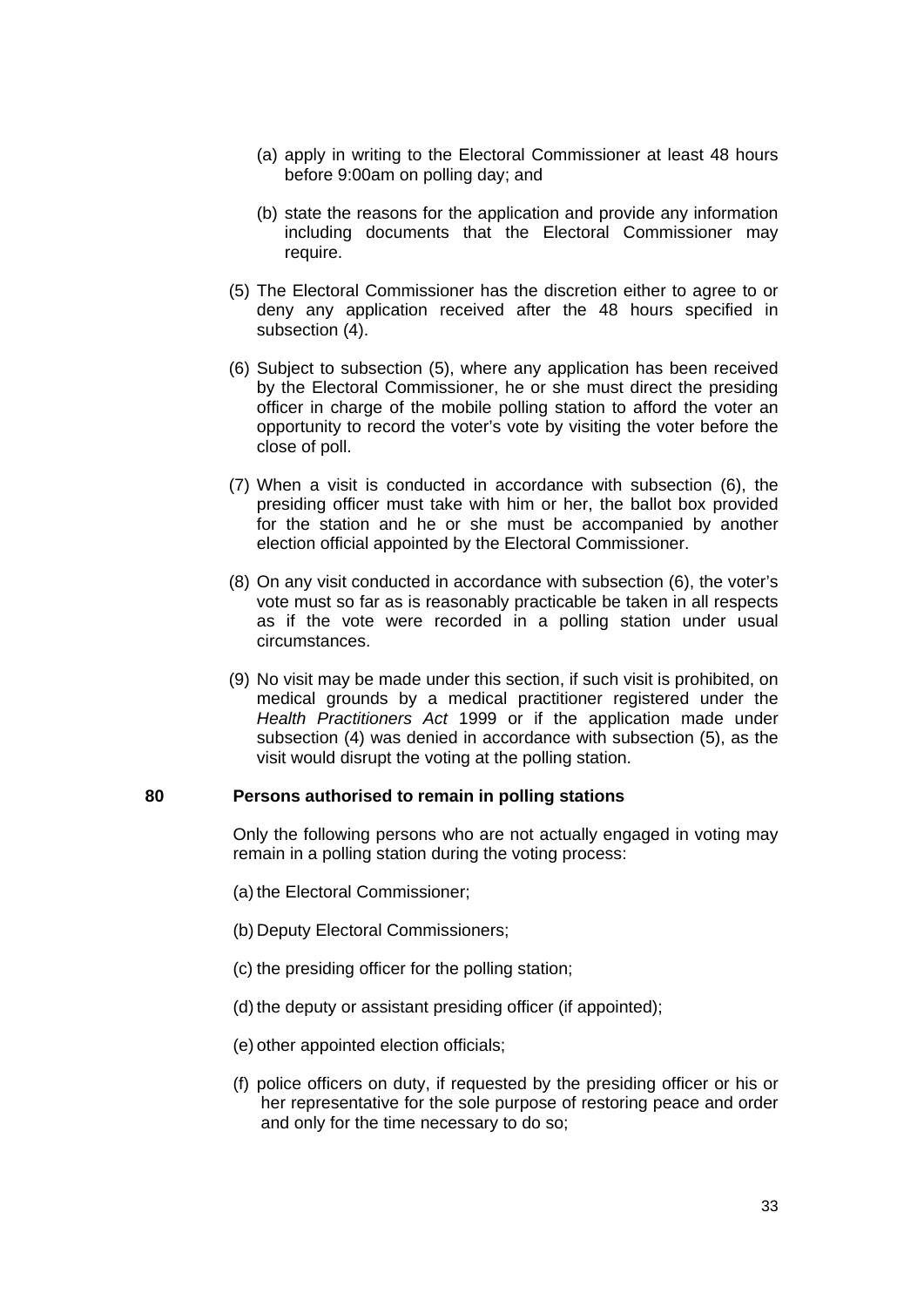- (g) observers, not exceeding five in number or such other limit as the Electoral Commissioner may permit and who must remain in an area designated by the Electoral Commissioner; and
- (h) any other person authorised by the Electoral Commissioner.

#### **PART 7 – THE COUNT**

#### **81 Scrutiny of ballot papers**

- (1) As soon as practicable after the close of the poll, the presiding officer at each polling station must bring the locked ballot box from that polling station to the Electoral Commissioner, who must, in the presence of the presiding officer:
	- (a) open the ballot box;
	- (b) identify and reject all invalid ballot papers;
	- (c) record the number of invalid ballot papers and valid ballot papers respectively; and
	- (d) place in a separate parcel all ballot papers that have been rejected as invalid.
- (2) The Electoral Commissioner may appoint a presiding officer or other election officials the Electoral Commissioner deems suitable to assist in the conduct of the scrutiny.

#### **82 Invalid ballot papers**

- (1) Subject to subsection (2), a ballot paper is invalid if:
	- (a) it is not authenticated by the initials of the presiding officer in accordance with section 70(1);
	- (b) it has no vote indicated on it or it does not indicate the voter's first preference for one candidate and his contingent votes for all the remaining candidates; or
	- (c) it has on it any mark or writing (not authorised by this Act to be put on it) by which, in the opinion of the Electoral Commissioner, the voter can be identified.
- (2) If there are 2 names specified on a ballot paper and a voter has indicated his or her vote on the ballot paper by placing the number '1' in the square opposite to the name of one candidate and has left the other square blank, the ballot paper is not invalid by reason only of subsection (1)(b).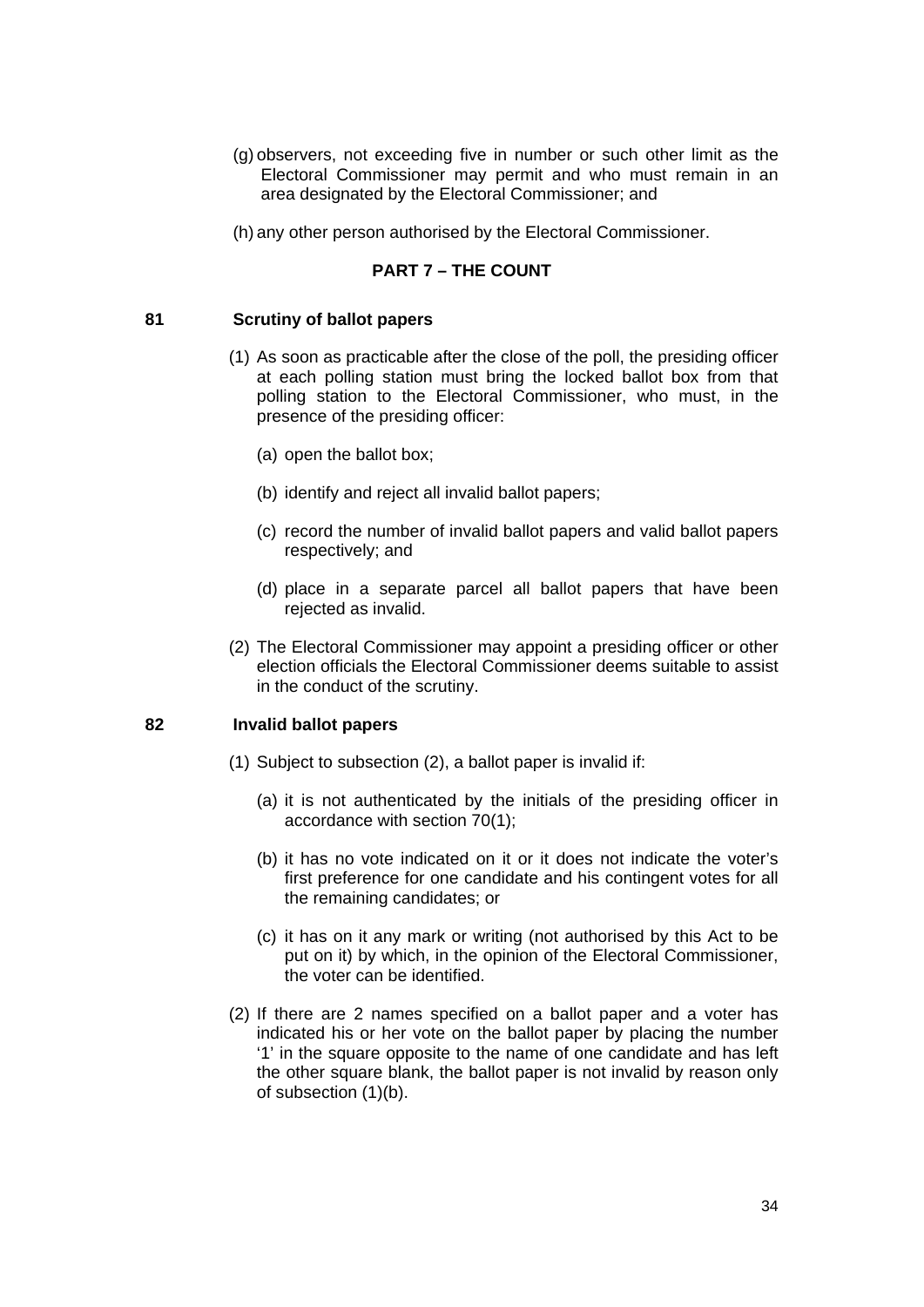- (3) A voter is taken to have indicated that the voter's preference for a candidate (the **'remaining candidate'**) is the voter's last preference if:
	- (a) there are more than 2 names specified on a ballot paper; and
	- (b) the voter has indicated on the ballot paper his or her first preference for one candidate and his or her contingent votes for each other candidate except the remaining candidate; and
	- (c) the square opposite the remaining candidate has been left blank.
- (4) Despite subsection (1)(c), a ballot paper is not invalid by reason only of the fact that a mark or writing has been placed on it by the Electoral Commissioner.
- (5) A ballot paper is not invalid for any reason other than the reasons specified in this section, but is to be given effect according to the voter's intention so far as that intention is clear.

#### **83 Persons authorised to be present at scrutiny and count**

- (1) Only the following people are authorised to be present at the opening of the ballot boxes and during the counting process:
	- (a) the Electoral Commissioner or Deputy Electoral Commissioners;
	- (b) the presiding officer or other election official for the polling station;
	- (c) the persons appointed under section 81(2)to assist in the conduct of the scrutiny of votes;
	- (d) police officers who have been requested by the Electoral Commissioner or his or her representative for the sole purpose of restoring peace and order and only for the time necessary;
	- (e) observers, not exceeding five in number or such other limit as the Electoral Commissioner may permit and who must remain in an area designated by the Electoral Commissioner; and
	- (f) any other person authorised by the Electoral Commissioner.
- (2) The Electoral Commissioner may, if he or she considers necessary, remove any person from the place of the scrutiny and count.

#### **84 Counting of votes in election**

- (1) This section and section 85 apply to the counting of votes marked on valid ballot papers in any election except a by-election.
- (2) For each constituency the Electoral Commissioner must: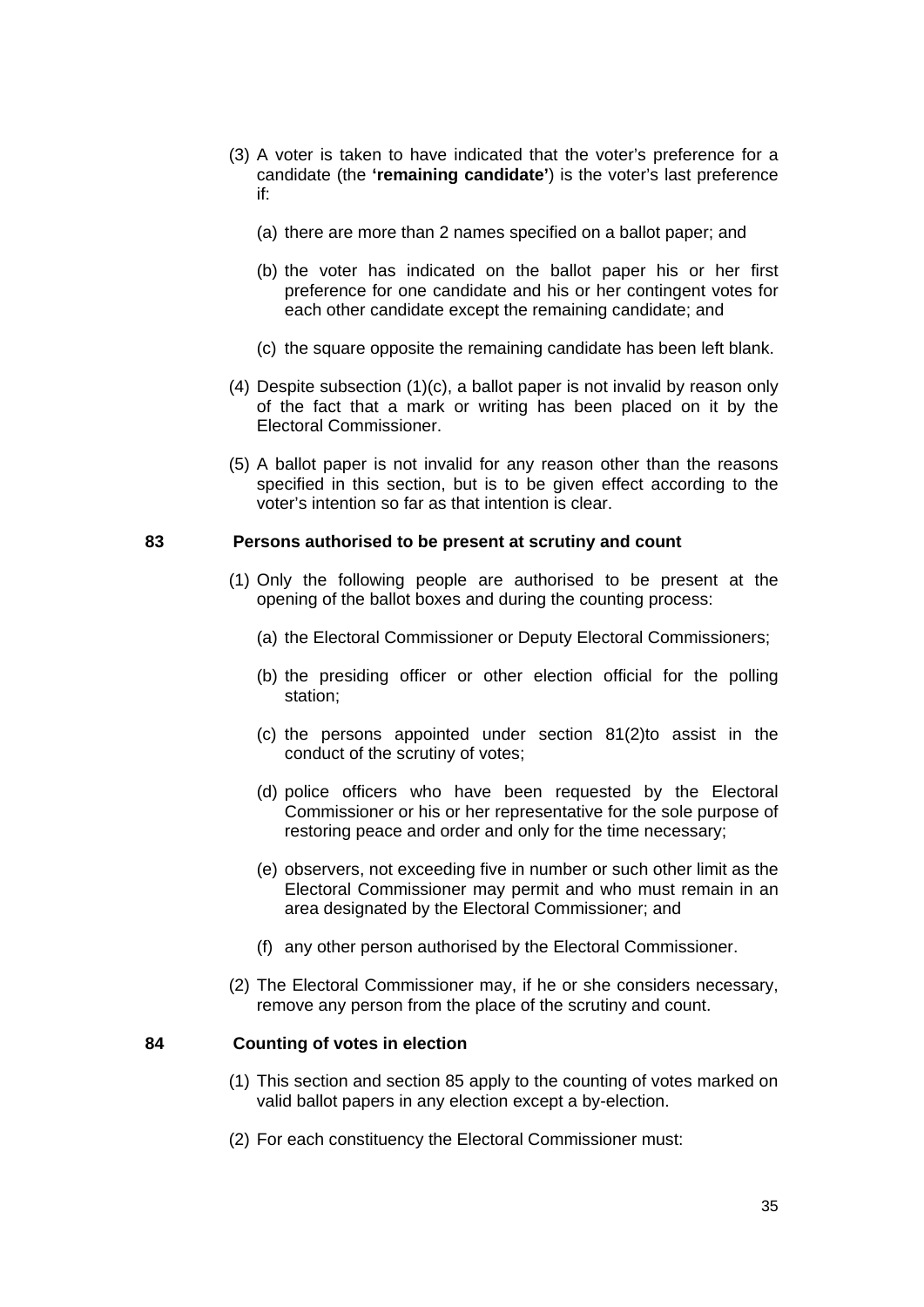- (a) ascertain the total number of first preference votes, second preference votes and third preference votes, and so on, cast for each candidate and make a list of the total number of such preference votes;
- (b) give the value of a unit to each first preference vote, one half to each second preference vote, and so on, the value of each preference vote being the reciprocal of the number of the preference indicated by the voter; and
- (c) add the value of the votes for each candidate and make out and sign a statement specifying the total value of the preference votes for the candidate.

#### **85 Determination of result of election**

- (1) In a constituency returning 2 members, the 2 candidates receiving the highest total value of votes calculated under section 84 are elected.
- (2) In a constituency returning 3 members, the 3 candidates receiving the highest total value of votes calculated in accordance with section 84 are elected.
- (3) In a constituency returning 4 members, the 4 candidates receiving the highest total value of votes calculated in accordance with section 84 are elected.
- (4) If 2 or more candidates receive an equal value of votes and one or more of the candidates must be excluded, the Electoral Commissioner must determine under section 87 the candidate or candidates to be excluded.

#### **86 Counting of votes and determination of result of by-election**

- (1) In respect of votes marked on valid ballot papers in a by-election, the Electoral Commissioner:
	- (a) must ascertain the total number of first preference votes given for each candidate; and
	- (b) must make out and sign a statement setting out the number of first preference votes given for each candidate, and certify, by endorsement on the copy of the writ received, the like particulars.
- (2) The candidate who has received the largest number of first preference votes is, if that number constitutes an absolute majority of votes, elected as a member for the constituency for which he was a candidate for election.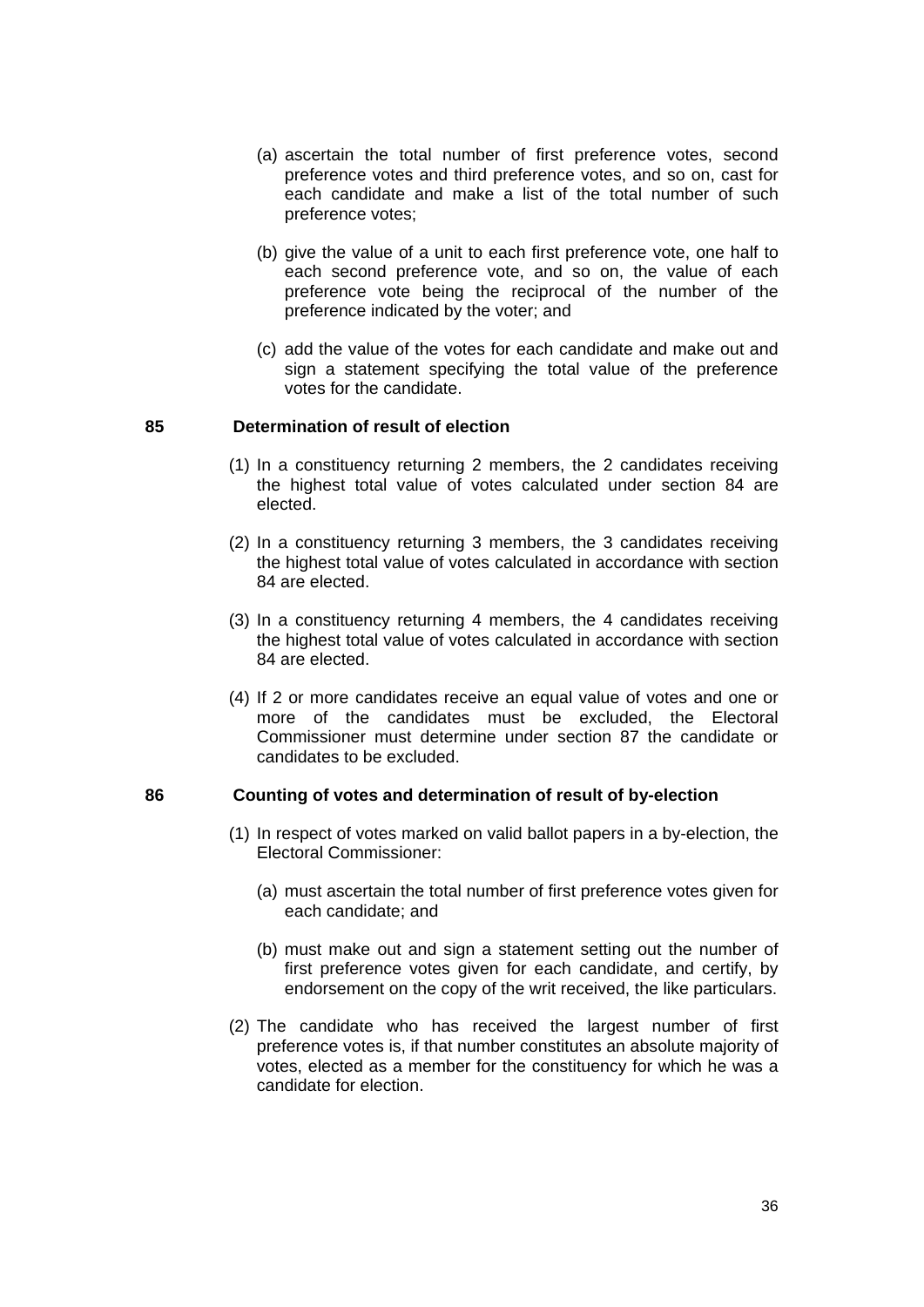- (3) If no candidate has received an absolute majority of first preference votes, the Electoral Commissioner must proceed with the scrutiny and counting of votes as follows:
	- (a) a second count of the ballot papers must be made;
	- (b) on the second count the candidate who has received the fewest first preference votes is excluded, and each ballot paper counted to him must be counted to the candidate next in order of the voter's preference;
	- (c) if a candidate then has an absolute majority of votes he or she is elected, but if no candidate then has an absolute majority of votes, the process of excluding the candidate who has the fewest votes and counting each of his ballot papers to the unexcluded candidate next in order of the voter's preference must be repeated until one candidate has received an absolute majority of votes; and
	- (d) the candidate who has then received an absolute majority of votes is elected for that constituency.
- (4) If on any count two or more candidates have an equal number of votes and one of them has to be excluded, the Electoral Commissioner must determine under section 87 the candidate to be excluded.

#### **87 Determination of exclusion of candidate**

(1) In this section:

*'relevant candidate'* means a candidate who may be excluded as a result of the Electoral Commissioner's determination.

- (2) If the Electoral Commissioner is required, under section 85(4) or 86(4), to determine a candidate or candidates to be excluded, the Electoral Commissioner must:
	- (a) in relation to each relevant candidate, deduct from the total value of the votes received by the candidate the value that was derived from last preference votes; and
	- (b) identify which of the relevant candidates has the highest remaining value of votes after making the deduction; and
	- (c) exclude each other relevant candidate.
- (3) If, after making the deduction, the remaining value of votes for each of the relevant candidates remains equal, the Electoral Commissioner must repeat the procedure of deduction in respect of second-last preference votes, third-last preference votes, and so on, until it is possible to identify one candidate with the highest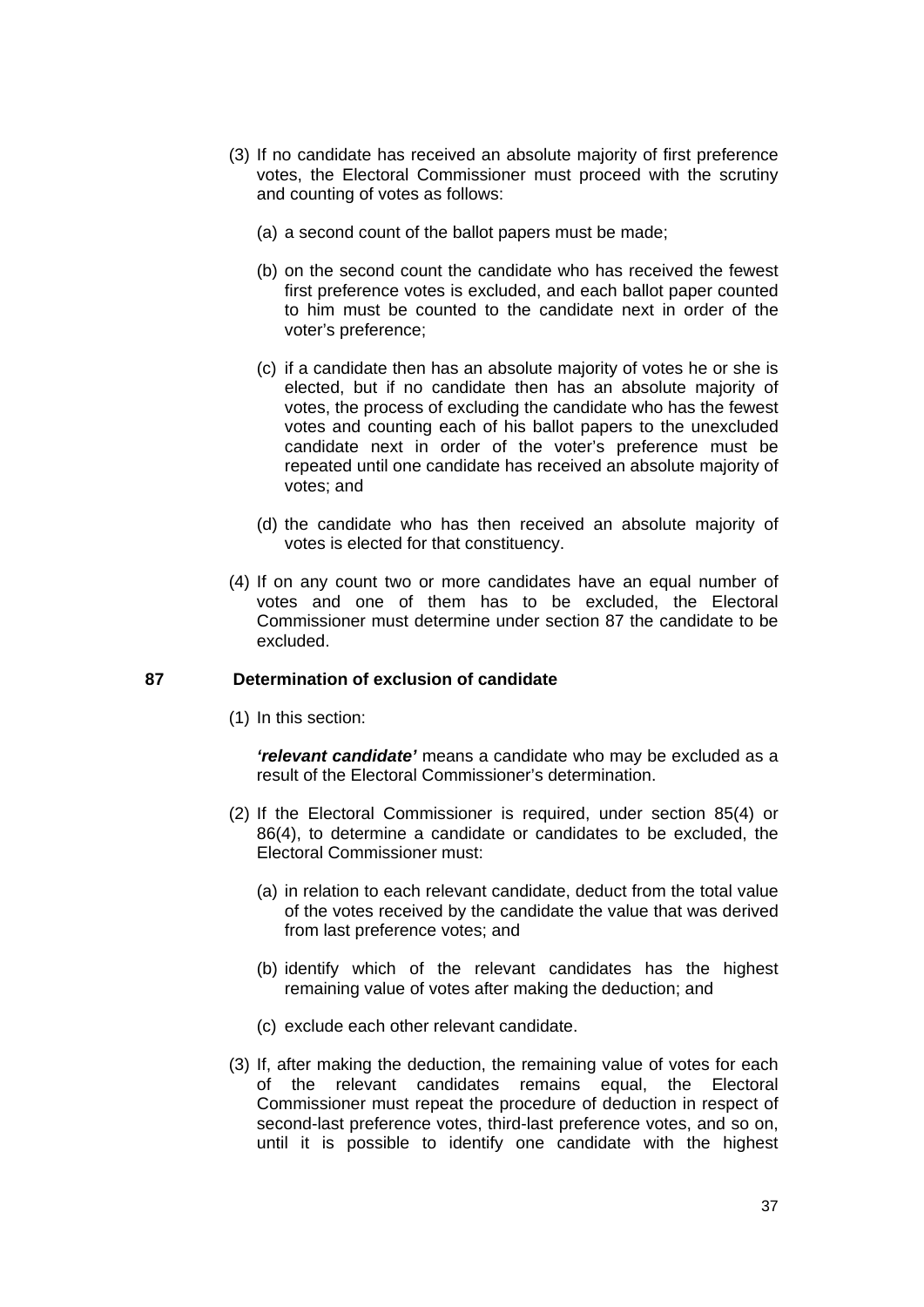remaining value of votes and to exclude the other relevant candidate or candidates.

- (4) If it is not possible to exclude any candidate under subsection (2) or (3) because the preference votes received by each of the relevant candidates are equal in every respect, the Electoral Commissioner must determine by lot a candidate or candidates to be excluded, using a random method of selection such as:
	- (a) tossing a coin; or
	- (b) drawing the names out of a container in such matter that the Electoral Commissioner cannot see which names he or she is drawing.
- (5) A determination by lot under subsection (4) must be made in the presence of each of the relevant candidates and a police officer.

#### **88 Declaration of results**

The Electoral Commissioner must, as soon as the results of an election are ascertained:

- (a) publicly declare those candidates elected as members of Parliament; and
- (b) publish by notice exhibited in a conspicuous place at or near the Government Offices, Yaren, and by notice in the Government Gazette:
	- (i) the results of the election;
	- (ii) the names of the candidates elected for each constituency;
	- (iii) the number of valid votes cast; and
	- (iv) the number of invalid votes.

#### **89 Declaration to be made as soon as practicable after close of poll**

The declaration of results and the names of the candidates elected as members of Parliament must be made as soon as practicable after the counting process in section 84 and determination of results in section 85.

#### **90 Request for recount of results**

(1) A candidate may submit a request in writing to the Electoral Commissioner to conduct a recount, with reasons for the request, within 24 hours of the declaration of results made under section 88(a).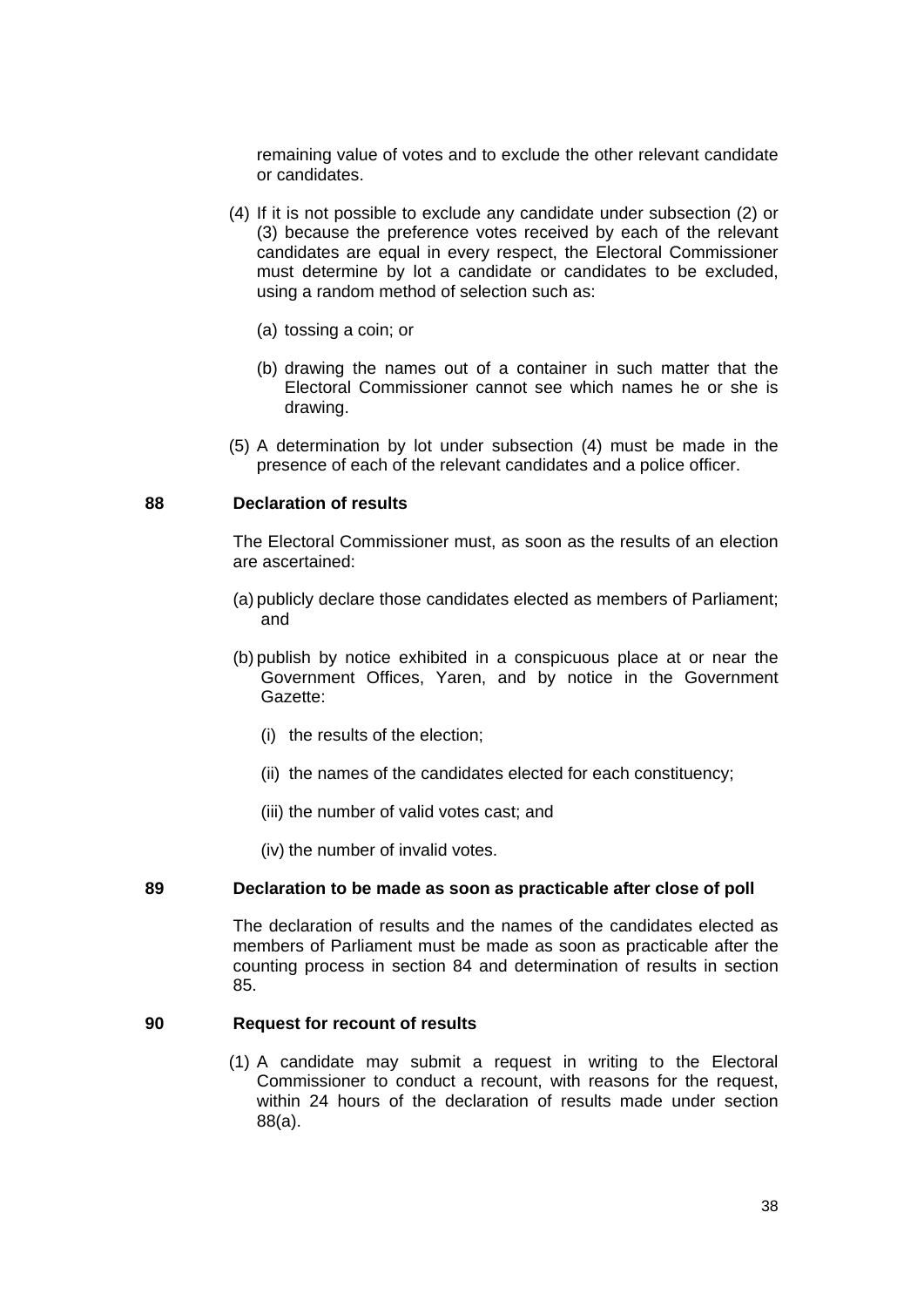- (2) The Electoral Commissioner must immediately respond to the request of recount under subsection (1).
- (3) If the Electoral Commissioner decides there is sufficient reason to conduct a recount of the ballot papers, including due to any discrepancies in the scrutiny, a recount is to be immediately conducted by the Electoral Commissioner or a designated election official.
- (4) Any recount under subsection (3) is to be conducted on an uninterrupted basis, in the presence of a member of the Electoral Commission.
- (5) Based on the results of any recount under subsection (3), the Electoral Commissioner must:
	- (a) decide the correct figures and results if errors were made in the initial results; and
	- (b) confirm if the initial results are the correct results; or
	- (c) cancel the incorrect results and enter the new results.
- (6) If the Electoral Commissioner makes a decision under subsection (5) (b), the Commissioner must make a declaration and post the new results in the same manner as provided in section 88.
- (7) Subject to any review on a petition under this Act, the decision of the Electoral Commissioner on a request for recount is final.

## **91 Election material**

- (1) After an election, the Electoral Commissioner must keep all relevant election material, including unused ballot papers, used ballot papers (valid, invalid, spoiled), signed voter lists, copies of complaints and appeals, any official stamp, results, and any record books in safe custody and must not allow any person to have access unless ordered to by a court.
- (2) Despite subsection (1), if a petition has been presented questioning the validity of any election or return or a criminal prosecution has arisen out of any election, the Electoral Commissioner must, if so ordered by a court, deliver to the proper officer of the court the papers relating to the election involved.

#### **92 Power to destroy records**

The Electoral Commissioner may destroy or cause to be destroyed records in relation to an election one year from the date of the publication of the results made under section 88(b), unless a Court directs otherwise.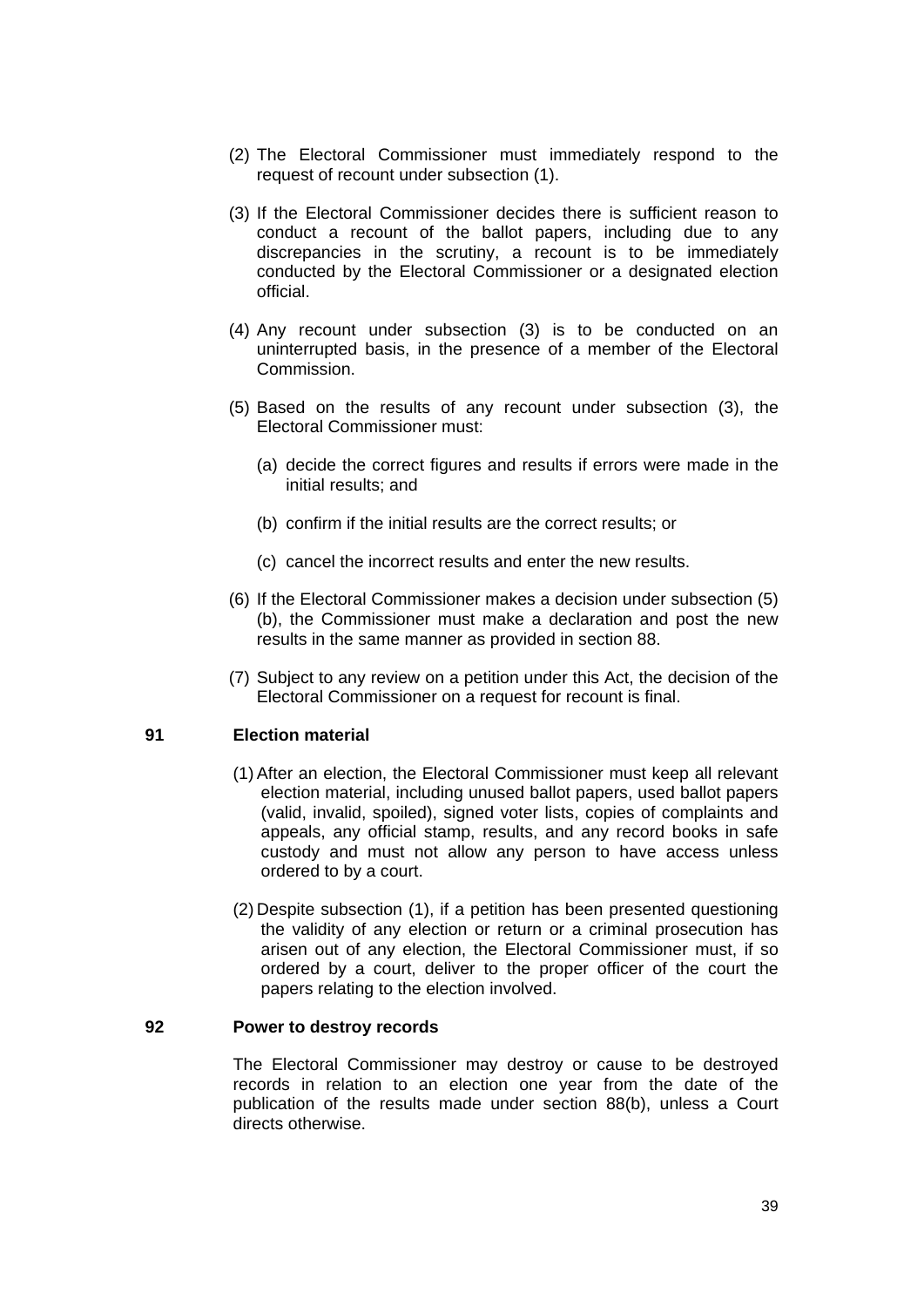# **PART 8 – COURT OF DISPUTED RETURNS**

# **93 Election petitions**

- (1) No results of an election published under section 88 may be challenged except by election petition:
	- (a) by a candidate; or
	- (b) a person who was qualified to vote in the election the subject of the petition.
- (2) A petition must be presented in accordance with the provisions of this Part.

#### **94 Status of persons elected**

Where the validity of an election or the declaration of an election is disputed, and pending a declaration by the Supreme Court in accordance with section 100(f), (g) and (h), the person or persons named in the Electoral Commissioner's notice published under section 88 of this Act as the candidate or candidates elected are for all purposes deemed to be a member or members of Parliament as the case may be, duly elected.

#### **95 The Court of Disputed Returns**

The Supreme Court is the Court of Disputed Returns and will, subject to this Part, hear and determine a petition.

#### **96 Contents of petition**

A petition disputing an election or the declaration of an election must:

- (a) set out the facts relied on to invalidate the election or the declaration of the election;
- (b) contain a prayer asking for relief to which the petitioner claims to be entitled;
- (c) be signed by a candidate at the election or by a person who was qualified to vote at the election;
- (d) be attested by two witnesses; and
- (e) be filed in the registry of the Supreme Court within 30 days after the publication in the Government Gazette of the notice in relation to the election in accordance with section 88.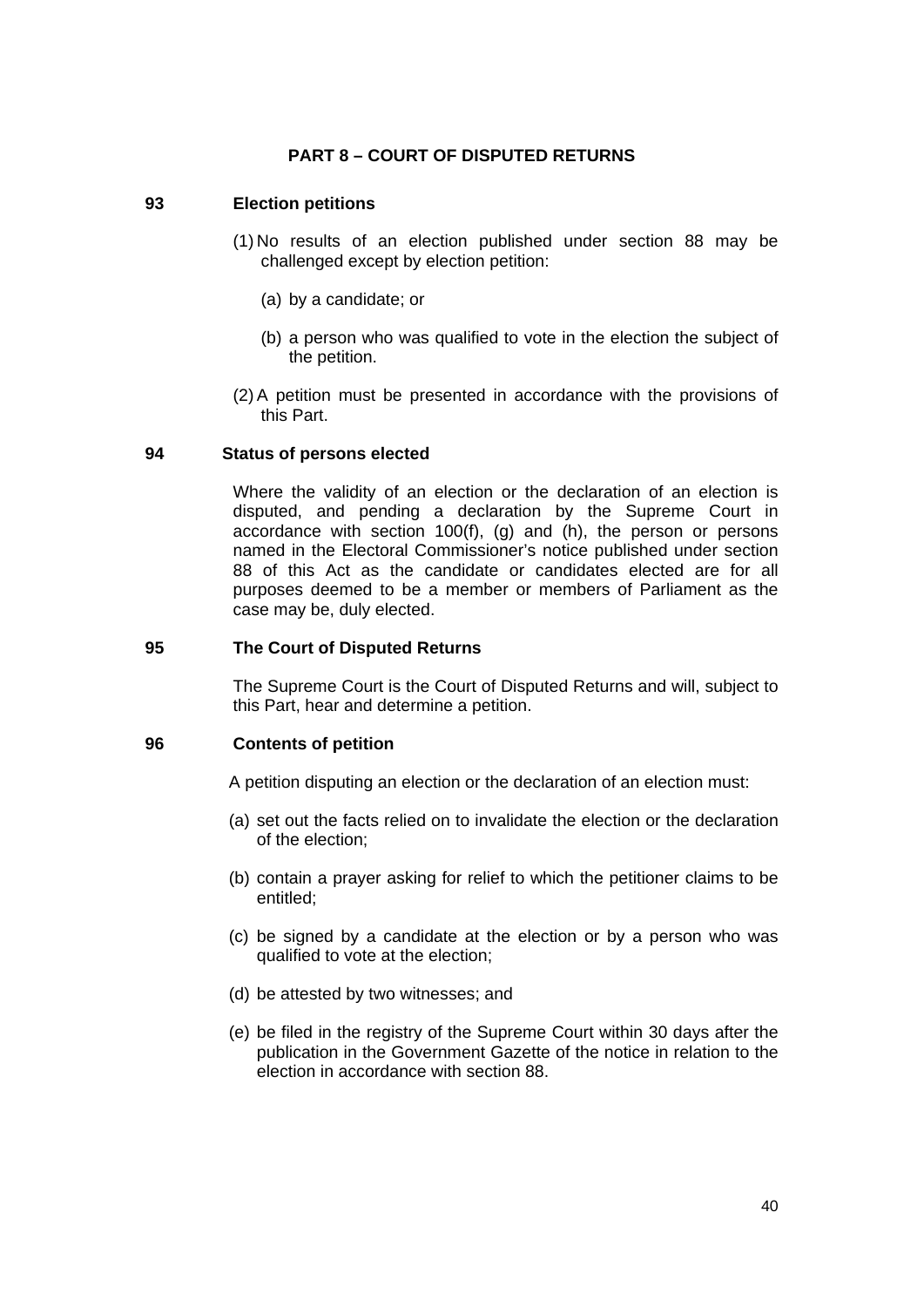## **97 Deposit as security for costs**

At the time of filing the petition, the petitioner must deposit with the Registrar of the Supreme Court \$500 as security for costs.

## **98 Proceedings may be stayed unless contents complied with**

The Court of Disputed Returns may, on the application of a respondent to a petition, order a stay of proceedings if the petitioner has failed to comply with section 96 or section 97.

## **99 Electoral Commissioner entitled to enter appearance**

- (1) The Electoral Commissioner is entitled, by leave of the Court of Disputed Returns, to enter an appearance in any proceedings before the Court relating to a petition and to be represented and heard in those proceedings.
- (2) Where the Electoral Commissioner enters an appearance in accordance with the last preceding subsection, the Electoral Commissioner is deemed to be a respondent to the petition.

## **100 Power of the Court**

- (1) The Court of Disputed Returns sits as an open Court and its powers include the following:
	- (a) to adjourn;
	- (b) to compel the attendance of witnesses and the production of documents;
	- (c) to grant to a party to a petition, leave to inspect, in the presence of the Registrar of the Supreme Court and the Electoral Commissioner, the Roll and other documents used at or in connection with an election and to take, in the presence of the Electoral Commissioner, extracts from those Rolls and other documents;
	- (d) to examine witnesses on oath;
	- (e) order the Electoral Commissioner to recount the ballot papers of one or more constituencies;
	- (f) to declare that a candidate who has been declared to be elected under section 88 was not duly elected;
	- (g) to declare that a candidate who has not been declared to be elected under section 88, duly elected;
	- (h) to declare an election for a constituency absolutely void;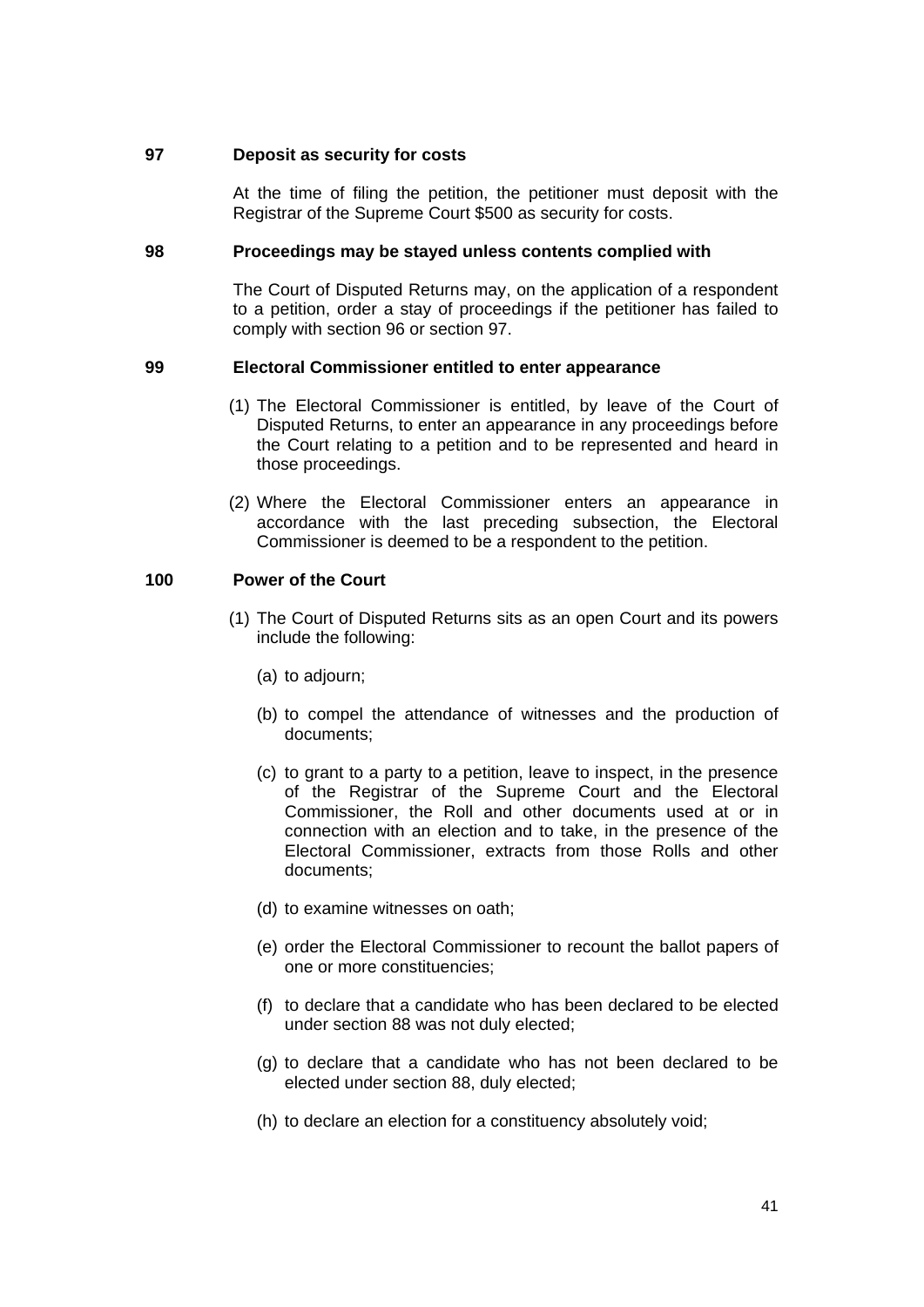- (i) to dismiss or uphold a petition in whole or in part; and
- (j) to award costs.
- (2) The Court of Disputed Returns may exercise all or any of its powers under this section on such grounds as the Court in its discretion thinks just and sufficient.

## **101 Real justice to be observed**

The Court of Disputed Returns must be guided by good conscience and the substantial merits of each case without regard to legal form and technicalities and is not bound by any rules of evidence.

## **102 Decisions to be final**

The decisions of the Court of Disputed Returns are final and conclusive and may not be questioned or appealed to any other Court.

#### **103 Costs**

The Court of Disputed Returns may award costs against an unsuccessful party to a petition.

#### **104 Deposit applicable for costs**

If costs are awarded to a party against a petition, the deposit made by a petitioner under section 97 may be applied in payment of the sum ordered, but otherwise the deposit is repayable to the petitioner.

#### **105 Other costs**

All other costs awarded by the Court of Disputed Returns, including the balance above the deposit made by a petitioner, are recoverable as if the order of the Court of Disputed Returns were a judgment of the Supreme Court.

#### **106 Effect of decision of Court**

- (1) Where the Court of Disputed Returns declares that a person who has been declared to be elected under section 88 was not duly elected, he or she must be deemed not to have been elected.
- (2) Where the Court of Disputed Returns declares a candidate duly elected who has not been declared to be elected under section 88, he or she must be deemed to have been elected.
- (3) Where the Court of Disputed Returns declares an election for a constituency void, the election for that constituency must be deemed to have failed.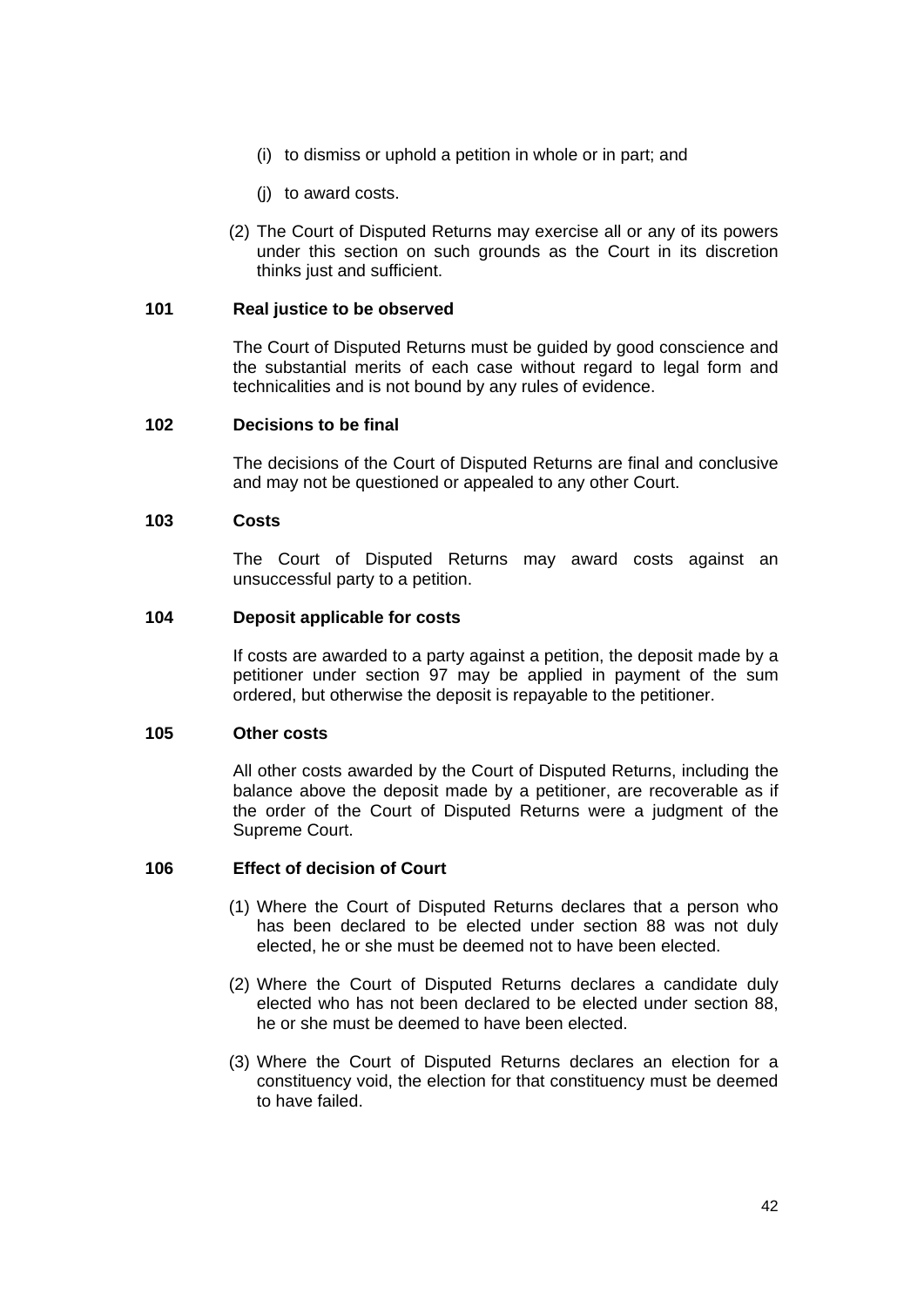# **107 Court Rules**

The Chief Justice may make Rules of the Court to give effect to this Part of the Act and in particular for regulating the practice and procedure of the Court and forms to be used.

# **PART 9 – SPECIAL PROVISIONS APPLYING TO REFERENDUM**

## **108 Qualification to vote at a referendum under Article 84 of the Constitution**

- (1) In the event that a referendum is held for the purpose of Article 84 of the Constitution, in parallel with a general election, a person is qualified to vote at the referendum, and no other person is so entitled, if at the time the referendum is held that person is qualified to vote at an election of members of Parliament.
- (2) In the event that a referendum is held for the purpose of Article 84 of the Constitution and not held together with a general election, a person is qualified to vote at the referendum, and no other person is so entitled if the person's name appears on a Roll at midnight, 6 working days immediately before the date of the referendum.

# **PART 10 – CORRUPT PRACTICES AND ELECTORAL OFFENCES**

#### **109 Accomplices**

For the purposes of this Part, a person who aids, abets, counsels, procures, or by any act or omission, or is directly or indirectly concerned in, or a party to, the contravention of a provision of this Act, is deemed to have contravened that provision.

#### **110 Failure to vote at election**

Any voter who does not vote and is not covered by the exceptions in section 54(4), commits an offence and is liable to a penalty not exceeding \$100.

## **111 Failure to respond to notice**

A voter who does not comply with section 55(2), (3) and (4) commits an offence and is liable upon conviction to a fine not exceeding \$200.

#### **112 Reasons for failure to vote considered insufficient**

Where a reply under section 55 states a reason for the failure of a voter to vote, which, in the opinion of the Electoral Commissioner, is not a valid and sufficient reason for that failure, the Electoral Commissioner may fine the person a sum not exceeding \$200.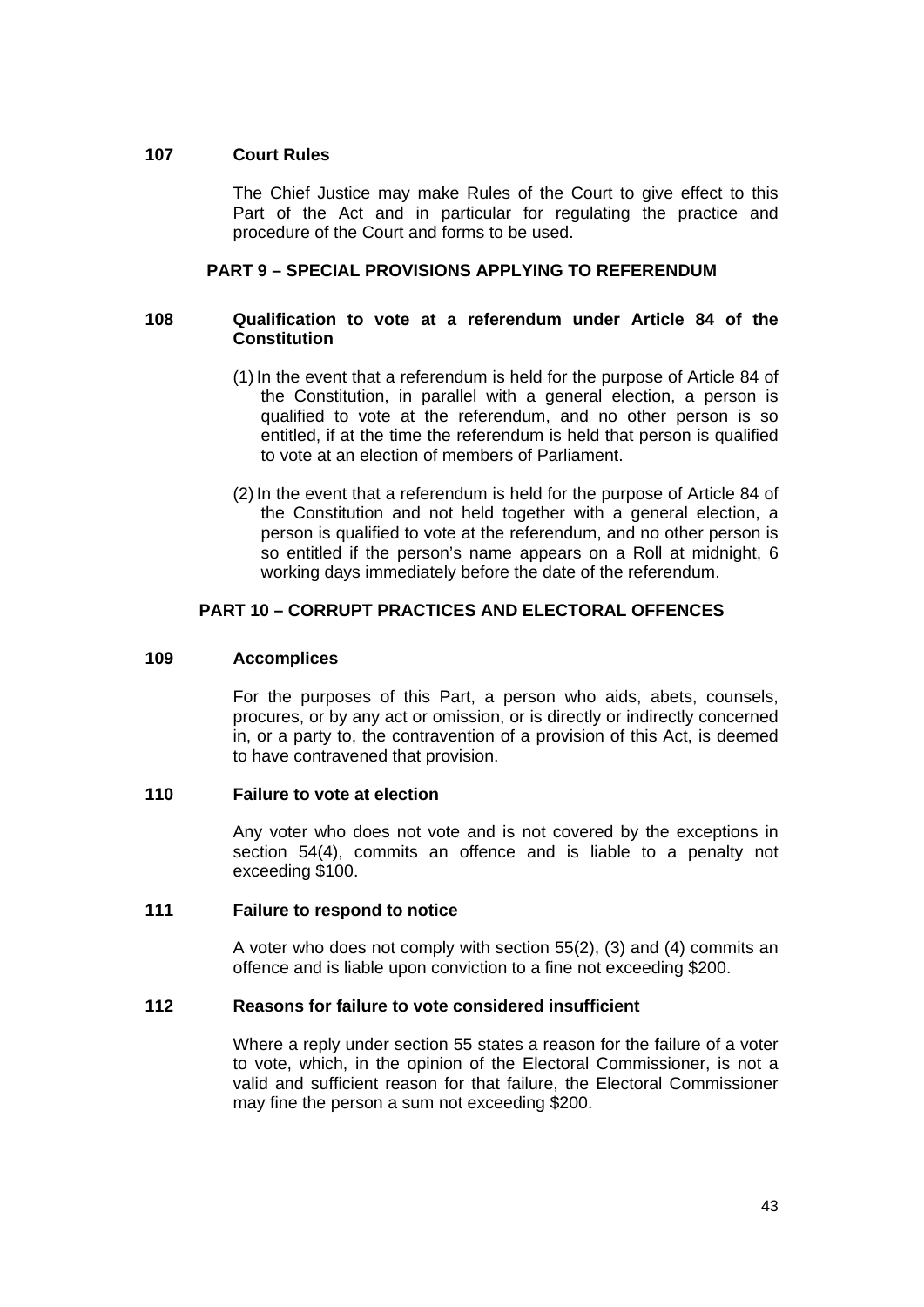# **113 Offence to provide false or misleading information**

A person commits an offence and is liable upon conviction to a penalty not exceeding \$5,000 or to imprisonment for a period not exceeding one year, or both, if:

- (a) the person makes an application or provides information; and
- (b) the information is false or misleading; and
- (c) the person:
	- (i) knows the information is false or misleading; or
	- (ii) is reckless about whether the information is false or misleading.

## **114 Entering polling booth and marking ballot paper**

Any person who is not a registered voter and enters a polling booth to mark a ballot paper commits an offence and is liable upon conviction to a fine not exceeding \$1,000.

#### **115 Offence to remove unmarked ballot papers from polling station**

Any person who removes unmarked ballots papers from any polling station and is not covered by any exception under section 75(1), commits an offence and is liable upon conviction to a fine not exceeding \$5000 or imprisonment for a period not exceeding 2 years or both.

# **116 Offence to have more than one person in polling booth**

- (1) Subject to the exceptions in section 77, it is an offence under this Act for more than one person to be present in the polling booth at the same time.
- (2) A person who is found to be present in a polling booth and not covered by any exception under section 77 commits an offence and is liable to a fine not exceeding \$100.

# **117 Unauthorised persons**

Any person present at any polling station and not actually engaged in voting or at the scrutiny and count without authorisation under section 83 commits an offence and is liable to a penalty not exceeding \$100.

#### **118 Offence in relation to electoral information**

(1) Any person, other than the Electoral Commissioner or a person authorised by the Electoral Commissioner, who possesses, manipulates or changes by electronic, mechanical or other means, any information contained in the Roll or voter list commits an offence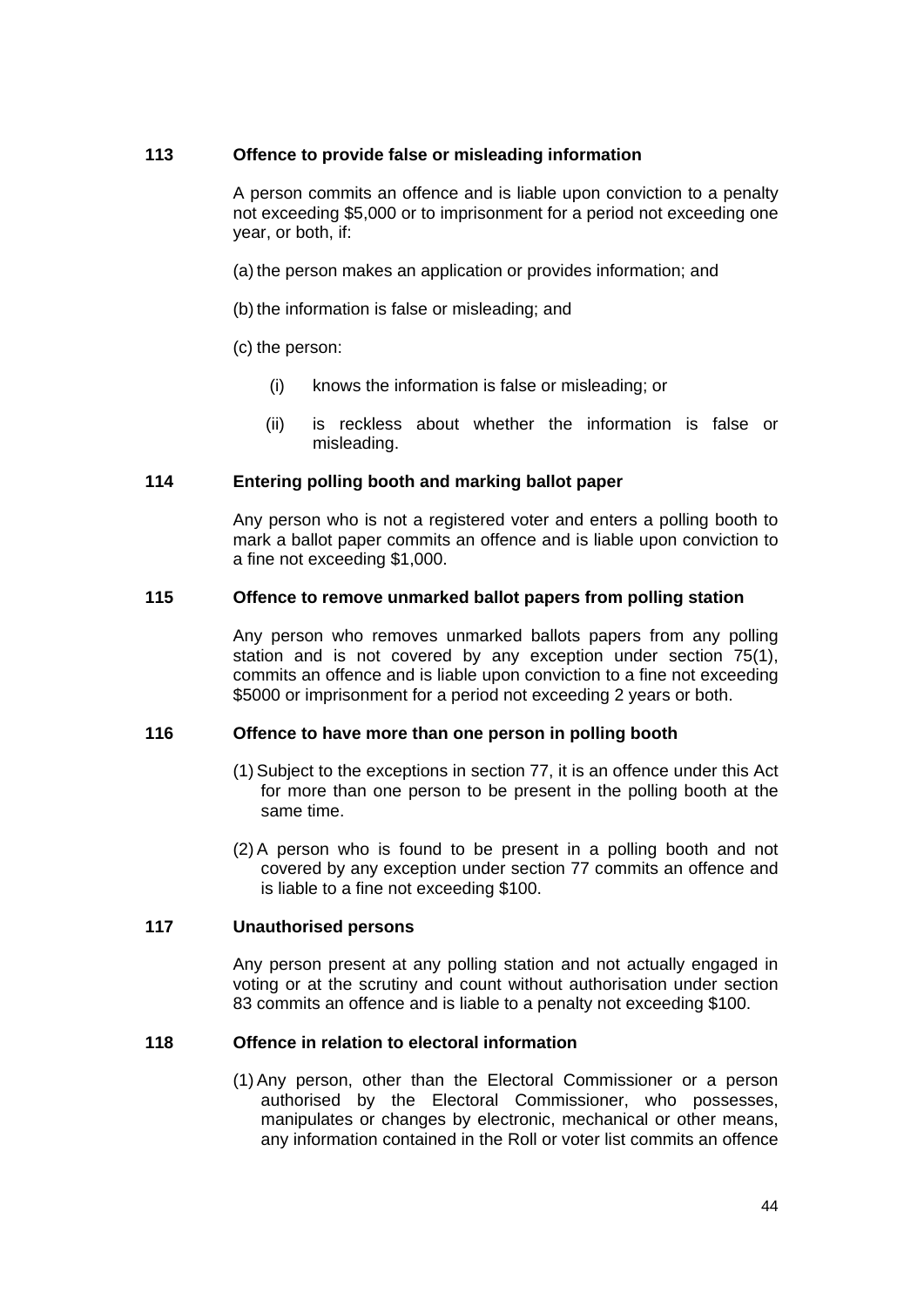and is liable upon conviction to a fine not exceeding \$5,000 or a term of imprisonment for a term not exceeding 1 year or to both.

(2) A person who uses any information contained in the Roll or voters list for a commercial purpose or other purpose related or unrelated to an election commits an offence and is liable upon conviction to a term of imprisonment not exceeding 2 years.

#### **119 Destruction of campaign material**

Any candidate or person supporting a candidate who wilfully or recklessly destroys any campaign material of another candidate, commits an offence and is liable upon conviction to a fine not exceeding \$5,000 or to imprisonment for a term not exceeding 1 year or to both.

#### **120 Campaigning material at polling stations**

Any person who on polling day displays campaign material at any polling station or within 200 meters of any polling station commits an offence and is liable upon conviction to a fine not exceeding \$5,000 or to imprisonment for a term not exceeding 1 year or to both.

## **121 Prohibition on employees of the public service or instrumentality of the Republic to campaign or use Government resources for campaigning**

- (1) It is unlawful for any employee of the public service or instrumentality of the Republic to campaign in support of a candidate for an election.
- (2) It is unlawful for any employee of the public service or instrumentality of the Republic to post or distribute any campaign material inside a public office in support of a candidate for an election.
- (3) It is unlawful for any employee of the public service or instrumentality of the Republic to use any Government resources to support a candidate for an election.
- (4) It is unlawful for any person to coerce, pressure or intimidate an employee of the public service or instrumentality of the Republic to carry out any of the acts prohibited in subsections (1), (2) and (3) above.
- (5) Any person who is in breach of any of the above subsections commits an offence and is liable upon conviction to a fine not exceeding \$5,000 or to imprisonment for a term not exceeding 1 year or to both.

#### **122 Campaigning on polling day**

A person commits an offence and is liable to a fine not exceeding \$5,000 or to imprisonment for a period not exceeding 1 year or to both if the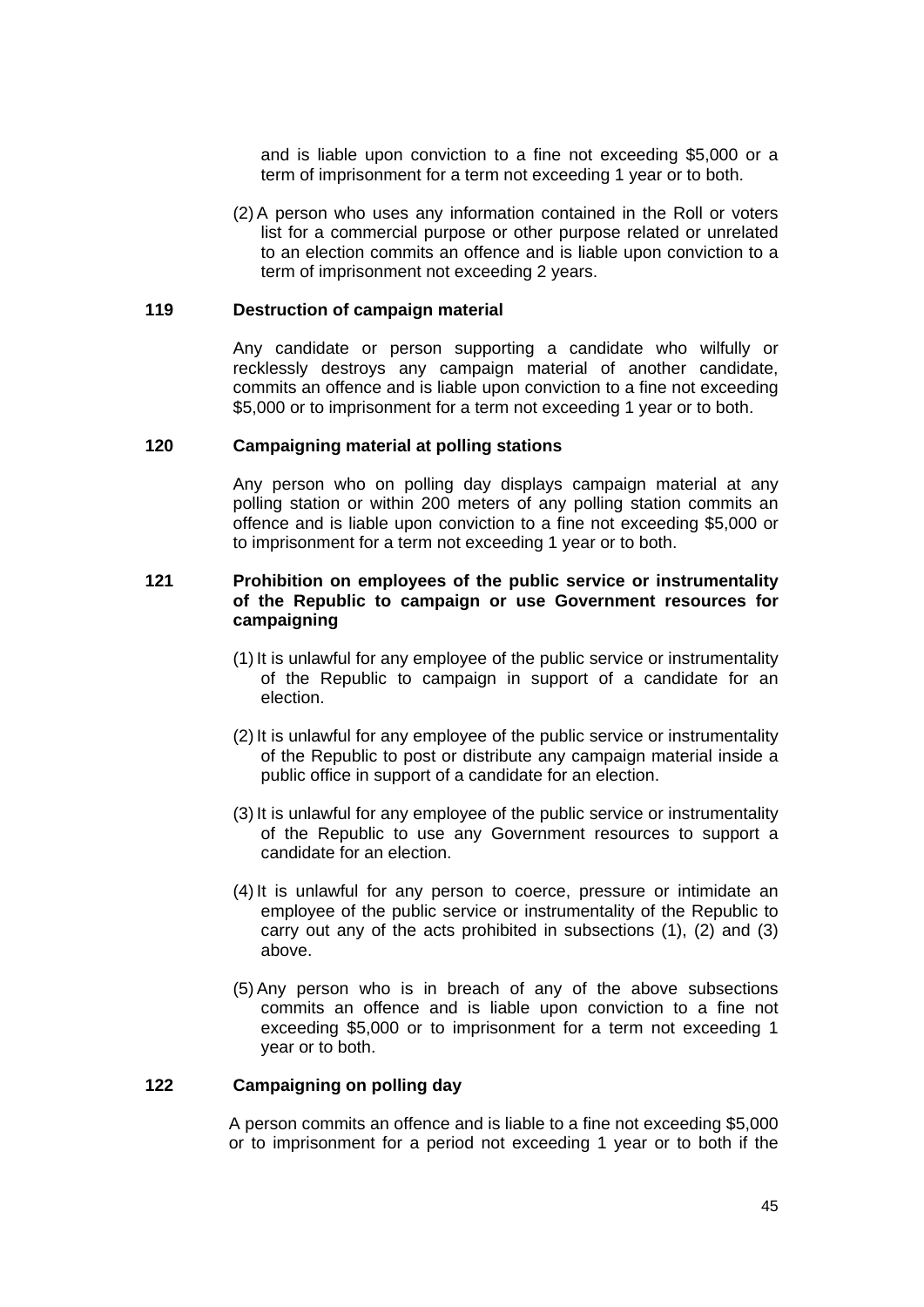person on polling day holds or takes part in any meeting, demonstration or procession at a polling station or within 200 meters of a polling station with the intention of:

- (a) canvassing votes;
- (b) soliciting the vote of a voter;
- (c) inducing a voter not to vote for a particular candidate;
- (d) inducing a voter not to vote at the election; or
- (e) ascertaining who a voter intends to vote for or has voted for.

## **123 Police officers influencing voters**

A police officer who seeks to influence in any manner any voter in giving his or her vote for any candidate or candidates commits an offence and is liable upon conviction to a fine not exceeding \$10,000 or to imprisonment for a term not exceeding 2 years or to both.

## **124 Bribery**

- (1) It is an offence for any person to offer their vote or support to a candidate for an election in exchange for any property or benefit.
- (2) A person who commits an offence under subsection (1) is liable upon conviction to a fine not exceeding \$10,000 or to imprisonment for a term not exceeding 2 years or to both.

#### **125 Personation**

A person commits an offence and is liable upon conviction to a fine not exceeding \$5,000 or to imprisonment for a term not exceeding 1 year or both, if the person:

- (a) applies for a ballot paper in the name of:
	- (i) another person, whether the name is that of a person living or dead; or
	- (ii) a fictitious person,
- (b) knowingly and wilfully impersonates an election official.

#### **126 Double voting**

Any person who has voted and attempts to vote more than once at any election commits an offence and liable to a fine not exceeding \$5,000 or to imprisonment for a term not exceeding 1 year or both.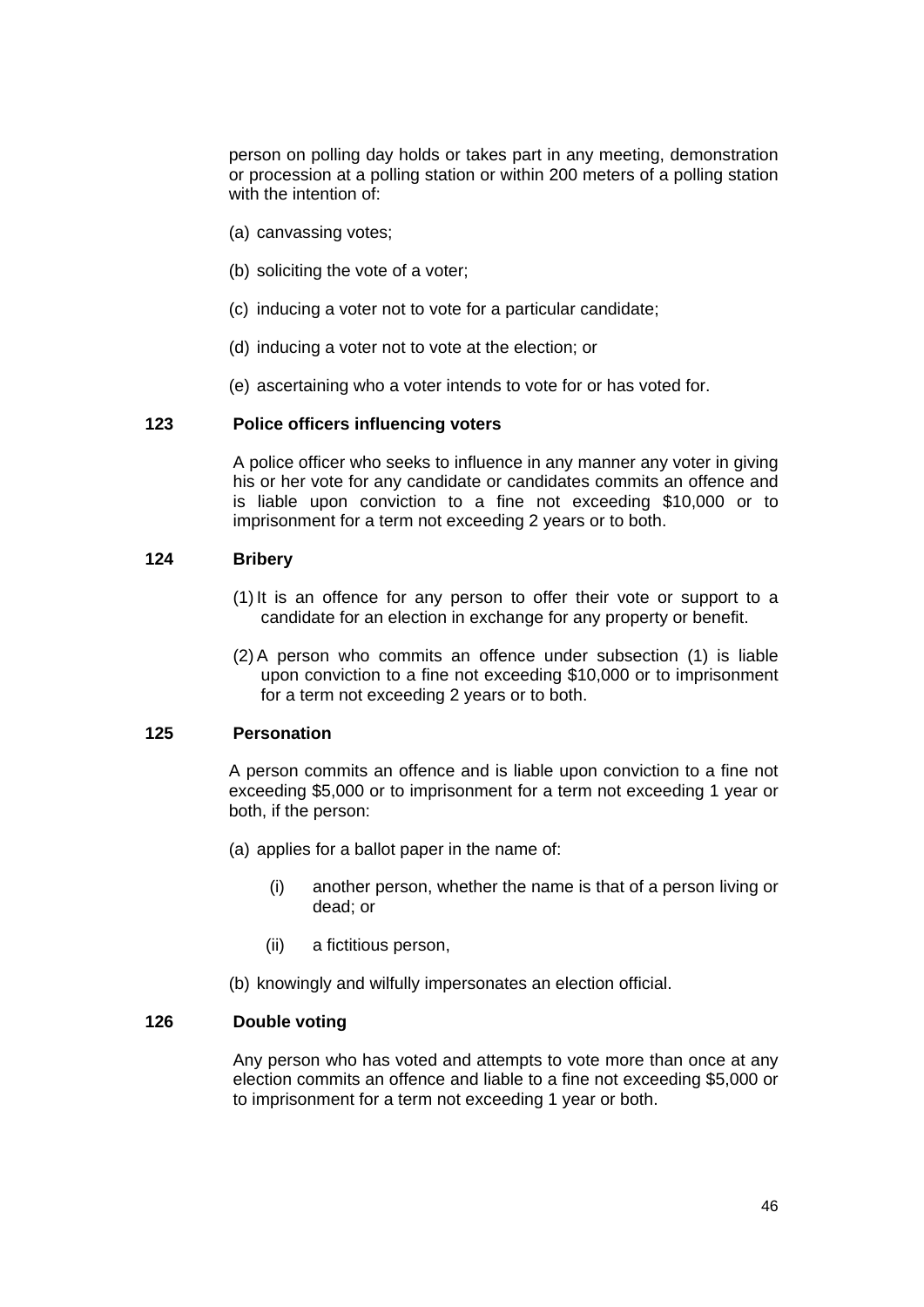# **127 Intimidation**

A person commits an offence and is liable upon conviction to a fine not exceeding \$5,000 or to imprisonment for a term not exceeding 1 year or to both, if the person:

- (a) by himself or herself, or with the assistance of another, uses or threatens to use of any force, violence, or restraint or inflicts or threatens any injury, damage, harm, loss; or
- (b) in any other manner intimidates a person in order to induce or compel that person to vote or refrain from voting at any election.

## **128 Undue influence**

Any person who hinders or interferes with the free exercise or performance by any other person or any political right or duty that is relevant to an election commits an offence and is liable upon conviction to a fine not exceeding \$5,000 or to imprisonment for a term not exceeding 1 year or to both.

## **129 Electoral treating**

- (1) A person commits an offence and is liable upon conviction to a fine not exceeding \$5,000 or to imprisonment for a term not exceeding 1 year or to both, if with the intent to corruptly influence a voter at an election, that person:
	- (a) offers cash or promises or supplies food, drink or entertainment;
	- (b) offers or promises to give cash or to pay for food, drink or entertainment;
	- (c) offers or provides transport to or from polling stations;
	- (d) offers, promises or gives a gift, donation or prize, including cash, to or for any person, club or association.
- (2) For the purposes of subsection (1), it is immaterial:
	- (a) whether or not the offer was accepted before, on or after polling day; and
	- (b) whether or not a promise if fulfilled before, on or after polling day.
- (3) It is on the person making the offer or promise to prove that the offer or promise was made under a customary obligation.

#### **130 Offence of stuffing ballot boxes**

Any person who knowingly places or is privy to the placing, in a ballot box any ballot paper which has not been lawfully issued to a voter, and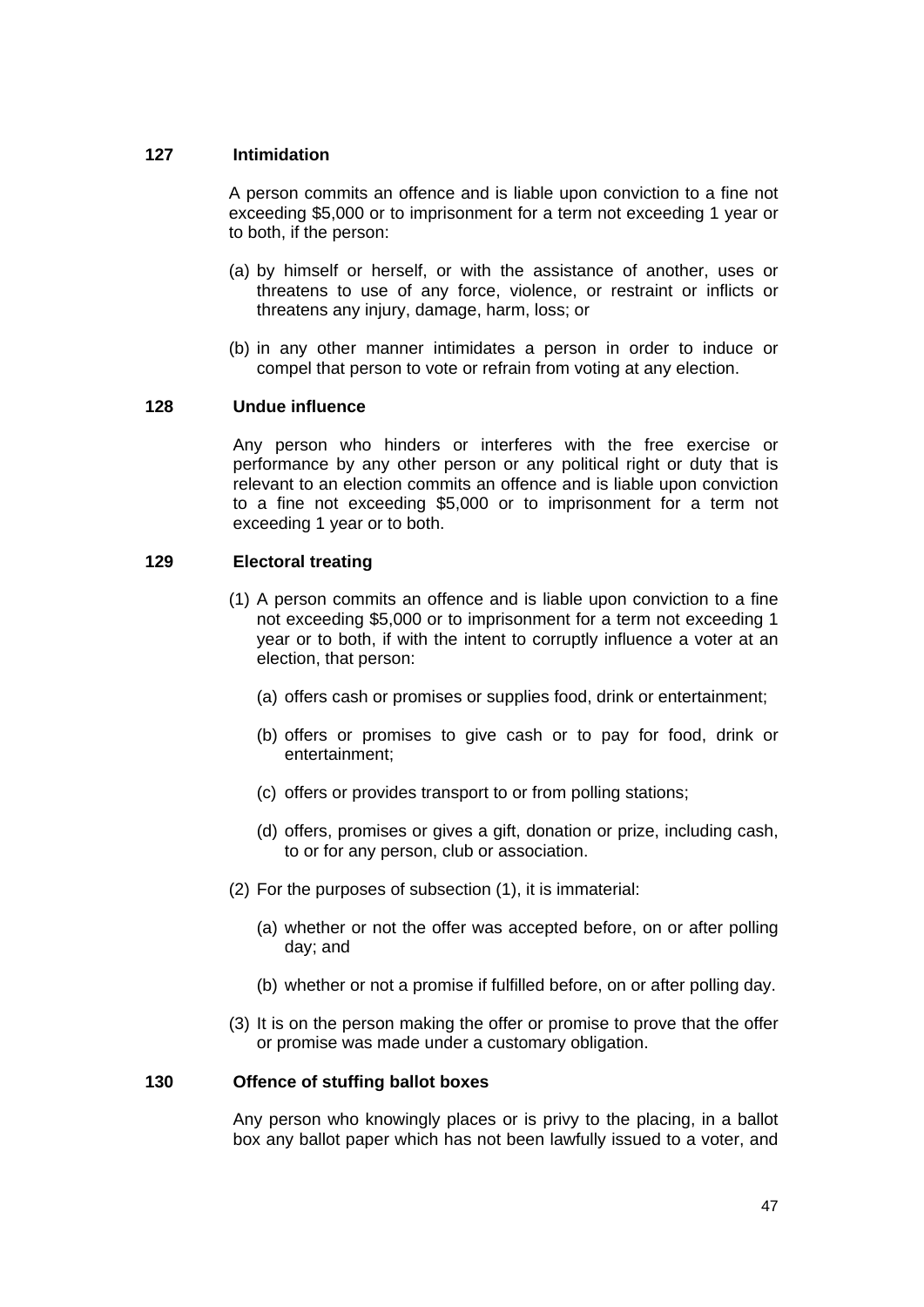has been marked or filled up as required under this Act and any voter who places in the ballot box any paper other than the ballot paper issued to him or her for that purpose is guilty of an offence and liable upon conviction to a fine of \$5,000 or a to imprisonment for a term not exceeding 1 year or to both.

#### **131 Offence to use camera, phone or other electronic device in a polling booth**

Any person who uses a camera, phone or other electronic device while in a polling booth commits an offence and is liable upon conviction to a fine not exceeding \$5,000 or to imprisonment for a term not exceeding 1 year or to both.

#### **132 Obstruction or prevention of a voter from voting**

Any person who does or omits to do any action that prevents a voter from casting his or her vote at an election commits an offence and is liable upon conviction to a fine not exceeding \$10,000 or to imprisonment for a term not exceeding 2 years or to both.

#### **133 Interference at elections**

- (1) A person commits an offence and is liable to a fine not exceeding \$10,000 or to imprisonment for a term not exceeding 2 years or to both if the person:
	- (a) intrudes into a polling booth and is not lawfully entitled to be in it; or
	- (b) wilfully interrupts, obstructs or disturbs any proceedings at an election.
- (2) A person found to be in contravention of subsection (1) may be arrested without warrant by a police officer or in the absence of one, by a presiding officer or other election official.

#### **134 Disobeying lawful directions**

- (1) Any person who, during the hours fixed for the poll at any polling station fails to obey the lawful directions of the Electoral Commissioner, Deputy Electoral Commissioner, presiding officer or other election official may be removed from the polling station by the presiding officer or by any police officer on duty or by any person authorised to do so by the presiding officer.
- (2) A person who has been removed under subsection (1) is liable upon conviction to a fine not exceeding \$5,000 or to imprisonment for a term not exceeding 1 year or to both.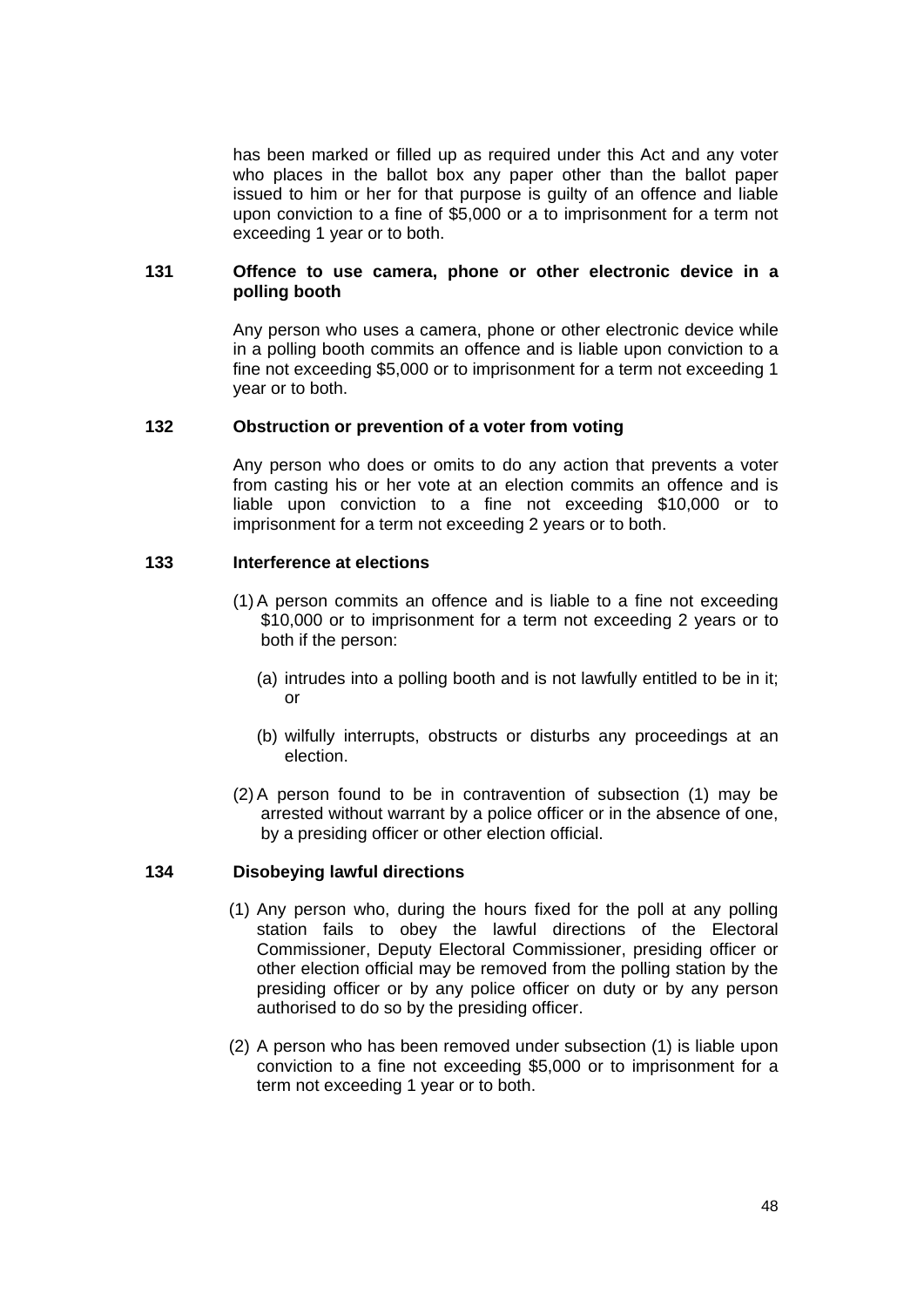# **135 Holders of an office of profit and employees of an instrumentality of the Republic**

If any person who is the holder of an office of profit or an employee of an instrumentality of the Republic is required to resign under the applicable Act in Schedule 10 or any other law does not comply with the provisions of that law and continues to hold their office or employment prior to and after submitting their nomination under this Act, that person commits an offence and is liable to a fine not exceeding \$10,000 or to imprisonment for a term not exceeding 2 years or to both.

# **PART 11 – REGULATIONS, REPEAL AND TRANSITIONAL PROVISIONS**

#### **136 Regulations**

The Electoral Commission may make regulations to give effect to provisions of this Act, including but not limited to the following:

- (a) registration of voters;
- (b) registration of political parties;
- (c) nomination of candidates;
- (d) conduct of polling, counting and tabulation of results;
- (e) proxy voting;
- (f) voting by people who are unable to attend a polling station;
- (g) filing and adjudication of complaints and appeals;
- (h) the fees for applications or services provided under this Act; or
- (i) any matter necessary or convenient for giving effect to this Act.

#### **137 Repeal**

- (1) The *Electoral Act* 1965 is repealed by this Act.
- (2) The Electoral Regulations 2013 are repealed by this Act.

#### **138 Effect of repeal on existing registration**

- (1) A person whose name was entered on a Roll prior to the commencement of this Act will continue to have his or her name entered on that Roll.
- (2) Upon the commencement of this Act, any application for registration or transfer of registration must be made under this Act.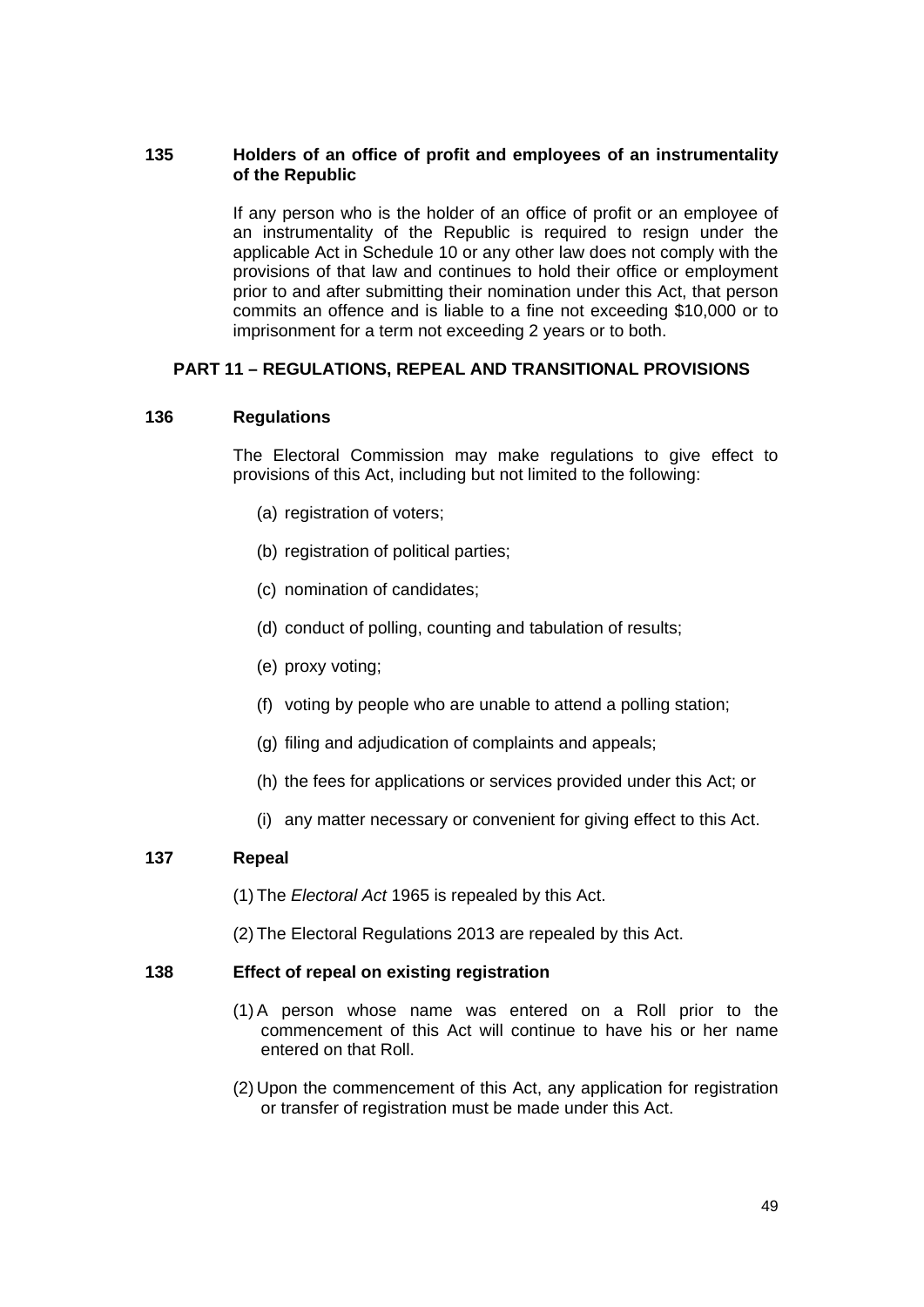# **139 Transitional and savings provisions**

Despite section 137:

- (a) any appointments made under the repealed Act before the commencement of this Act continues until the appointment or delegation is revoked under this Act;
- (b) any proceedings instituted or action begun in any court under the repealed Act before the commencement of this Act and which has not been determined before the commencement of this Act continues until determined under the repealed Act;
- (c) any fee paid under the repealed Act is taken to have been made or authorised under this Act;
- (d) any authorisation granted under the repealed Act is taken to have been granted under a corresponding provision in this Act;
- (e) any application made under the repealed Act is taken to have been made under a corresponding provision under this Act.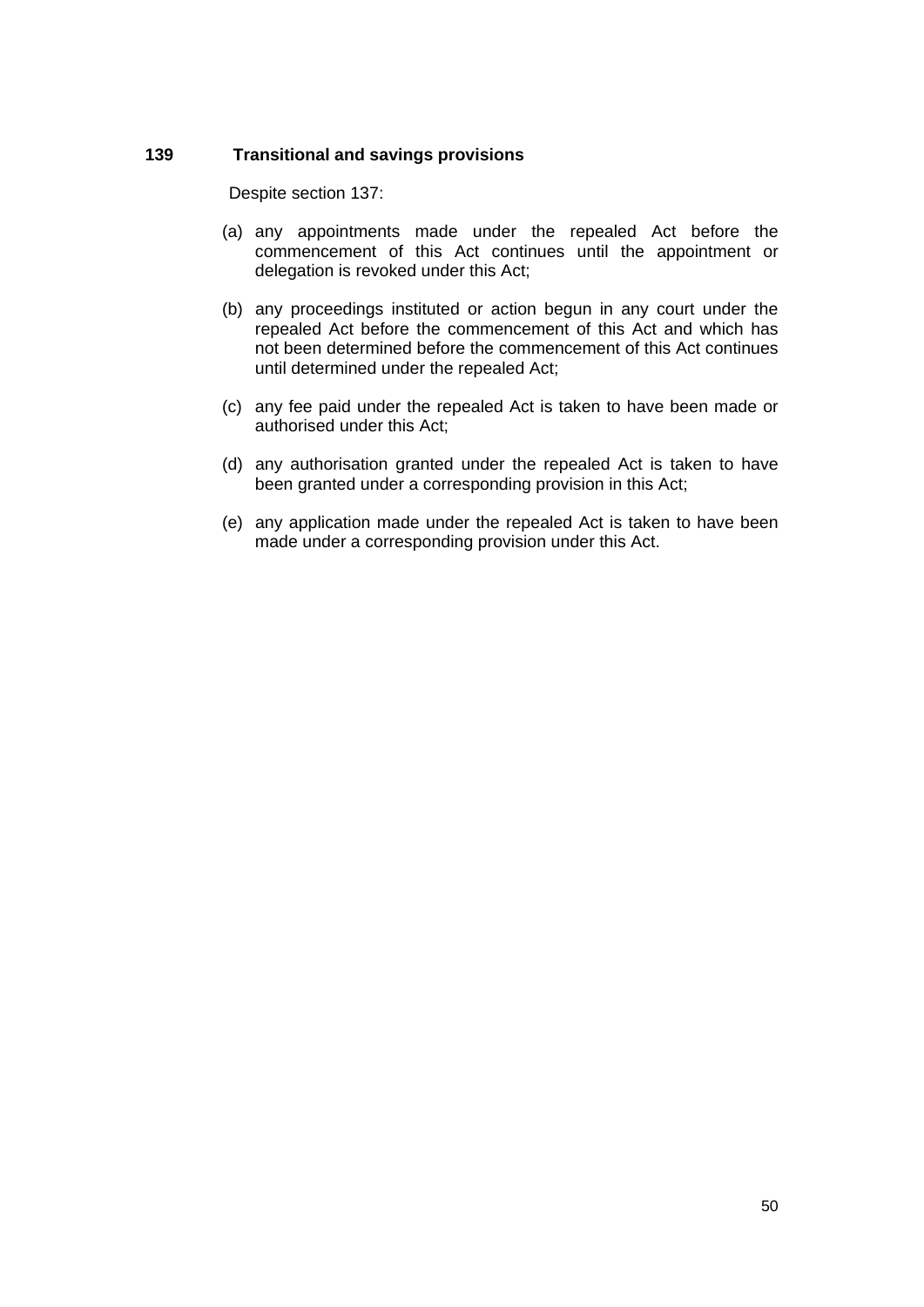# **SCHEDULE 1**

## **OATH OF OFFICE**

I, ………………………………………………………. , swear by Almighty God that I will well and truly serve as a member of the \*Electoral Commission/as presiding officer/as an election official of the Republic of Nauru and that I will do right to all manner of people according to law, without fear or favour, affection or ill-will. So help me God!

\*State only relevant title/position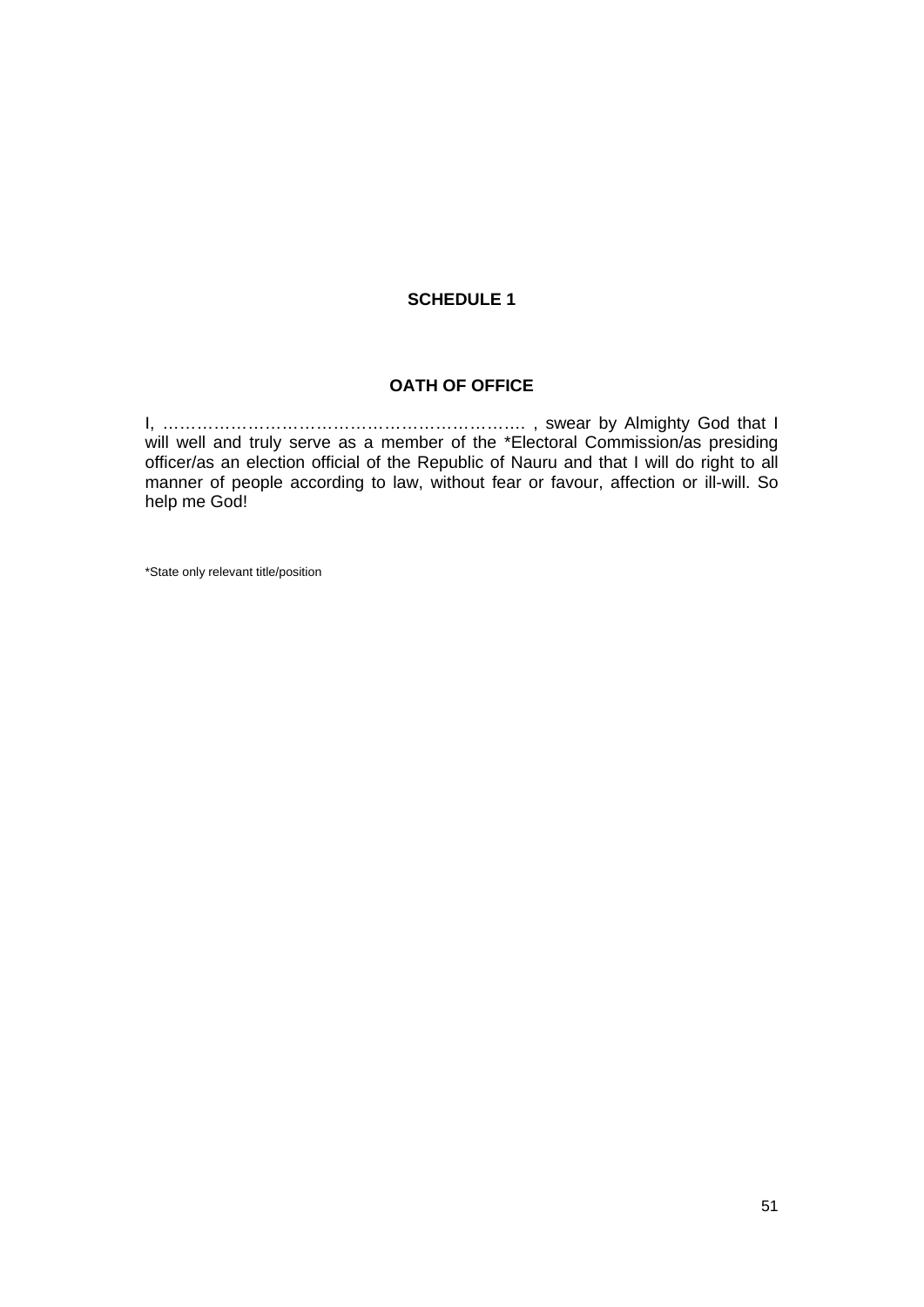Section 40

# **SCHEDULE 2**

## **FORM 1 – APPLICATION FOR REGISTRATION**

|    |                                                                  | TO THE ELECTORAL COMMISSIONER:        |                                                                                                                                                                                                                                                            |                 |          |  |
|----|------------------------------------------------------------------|---------------------------------------|------------------------------------------------------------------------------------------------------------------------------------------------------------------------------------------------------------------------------------------------------------|-----------------|----------|--|
| 1. |                                                                  | I am a Nauruan citizen.               |                                                                                                                                                                                                                                                            |                 |          |  |
| 2. |                                                                  |                                       |                                                                                                                                                                                                                                                            |                 |          |  |
|    |                                                                  |                                       |                                                                                                                                                                                                                                                            |                 |          |  |
| 3. |                                                                  |                                       | My name is at present not entered on any roll.                                                                                                                                                                                                             |                 |          |  |
|    |                                                                  |                                       |                                                                                                                                                                                                                                                            |                 |          |  |
|    |                                                                  |                                       | Note - If you are unsure of whether your name is entered on a roll, an enquiry may be made<br>to the office of the Electoral Commissioner. This form may not be used if you are already<br>registered in a District, Form 2 must be used for that purpose. |                 |          |  |
| 4. | I apply to have my name entered on the roll for the District of: |                                       |                                                                                                                                                                                                                                                            |                 |          |  |
|    | Tick only one box                                                |                                       |                                                                                                                                                                                                                                                            |                 |          |  |
|    | Aiwo                                                             |                                       | □ Denigomodu                                                                                                                                                                                                                                               | $\sqcap$ Anabar | ่ Ewa    |  |
|    | Anibare                                                          |                                       | $\Box$ ljuw                                                                                                                                                                                                                                                | Anetan          | □ Meneng |  |
|    | <b>Baiti</b>                                                     |                                       | <b>Nibok</b>                                                                                                                                                                                                                                               | $\exists$ Boe   | Uaboe    |  |
|    | <b>Buada</b>                                                     |                                       | $\Box$ Yaren                                                                                                                                                                                                                                               |                 |          |  |
| 5. |                                                                  |                                       | I am entitled to be registered in the above District I have selected because:                                                                                                                                                                              |                 |          |  |
|    |                                                                  | Tick one only of the following boxes: |                                                                                                                                                                                                                                                            |                 |          |  |
|    |                                                                  |                                       | The District is registered as my place of birth in the Register of Births.                                                                                                                                                                                 |                 |          |  |
|    |                                                                  | than 1 month.                         | I am living in the District now and have been living in the District for more                                                                                                                                                                              |                 |          |  |
|    |                                                                  |                                       |                                                                                                                                                                                                                                                            |                 |          |  |

- I am living outside of Nauru and immediately before I ceased to live in Nauru I had been living the District for more than 1 month.
- My birth is not registered in the Register of Births and I have never lived in Nauru. \*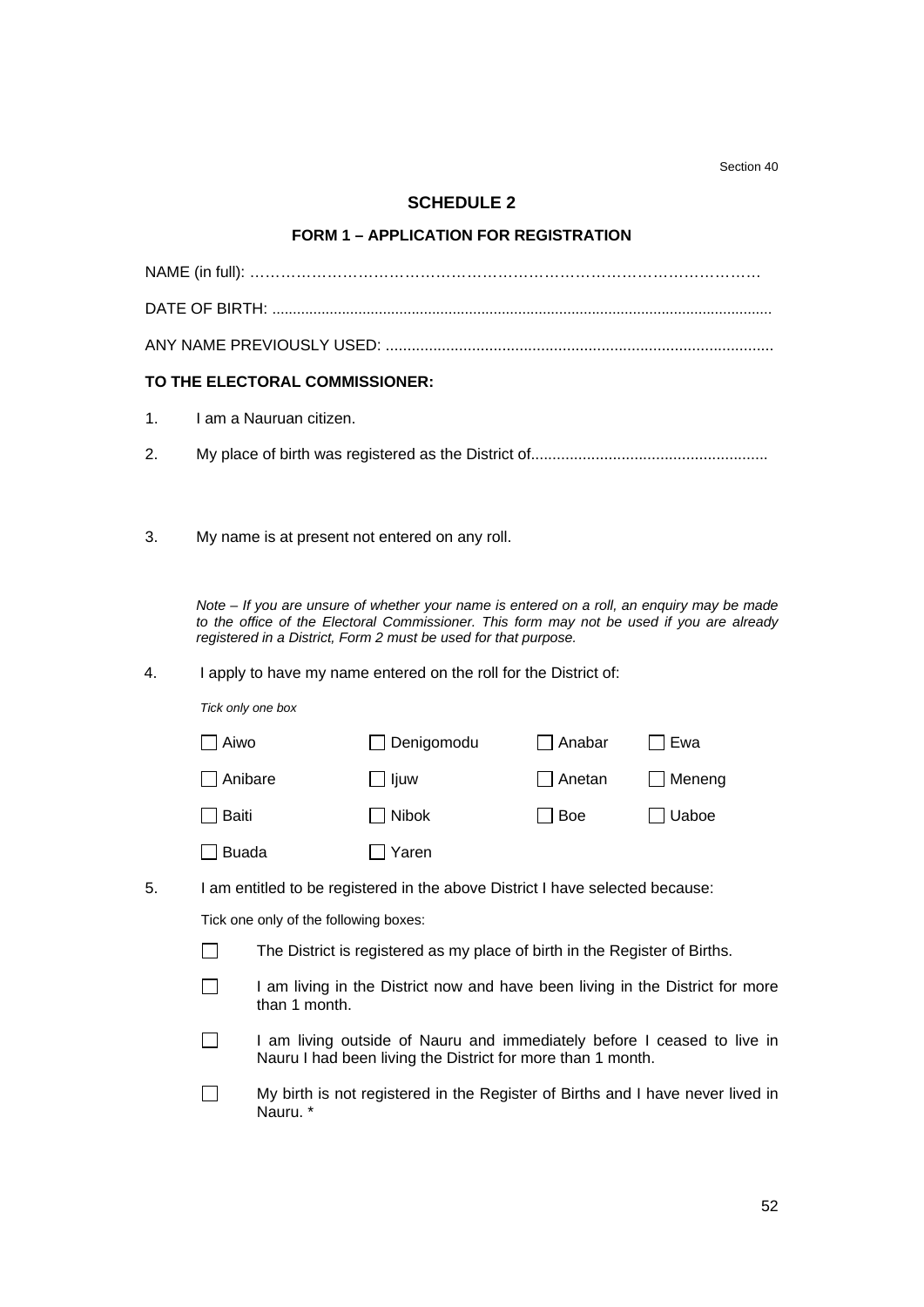| $\Box$ | My birth is not registered in the Register of Births and I have never lived in 1 |
|--------|----------------------------------------------------------------------------------|
|        | District for more than 1 month.                                                  |

I have connection to that District through:

 $\Box$ Nauru custom, customary links and affiliation;

- $\Box$  My father/mother was born in that District;
- $\Box$  My father/mother is registered to vote in that District;
- $\Box$  It is the District of birth of my spouse.
- *\* If you tick one of these boxes, the Electoral Commissioner may require you to provide evidence supporting your application. Evidence may include but are not limited to the statutory declaration of another person.*

**DECLARED** at Yaren District, Nauru

| This  Day of , 20  before me<br>and I certify that the declaration was<br>read over in the English or Nauruan<br>language to the<br>applicant/declarant who appeared fully to<br>understand the meaning thereof | Signed:<br>Date: |
|-----------------------------------------------------------------------------------------------------------------------------------------------------------------------------------------------------------------|------------------|
| Before me <sup>*</sup> :                                                                                                                                                                                        |                  |

……………………………………….

\* Under section 43(3)(a)(b),(c) a declaration must only be witnessed by a Barrister, Solicitor, Pleader or Commissioner for Oaths or other persons nominated by the Electoral Commissioner.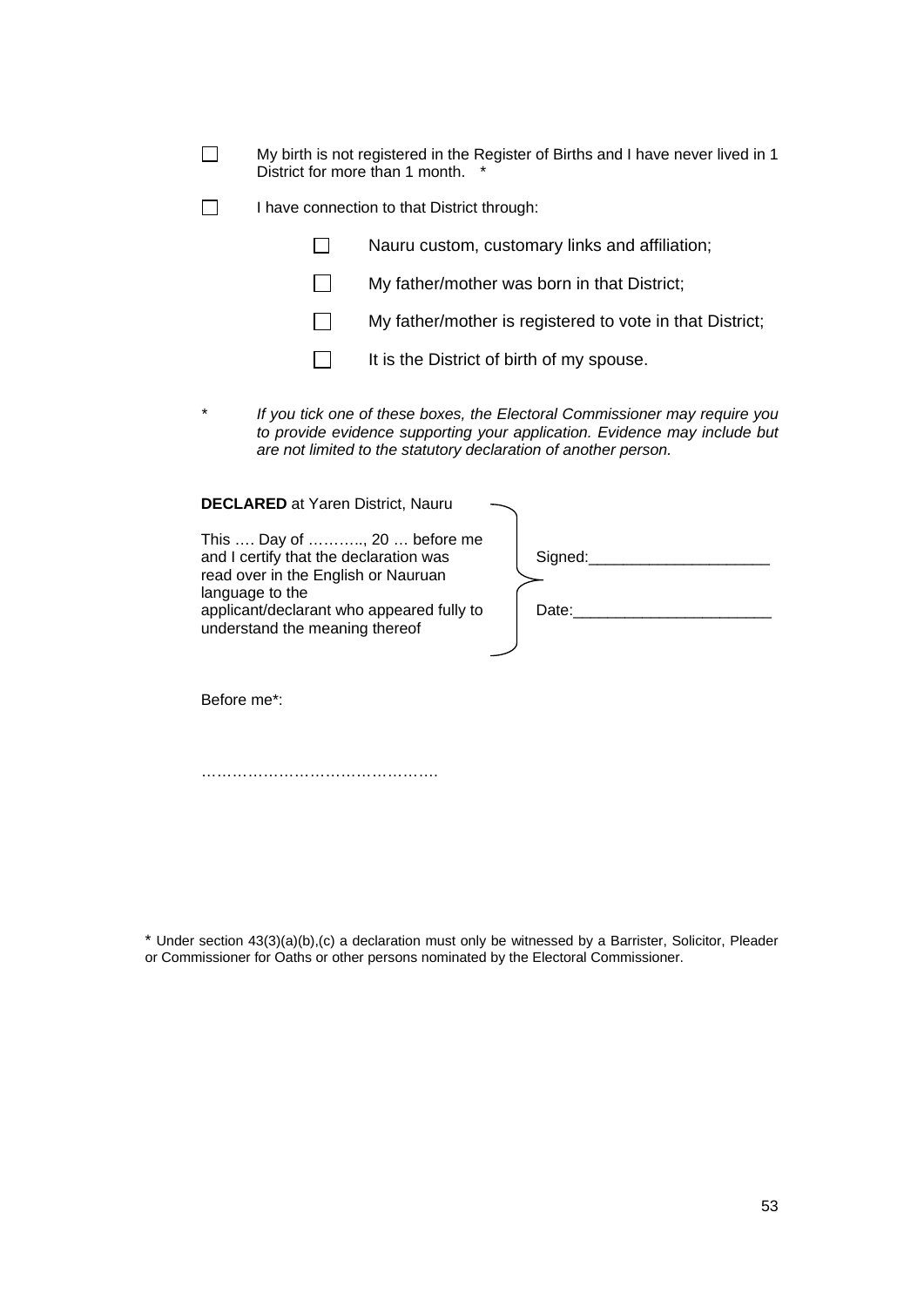#### Section 41

# **FORM 2 – APPLICATION FOR TRANSFER OF REGISTRATION**

|    | TO THE ELECTORAL COMMISSIONER:                                                                                                             |                                                                  |               |         |  |  |
|----|--------------------------------------------------------------------------------------------------------------------------------------------|------------------------------------------------------------------|---------------|---------|--|--|
|    | 1. I am a Nauruan citizen.                                                                                                                 |                                                                  |               |         |  |  |
| 2. |                                                                                                                                            |                                                                  |               |         |  |  |
|    |                                                                                                                                            |                                                                  |               |         |  |  |
| 3. |                                                                                                                                            | Which Roll is your name entered on at present?                   |               |         |  |  |
|    |                                                                                                                                            |                                                                  |               |         |  |  |
|    | Tick only one box                                                                                                                          |                                                                  |               |         |  |  |
|    |                                                                                                                                            | □My name is at present not entered on any roll.                  |               |         |  |  |
|    | My name is registered on the Roll for:                                                                                                     |                                                                  |               |         |  |  |
|    | Tick only one box                                                                                                                          |                                                                  |               |         |  |  |
|    | Aiwo                                                                                                                                       | Denigomodu                                                       | $\Box$ Anabar | Ewa     |  |  |
|    | Anibare                                                                                                                                    | $\bigsqcup$ ljuw                                                 | Anetan        | Meneng  |  |  |
|    | Baiti                                                                                                                                      | Nibok                                                            | $\exists$ Boe | ] Uaboe |  |  |
|    | <b>Buada</b>                                                                                                                               | ] Yaren                                                          |               |         |  |  |
|    | Note - If you are unsure of whether your name is entered on a roll, an enquiry may<br>be made to the office of the Electoral Commissioner. |                                                                  |               |         |  |  |
| 4. |                                                                                                                                            | I apply to have my name entered on the roll for the District of: |               |         |  |  |
|    | Tick only one box                                                                                                                          |                                                                  |               |         |  |  |
|    | Aiwo                                                                                                                                       | Denigomodu                                                       | Anabar        | Ewa     |  |  |
|    | Anibare                                                                                                                                    | ljuw                                                             | Anetan        | Meneng  |  |  |
|    | <b>Baiti</b>                                                                                                                               | Nibok                                                            | Boe           | Uaboe   |  |  |
|    | <b>Buada</b>                                                                                                                               | Yaren                                                            |               |         |  |  |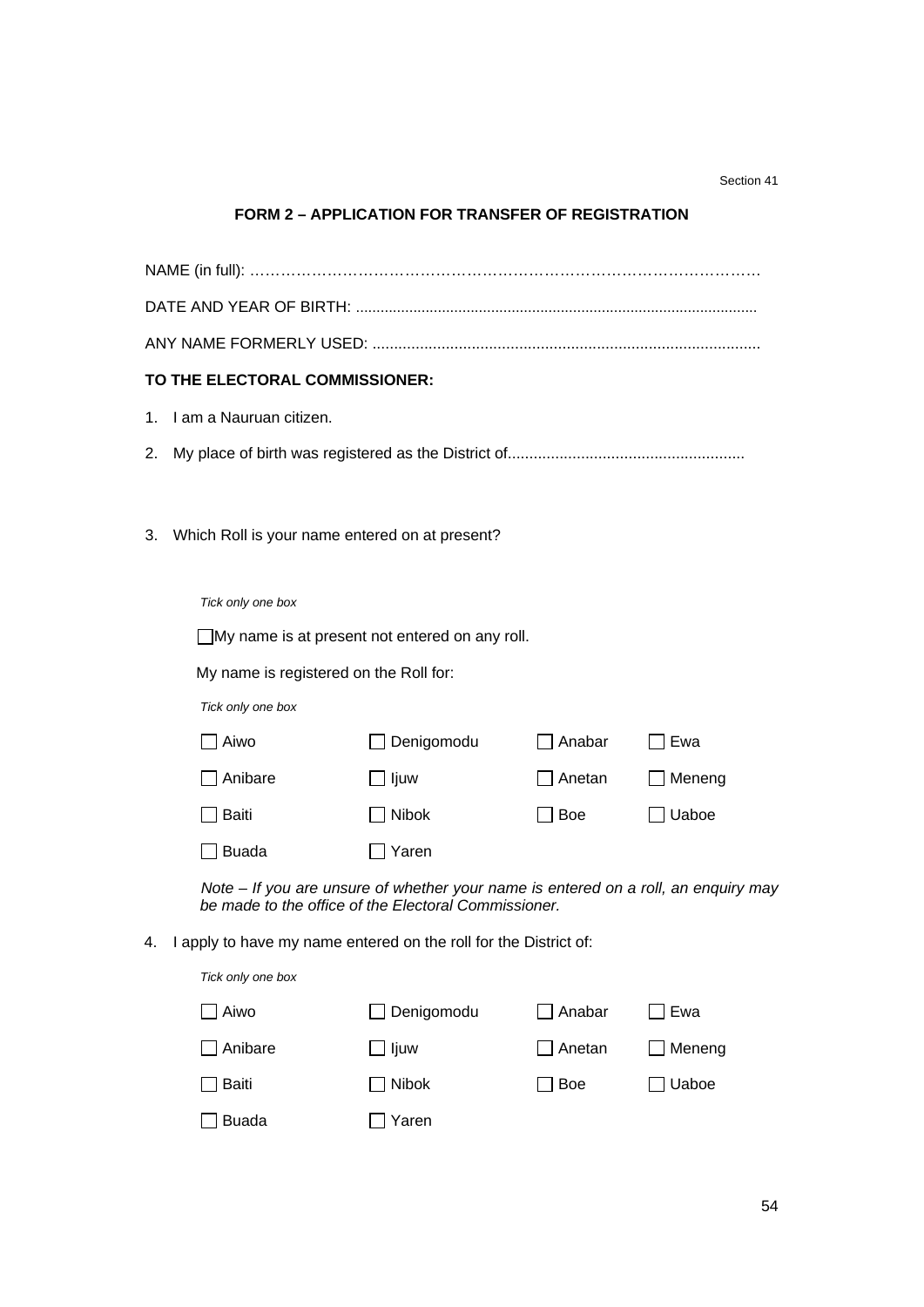5. I am entitled to be registered in the above District I have selected because:

Tick one only of the following boxes:

| $\mathbf{L}$ | The District is registered as my place of birth in the Register of Births.                                                             |                                                          |  |
|--------------|----------------------------------------------------------------------------------------------------------------------------------------|----------------------------------------------------------|--|
|              | I am living in the District now and have been living in the District for more<br>than 1 month.                                         |                                                          |  |
| $\perp$      | I am living outside of Nauru and immediately before I ceased to live in<br>Nauru I had been living the District for more than 1 month. |                                                          |  |
|              | I have connection to that District through:                                                                                            |                                                          |  |
|              |                                                                                                                                        | Nauru custom, customary links and affiliation;           |  |
|              |                                                                                                                                        | My father/mother was born in that District;              |  |
|              |                                                                                                                                        | My father/mother is registered to vote in that District; |  |
|              |                                                                                                                                        | It is the District of birth of my spouse.                |  |

*\* If you tick one of these boxes, the Electoral Commissioner may require you to provide evidence supporting your application. Evidence may include but are not limited to the statutory declaration of another person.*

| <b>DECLARED</b> at Yaren District, Nauru |  |
|------------------------------------------|--|
|------------------------------------------|--|

| This  Day of , 20  before me<br>and I certify that the declaration was<br>read over in the Nauruan or English | Signed: |
|---------------------------------------------------------------------------------------------------------------|---------|
| language to the<br>applicant/declarant who appeared fully to<br>understand the meaning thereof                | Date:   |

Before me \*:

……………………………………….

\* Under section 43(3)(a)(b),(c) a declaration must only be witnessed by a Barrister, Solicitor, Pleader or Commissioner for Oaths or other persons nominated by the Electoral Commissioner.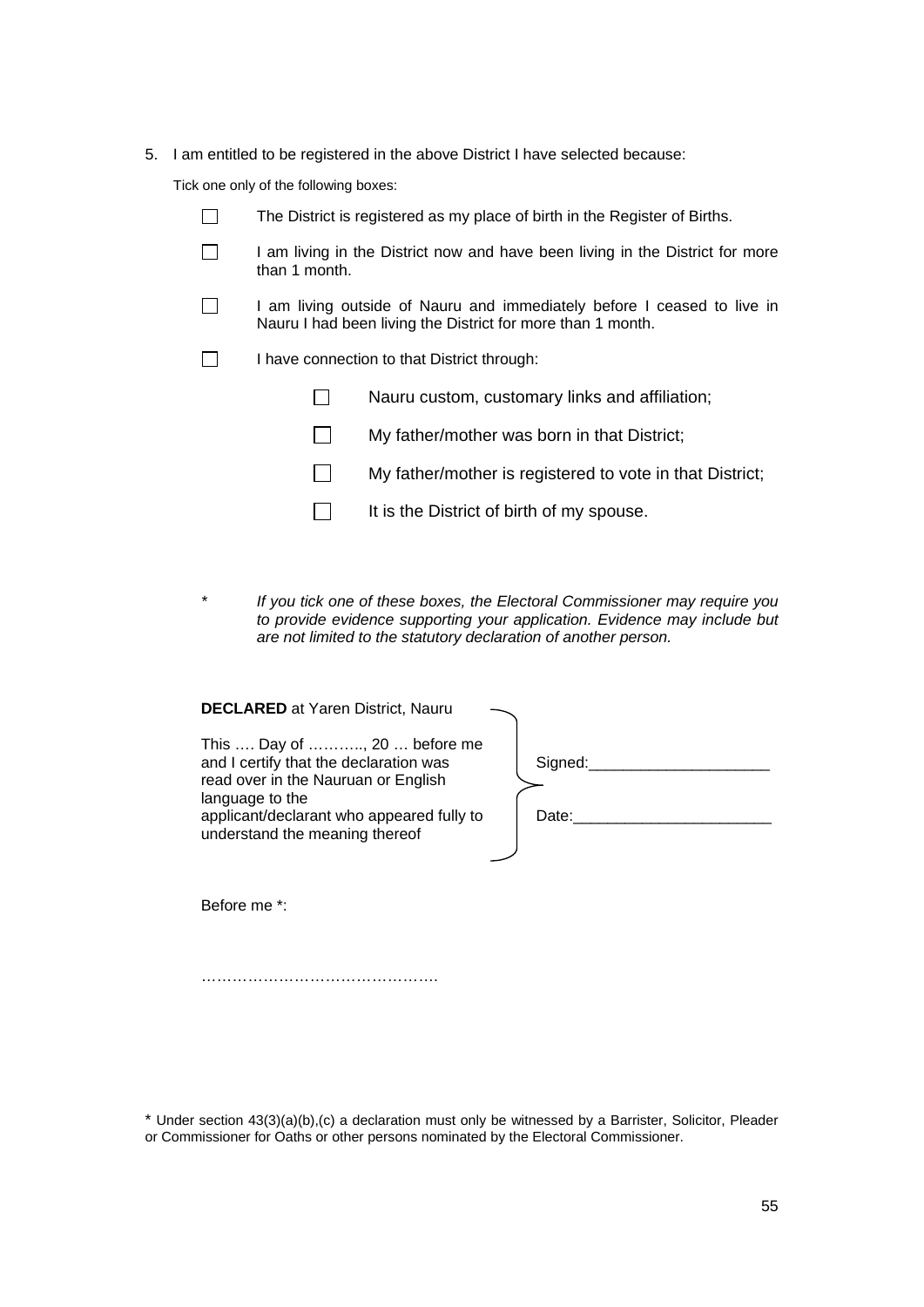Section 43(2)

## **FORM 3 DECLARATION IN SUPPORT OF APPLICATION FOR REGISTRATION OR TRANSFER OF REGISTRATION**

(occupation)…........................................... do solemnly and sincerely declare that:

- 1. I have been asked by (name of applicant for registration or transfer of registration) …........................... to make this declaration in support of his/her application for registration or transfer of registration under section 40 or 41 of the *Electoral Act* 2016;
- 2. I have known the applicant for (time)……………………………………………………….

I can attest from my own personal knowledge that the applicant:

(tick only one box)

Signed:

- \*lives in …..................... District, and that the applicant has lived there for at least 1 month /immediately before the applicant ceased to live in Nauru, he or she had been living in …............................. District for at least 1 month]; or
- □ has connection to that District through:
	- $\Box$  Nauru custom, customary links and affiliation;
	- $\Box$  His or her father/mother was born in that District;
	- $\Box$  His or her father/mother is registered to vote in that District;
	- $\Box$  It is the District of birth of his or her spouse.

| Before me: | (Signature and Date) |
|------------|----------------------|
|            | (Title)              |

\* Delete whichever is not applicable

Note: any person making a false statement in a statutory declaration is guilty of an offence and is liable to imprisonment for 5 years.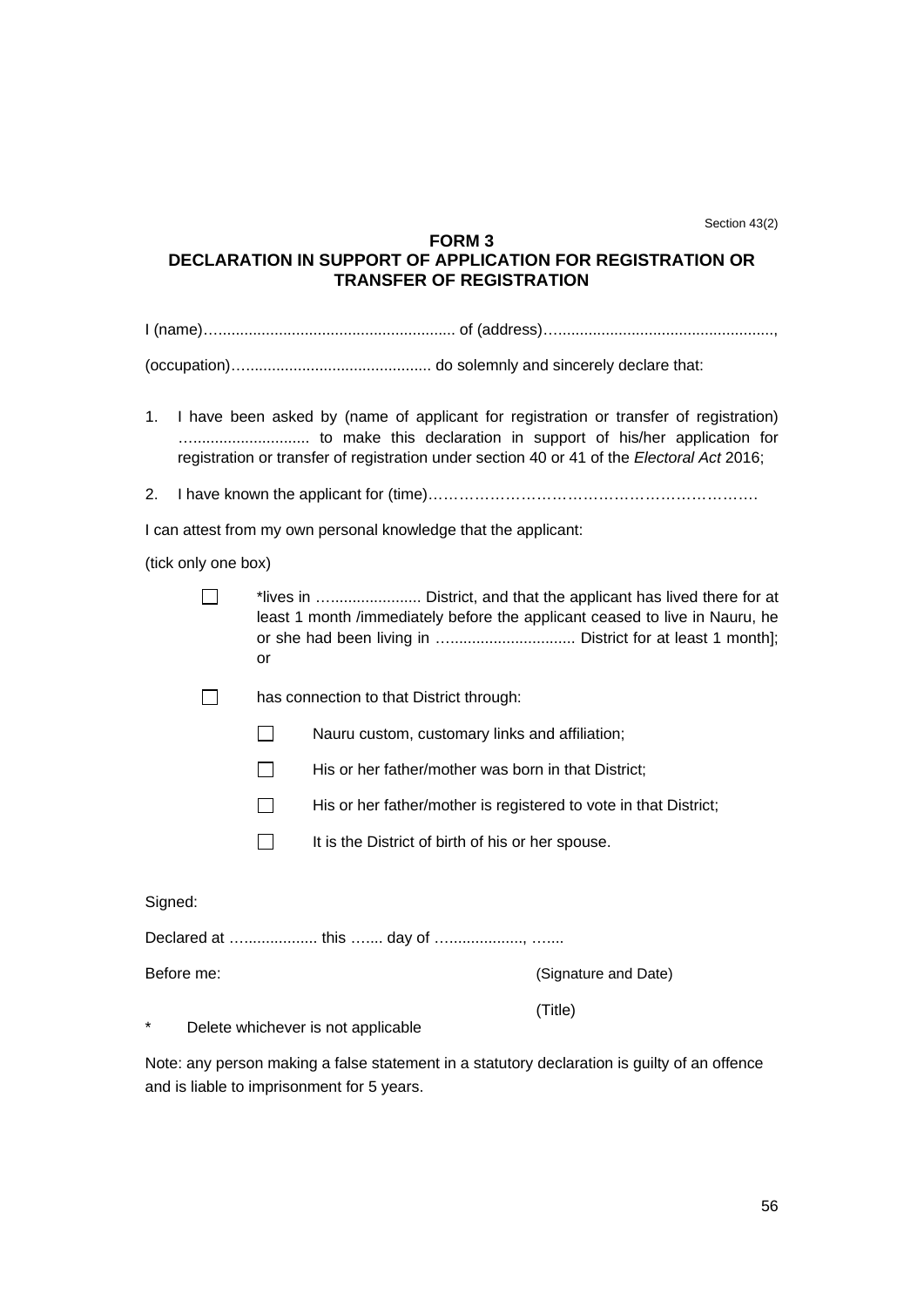Section 42(1)(e)

# **SCHEDULE 3**

## **CERTIFICATE BY ELECTORAL COMMISSIONER**

In accordance with section 42(1)(e) of the *Electoral Act* 2016, I certify that…………………………………..[insert name] is entitled to have his or her name entered in the Roll of the District …………………. [insert District] on the grounds that he or she has demonstrated in the enquiry held in accordance with section 44 that he or she has substantial connection to the above District by virtue of:

- $\Box$  His or her father/mother was born in that District;
- $\Box$  His or her father/mother is registered to vote in that District;
- $\Box$  It is the District of birth of his or her spouse.

Signed:

Electoral Commissioner (Date)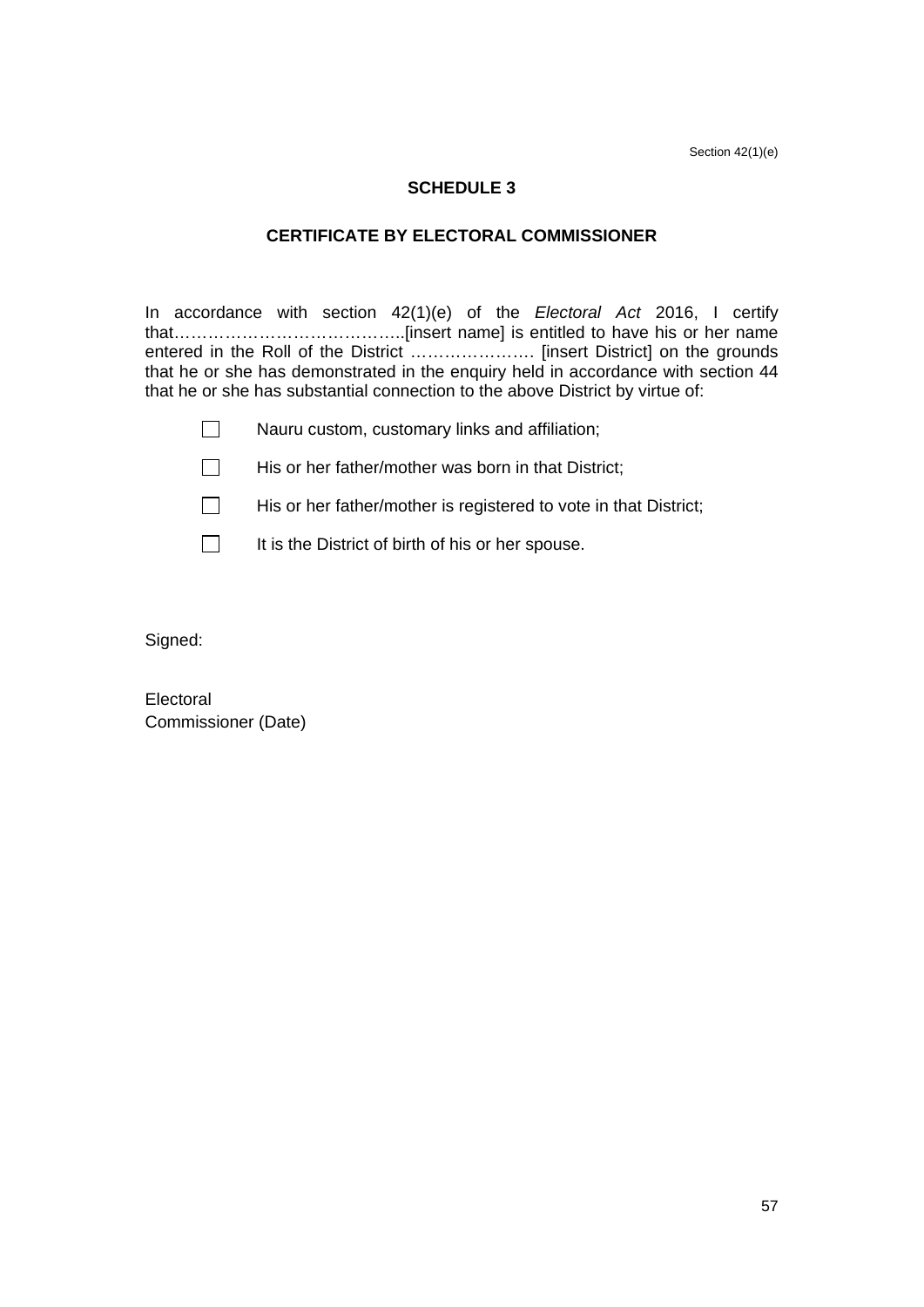Section 48

# **SCHEDULE 4**

#### **NOTICE OF REASONS FOR REJECTION OF APPLICATION**

TO: (name of applicant)

I am writing to notify you that your application under section 40/section 41 of the *Electoral Act 2016* to have your name entered on the roll for (District) ….................................... has been rejected.

The reasons for the rejection of your application are: (state reasons)

………………………………………………………………………………………………………. ……………………………………………………………………………………………………….. ………………………………………………………………………………………………………..  $\mathcal{L}^{\text{max}}_{\text{max}}$ ………………………………………………………………………………………………………..  $\mathcal{L}^{(n)}$  . The contract of the contract of the contract of the contract of the contract of the contract of the contract of the contract of the contract of the contract of the contract of the contract of the contract o ……………………………………………………………………………………………………….. ………………………………………………………………………………………………………..

You are entitled to appeal to the Supreme Court against this decision. If you wish to appeal you must do so within seven (7) days after receiving this notice. Note that no appeal may be made to the Supreme Court within 10 days from polling day.

Signed:

Electoral Commissioner (Date)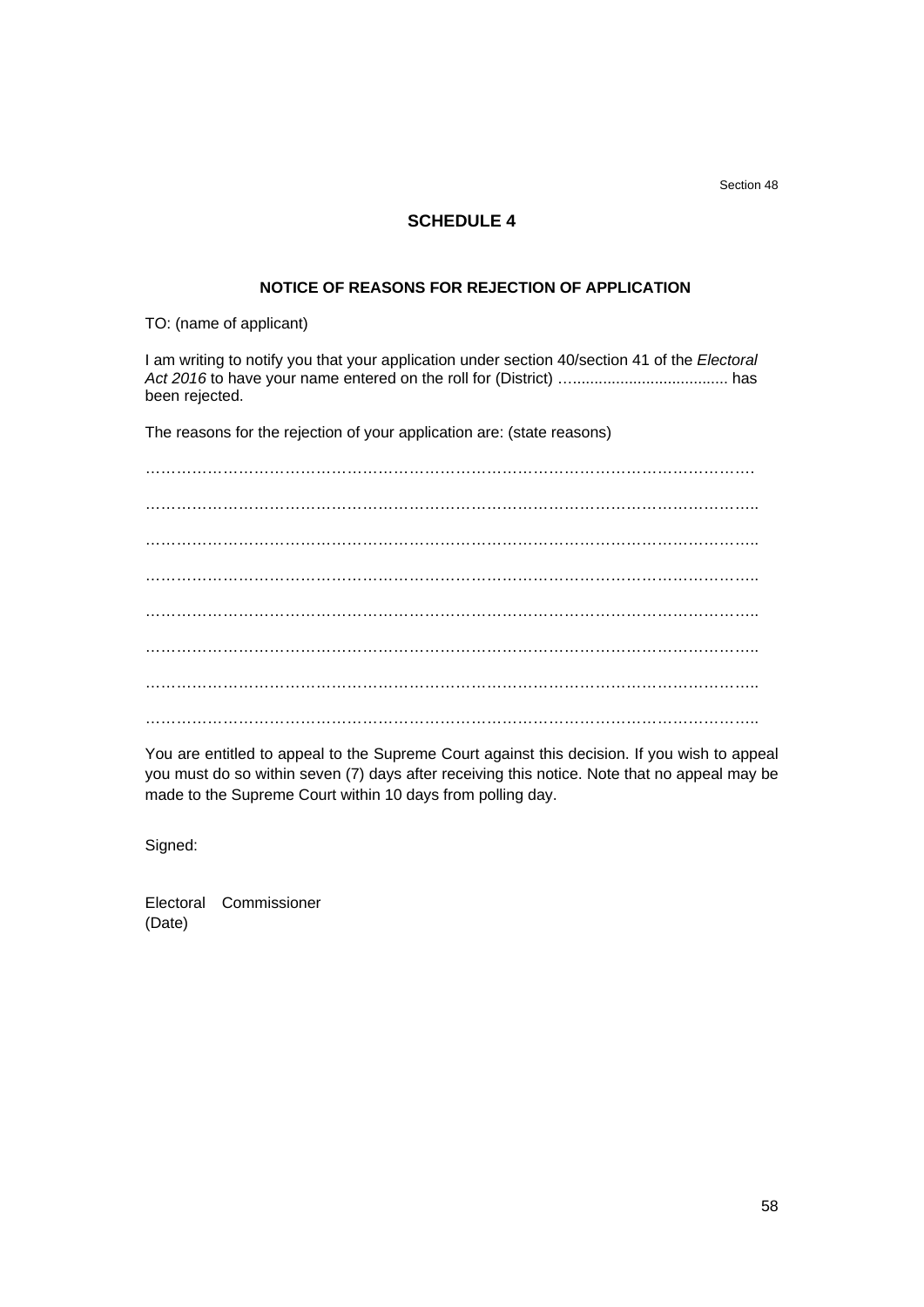Section 53(2)

## **SCHEDULE 5**

## NOTICE OF REASONS FOR REMOVAL FROM ELECTORAL ROLL

I am writing to notify you that your name has been removed from the roll for 

The reasons for the removal of your name are: (state reasons)

You are entitled to appeal to the District Court against this decision. If you wish to appeal you must do so within seven (7) days after receiving this notice.

Signed:

Electoral Commissioner (Date)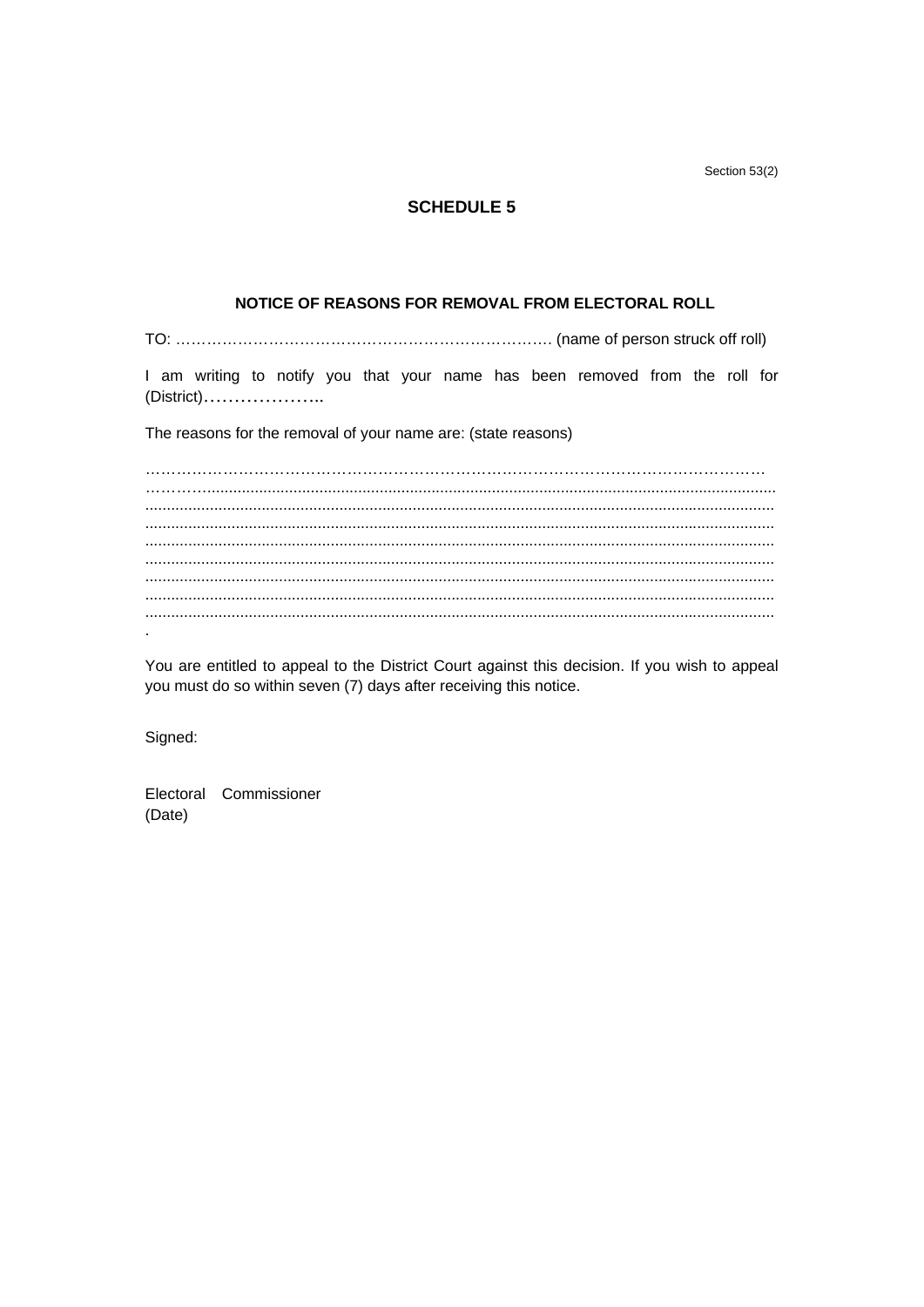Section 55(1)

# **SCHEDULE 6**

## **NOTICE TO A VOTER WHO FAILED TO VOTE**

District of…………………………………..

Number on Roll……………………………

TO: (Name)………………………………………………...

(Address)………………………………………………

You are notified that you have failed to vote at the election held under the *Electoral Act 2016*  on (date) ….................... and you are called upon to give reasons for your failure to vote.

You are required to:

- (a) state, in the form attached, the reason why you failed to vote;
- (b) complete and personally sign the form, and have it witnessed by a person registered as a voter; and
- (c) return the form to reach me on or before (date) …......................................... .

#### **NOTE:**

- 1. A voter who:
	- (a) fails to vote at an election without a valid and sufficient reason for that failure; or
	- (b) on receipt of this notice, fails to complete, sign and return within the time specified in the notice, the form (duly witnessed) attached to it; or
	- (c) states in that form a false reason for not having voted or, in the case of an voter completing the form on behalf of any other voter, states in that form a false reason why that other voter did not vote,

is guilty of an offence and is, on conviction, liable to a penalty not exceeding \$100.

2. If the voter to whom this notice is addressed is unable, by reason of absence from his place of living or physical incapacity, to complete, sign and return the attached form within the time specified in this notice, any other voter who has personal knowledge of the facts may complete, sign and return the form duly witnessed, and the completing, signing and returning of the form will be treated as compliance by the first-mentioned voter with the requirements of this notice.

Signed: Electoral Commissioner (Date)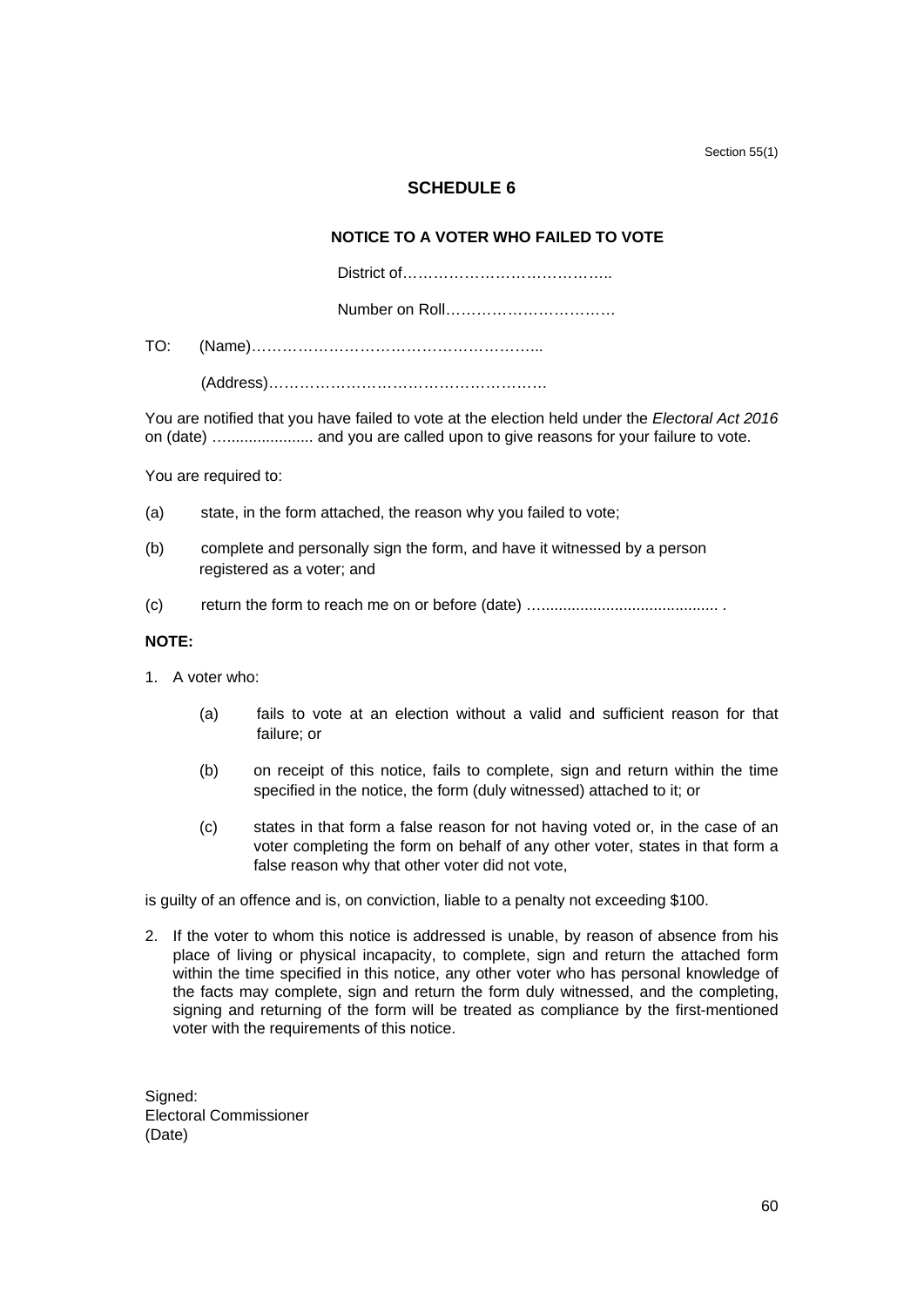Section 55(2) and (3)

#### **SCHEDULE 7**

## FORM OF DECLARATION TO BE COMPLETED AND RETURNED TO THE **ELECTORAL COMMISSIONER**

| to vote at the election held under the Electoral Act 2016, on (date) for the                                                                            |
|---------------------------------------------------------------------------------------------------------------------------------------------------------|
| following reasons: (state reasons)                                                                                                                      |
|                                                                                                                                                         |
|                                                                                                                                                         |
|                                                                                                                                                         |
|                                                                                                                                                         |
|                                                                                                                                                         |
|                                                                                                                                                         |
|                                                                                                                                                         |
|                                                                                                                                                         |
|                                                                                                                                                         |
|                                                                                                                                                         |
| (signature of Voter)                                                                                                                                    |
| I, the undersigned, being a voter or a person registered to be a voter certify that I have seen<br>the abovementioned voter sign the above declaration. |
| (Signature of                                                                                                                                           |

| $(Address) \dots $ |   |  |
|--------------------|---|--|
|                    |   |  |
|                    | . |  |

 $^\star$ Where this form is filled in on behalf of an absent or physically incapacitated voter the word "I" must be struck out, and the name of the absent or incapacitated voter inserted.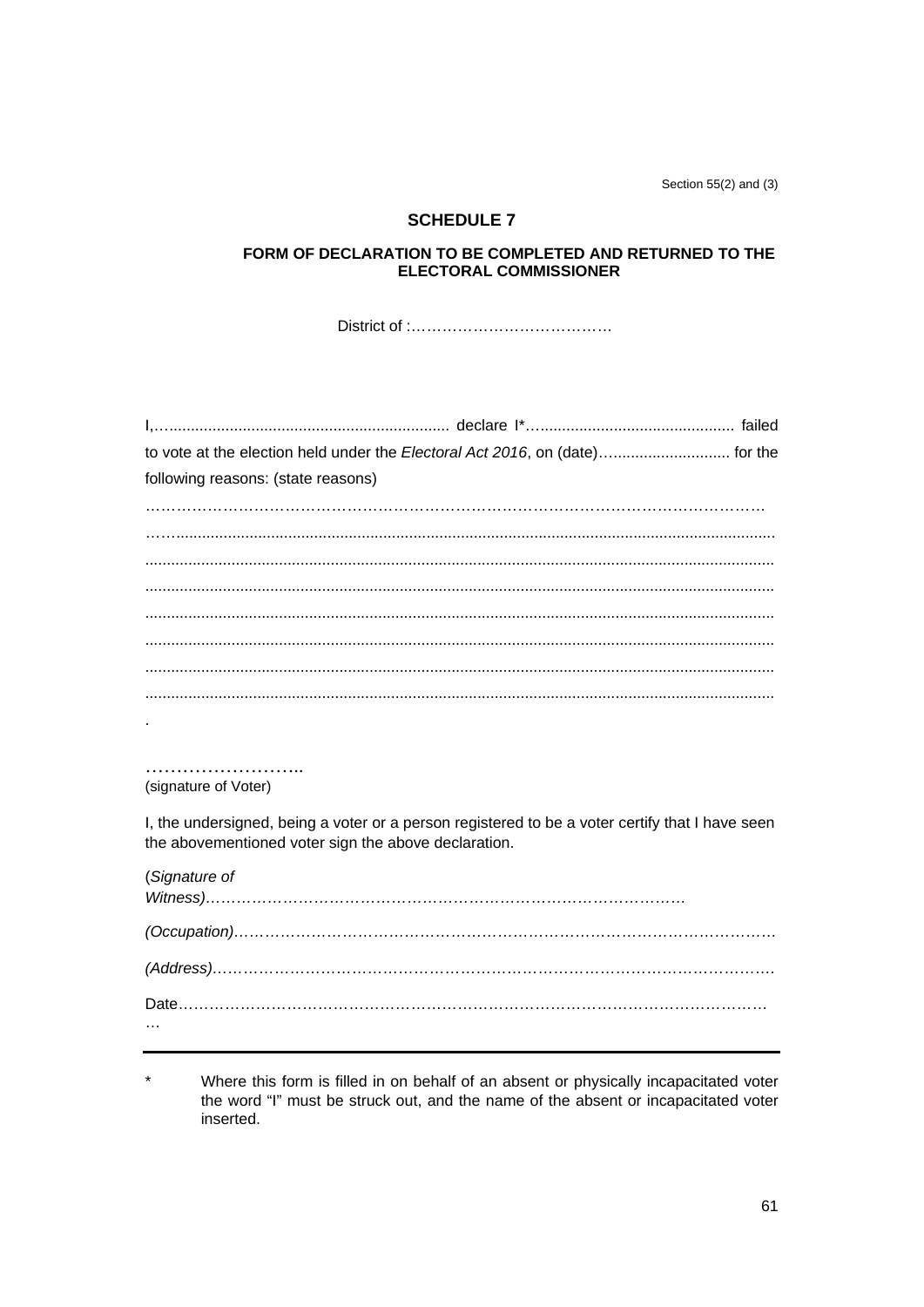Section 56

#### **SCHEDULE 8**

#### **FORM A**

#### **WRIT FOR A GENERAL ELECTION OF MEMBERS OF PARLIAMENT FOR THE REPUBLIC OF NAURU**

To the Electoral Commissioner

This is to command you to cause elections to be held according to law of members to serve in Parliament for the Republic of Nauru, and I appoint (date)………..……….to be the date when the poll (if any) for the purposes of the elections will be taken.

Given under my hand at Nauru, this (date) ……………………

Speaker of Parliament

#### **FORM B**

#### **WRIT FOR AN ELECTION OF A MEMBER OF PARLIAMENT FOR THE REPUBLIC OF NAURU TO FILL A VACANCY**

To the Electoral Commissioner

This is to command you to cause an election to be held according to law of member(s) of Parliament for the Republic of Nauru to fill the vacant office of member(s) for the Constituency/ies …............................., and I appoint (date) …........................................to be the date when the poll (if any) for the purposes of the election will be taken.

GIVEN under my hand at Nauru, this (date) …....................................

Speaker of Parliament

\_\_\_\_\_\_\_\_\_\_\_\_\_\_\_\_\_\_\_\_\_\_\_\_\_\_\_\_ Section 60

#### **FORM C**

#### **WRIT FOR A SUPPLEMENTARY ELECTION OF A MEMBER OF PARLIAMENT FOR THE REPUBLIC OF NAURU**

To the Electoral Commissioner

This is to command you to cause a supplementary election to be held according to law of member(s) of Parliament for the Republic of Nauru for the Constituency/ies ................................, and I appoint (date) ...........................................to be the date when the poll (if any) for the purposes of the supplementary election will be taken.

GIVEN under my hand at Nauru, this (date) .......................................

Speaker of Parliament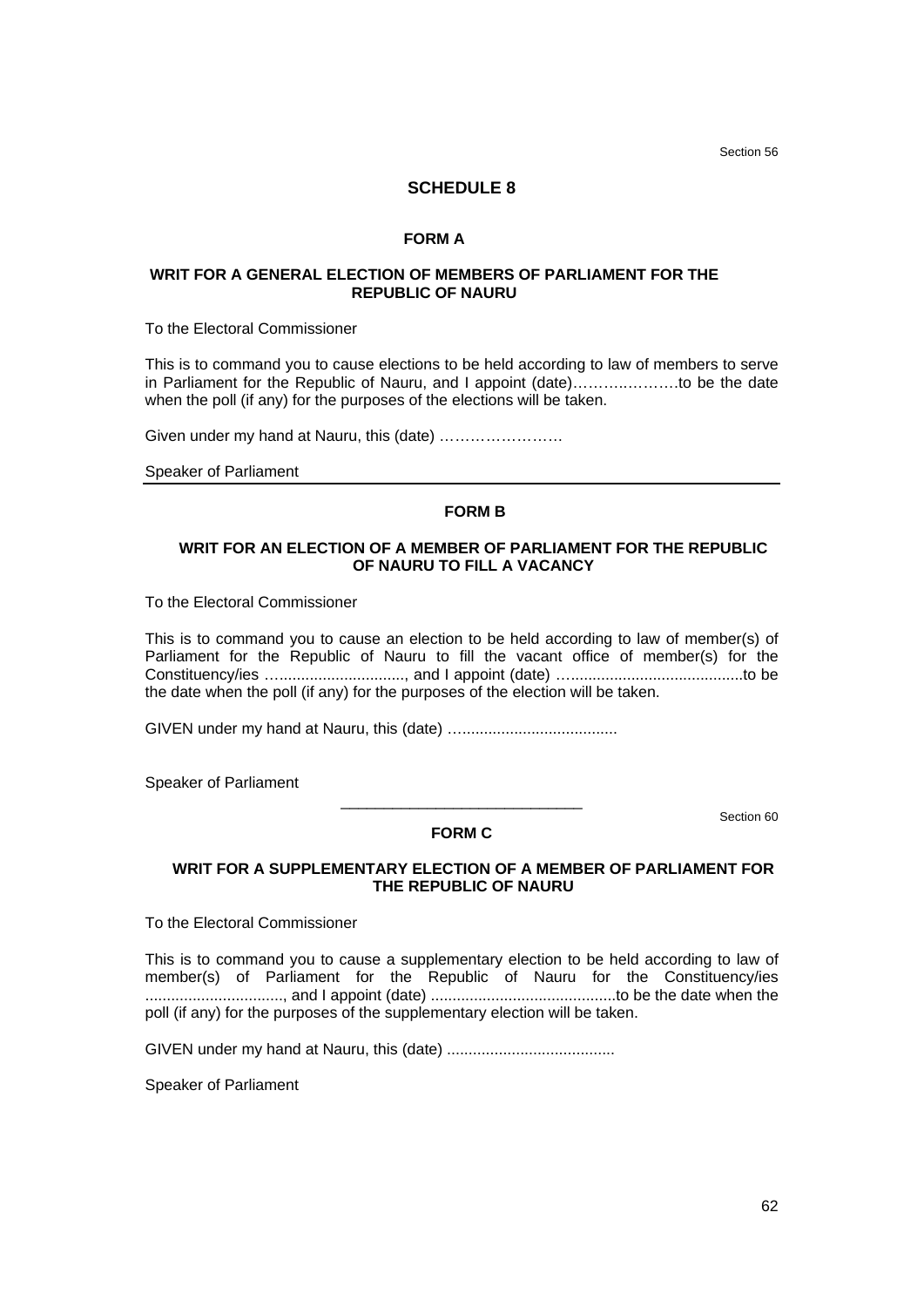Section 57(a)

# **SCHEDULE 9**

# **NOMINATION OF CANDIDATE FOR ELECTION AS A MEMBER OF PARLIAMENT**

We nominate \* .................................................................................................. of †

..................................................................................................................................

to be a candidate for election as a Member of Parliament for the Constituency of

......................................................................................................................................

Dated (date) ...............................................................

.................................................... *(name and signature of Voter)*

................................................... *(name and signature of Voter)*

I consent to the above nomination and attach evidence of payment of the prescribed fee.

Dated (date) ................................................................

................................................... *(signature of Candidate)*

\* Insert in full the names of the candidate.

† Insert name of District in which candidate is registered.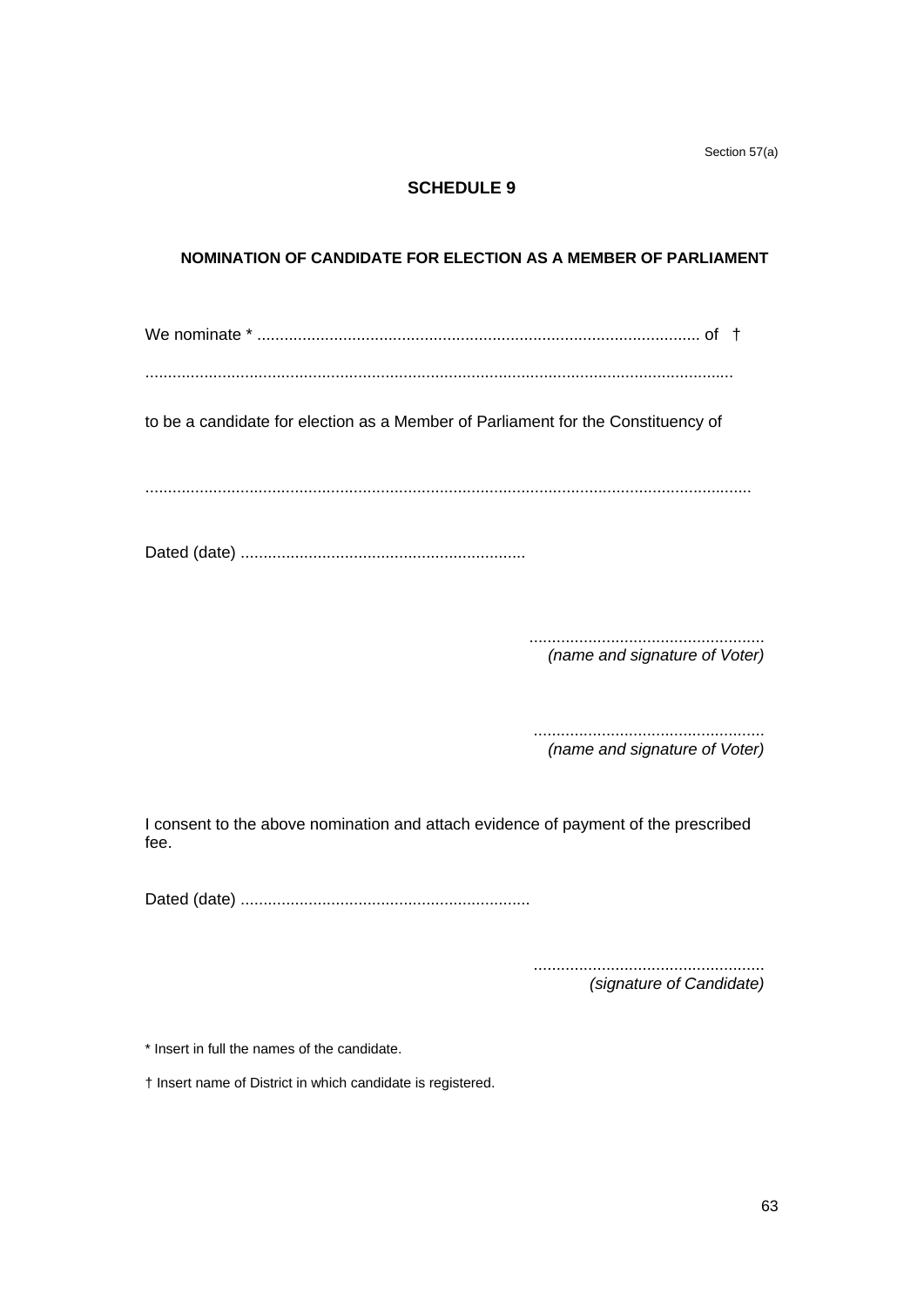Section 59

#### **SCHEDULE 10**

## **OFFICE HOLDERS PRESCRIBED UNDER SECTION 59**

- (1) An officer who holds an office under the *Public Service Act* 2016;
- (2) An officer who holds an office under the *Nauru Police Force Act* 1972;
- (3) An officer who holds an office under the *Nauru Air Corporation Act 1995;*
- (4) An officer who holds an office under the *Nauru Rehabilitation Corporation Act 1997;*
- (5) An officer who holds an office under the *Nauru Utilities Corporation Act 2011;*
- (6) An officer who holds an office under the *Nauru Fisheries and Marine Resources Authority Act* 1997;
- (7) An officer who holds an office under the *Port Authority Act 2015;*
- (8) An officer who holds an office under the *RONPHOS Act 2005;* and
- (9) Any other officer who holds an office in any instrumentality of the Republic.